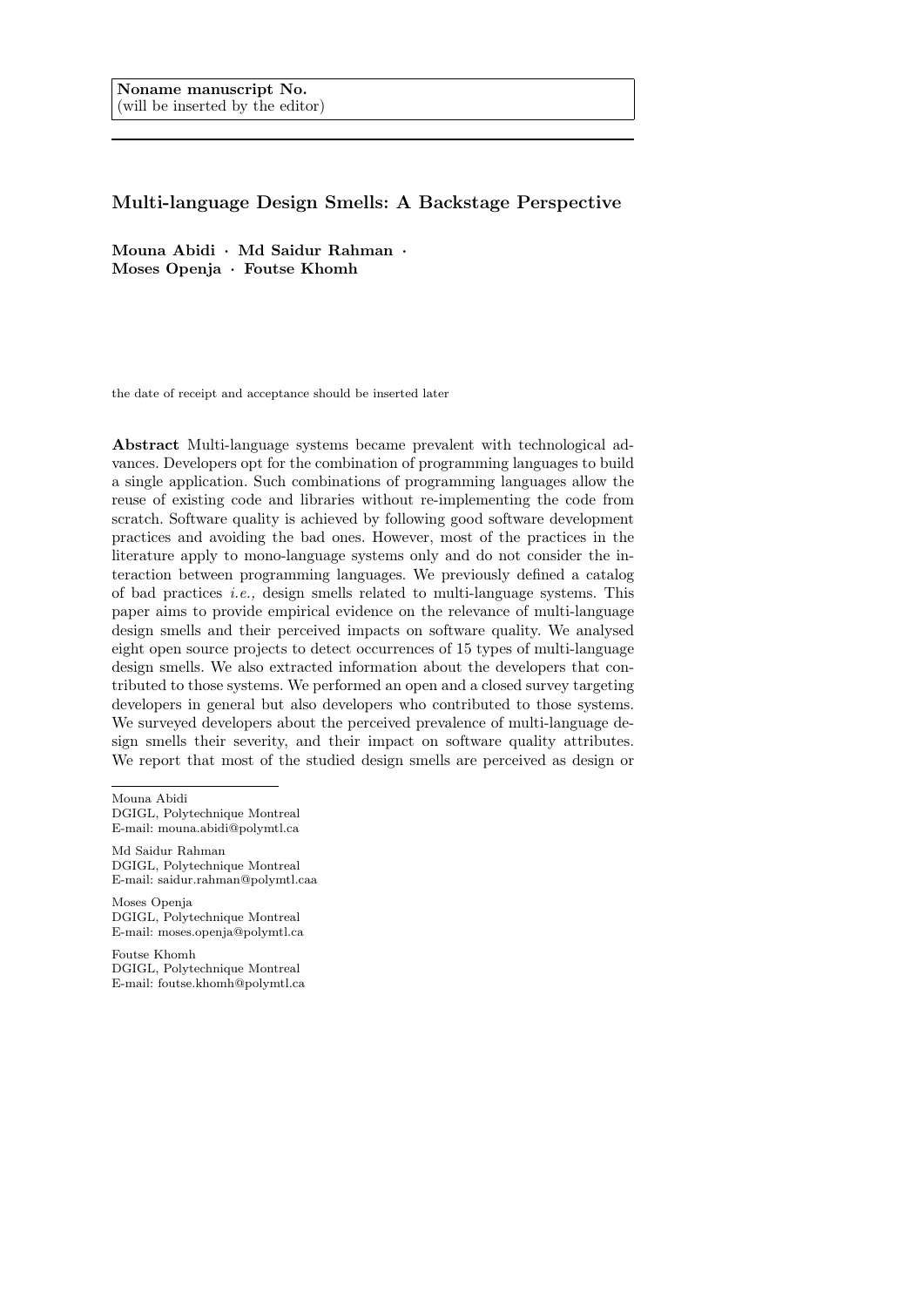implementation problems. Our results suggest that the studied design smells could be introduced mainly during refactoring and maintenance activities, and during regular development tasks. Our results also point that multi-language design smells are perceived as harmful and have negative impacts on software quality. The perceived prevalence of design smells and their impact varies from one specific smell type to the others. We believe that our findings are important for developers and researchers interested in improving the quality of multi-language systems as it can help them prioritize design smells during maintenance activities.

Keywords Survey, Multi-language systems, Design smells, JNI

### 1 Introduction

Design smells reflect symptoms of poor design and implementation choices that may potentially have negative impacts on software quality. Such poor design choices may lead to a variety of maintenance challenges and issues, including the increase of maintenance activities and the introduction of bugs [60,59,22,50,21,49,52]. While a design smell may not definitively identify an error, its presence suggests a potential trouble spot, a place where there is an increased risk of future bugs or potential failures. In the last decade, empirical studies reported that design smells hinder software comprehensibility and may increase bug and change-proneness [21,50]. However, existing studies on design smells primarily focus on mono-language systems and do not consider the smells related to the interaction between programming languages *(i.e., multi*language design smells).

On the other hand, multi-language systems are gaining popularity. Today, a common practice to develop an application is to combine components written in different programming languages and technologies [29,44,26]. Such practice allows to gain the benefits from the strengths offered by each programming language and to reuse existing code. Several studies in the literature have investigated challenges related to multi-language systems [26,30,44, 26,16,17,46]. The majority of these studies report that program comprehension and system's complexity are the main challenges of the quality assurance of multi-language systems [44,26,39]. Software quality is partially achieved by adopting formal guidelines, design patterns, and avoiding design smells [62,23, 24]. However, despite the increasing popularity of multi-language systems, the literature is still lacking an established set of guidelines, i.e., design patterns and design smells to follow or avoid when combining different programming languages in order to maximise their benefits [46,26,4]. The information about multi-language design patterns, design smells, and practices  $(e.g., [46, 17, 55])$ is scattered in different resources [40]. Developers and researchers may not easily access these resources. This diversity of sources of information makes it difficult for developers to clearly identify which practices to adopt and which ones to avoid (to benefit from using multiple programming languages). This diversity also adds additional challenges to the development and maintenance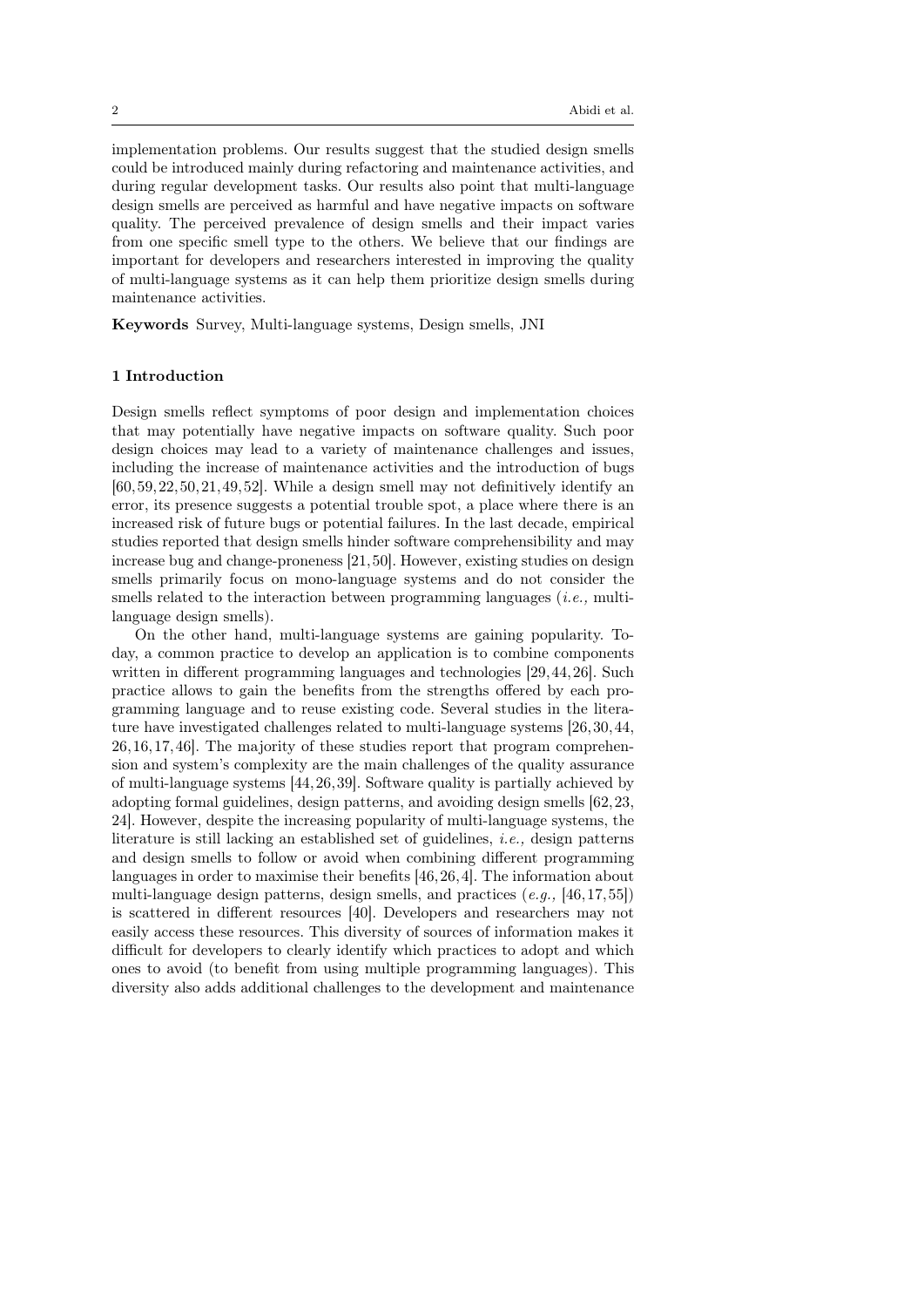of multi-language systems. Developers working on any part of the system are required to have experience in multiple programming languages. Moreover, they should consider the compatibility and rules (i.e., semantic, lexical, and syntactical) related to each programming language to correctly handle the inter-language communications.

We previously documented a catalog of 15 multi-language design smells, i.e., recurrent bad coding or design practices when combining programming languages [40,42]. These definitions and characteristics of design smells have been extracted from several sources of information  $(e.q.,$  developers blogs, literature, bug reports, and source code) and validated through rounds of shepherding process and writers' workshop of a pattern conference (EuroPlop). During this validation process, the design smells were discussed along with their definition and concrete examples with experts on patterns and smells. In a recent study, we performed an empirical investigation of the impact of the design smells on software fault-proneness [6]. From our analysis, we found that design smells are prevalent and that they have a negative impact on the software fault-proneness. However, these assertions have never been verified with professional developers. Therefore, we aim through this paper to complement our previous work [6], and assess the perception of the defined design smells from the developers' perspective. We also aim to investigate developers' perception of the severity of the multi-language design smells and their impacts on software quality attributes. Our five key contributions are: (1) empirical investigation of the developers' perception about multi-language design smells in the context of JNI systems, (2) text-based analysis to identify the reasons behind the introduction of design smells, (3) empirical evaluation of the perceived severity of multi-language design smells, (4) their perceived impact on software quality attributes, and (5) investigation of the possible refactoring solutions related to design smells occurrences.

To achieve these objectives, we started by analysing the source code of open source projects to extract occurrences of multi-language design smells in the context of JNI systems. We analysed 270 snapshots of eight open source projects. We also extracted information about the developers who contributed to the files impacted by the design smells. We then designed two surveys: an open survey targeting professional software developers and a closed survey targeting developers who contributed to files containing the studied multilanguage design smells. We use surveys because it is a "system for collecting information from or about people to describe, compare, or explain their knowledge, attitudes, and behavior" [13]. We believe that surveying developers is the best method to retrieve developers' perceptions about multi-language design smells, since they are the ones who interact daily with these systems and who suffer from their challenges. More specifically, we surveyed developers about their perceived prevalence, severity, and impacts of the studied design smells on software quality attributes. We received a total of 132 responses for the open survey and 39 responses for the closed survey.

The analysis of surveys responses shows that (1) overall, developers consider the proposed design smells to be reflective of design and implementation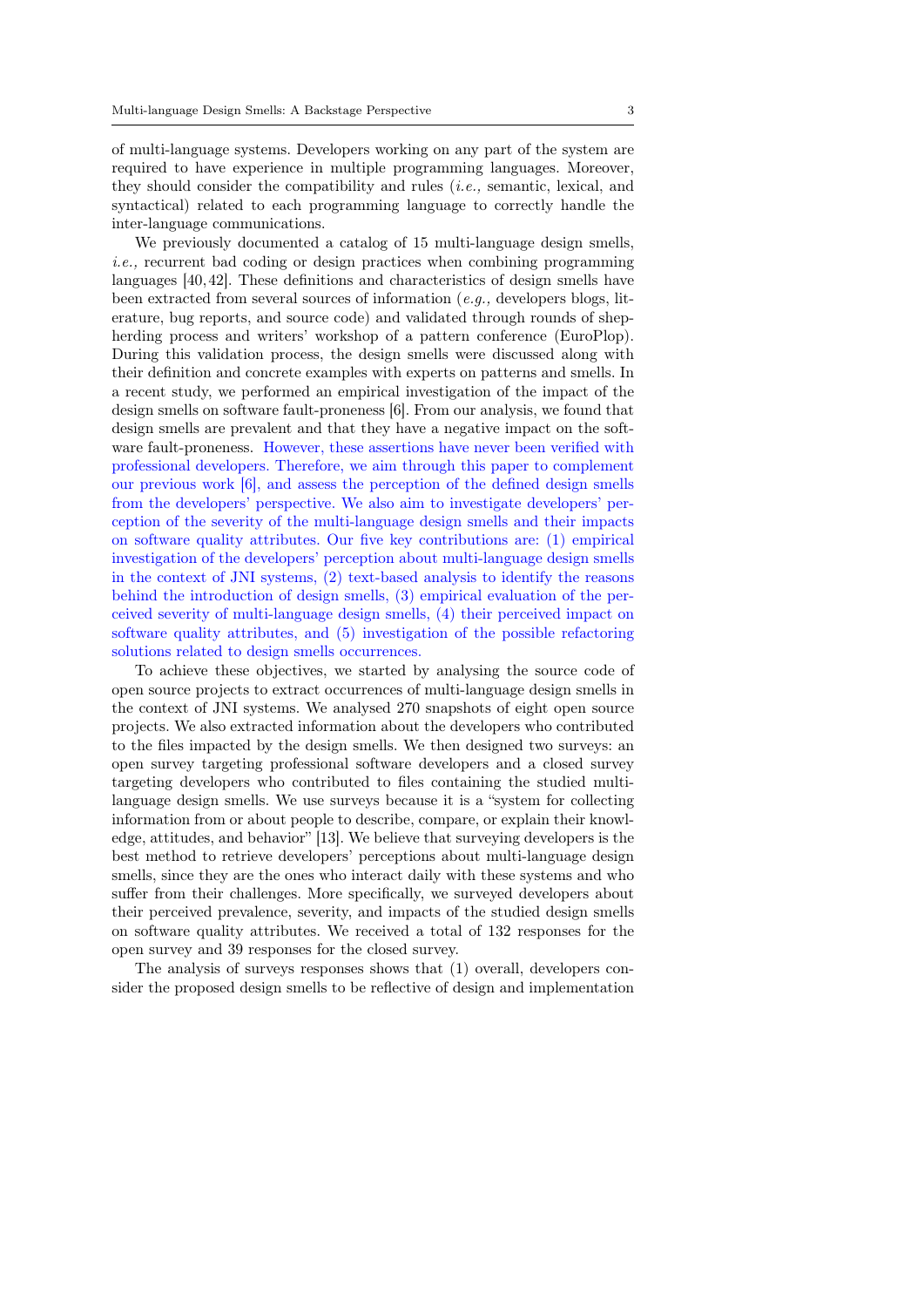problems. (2) The main reasons for smells introduction, reported by the participants are: refactoring and maintenance, continuous development  $(i.e.,$  perform regular development tasks), easy way of implementation, lack of knowledge, and specific implementation and design choices. (3) The design smells are perceived in general to negatively impact all the studied quality attributes. (4) The design smells perceived as the most harmful are: Not Handling Exceptions, Assuming Safe Return Value, Local References Abuse, Memory Management Mismatch, and Excessive Inter-language Communication. (5) In general, developers would consider refactoring the design smells from their systems.

The remainder of this paper is organised as follows. Section 2 discusses the background of multi-language design smells. Section 3 describes the design of our study in general and survey in particular. Section 4 reports results of our survey while Section 5 discusses these results and provides some recommendations. Section 6 summarises threats to the validity of our study. Section 7 presents related work. Section 8 concludes with future works.

#### 2 Background

In this section, we first introduce a brief background on multi-language systems. We then discuss different types of multi-language design smells studied in this paper.

### 2.1 Multi-language Systems

Modern software systems are moving from the usage of a single programming language towards the combination of programming languages [35,28,26]. These systems are referred to as multi-language systems [11], i.e., software systems that are developed with a combination of components written with at least two programming languages. The languages may have diverse lexical, semantic, and syntactical programming rules. Most of the systems with which we interact daily integrate components written in several programming languages and technologies. Such systems are gaining popularity because of their different inherent benefits [56,48,45,9,14,19,25,53]. For example, it allows developers to reuse existing components and external libraries to reduce the development time and cost [2,55,29]. Developers often leverage the strengths of different programming languages to cope with the pressure and the challenges of building complex systems [56,48,45].

### 2.2 Java Native Interface

While some applications could be developed completely in Java, there are situations where Java alone cannot offer the desired level of functionality or performance  $(e.g., speed)$  and meet the needs of the application. In such situations, developers use Java Native Interface (JNI) by combining Java and native code. JNI is a foreign function interface programming framework for multi-language systems. JNI enables developers to invoke native functions from Java code and also Java methods from native functions [33,20]. We present in Figure 1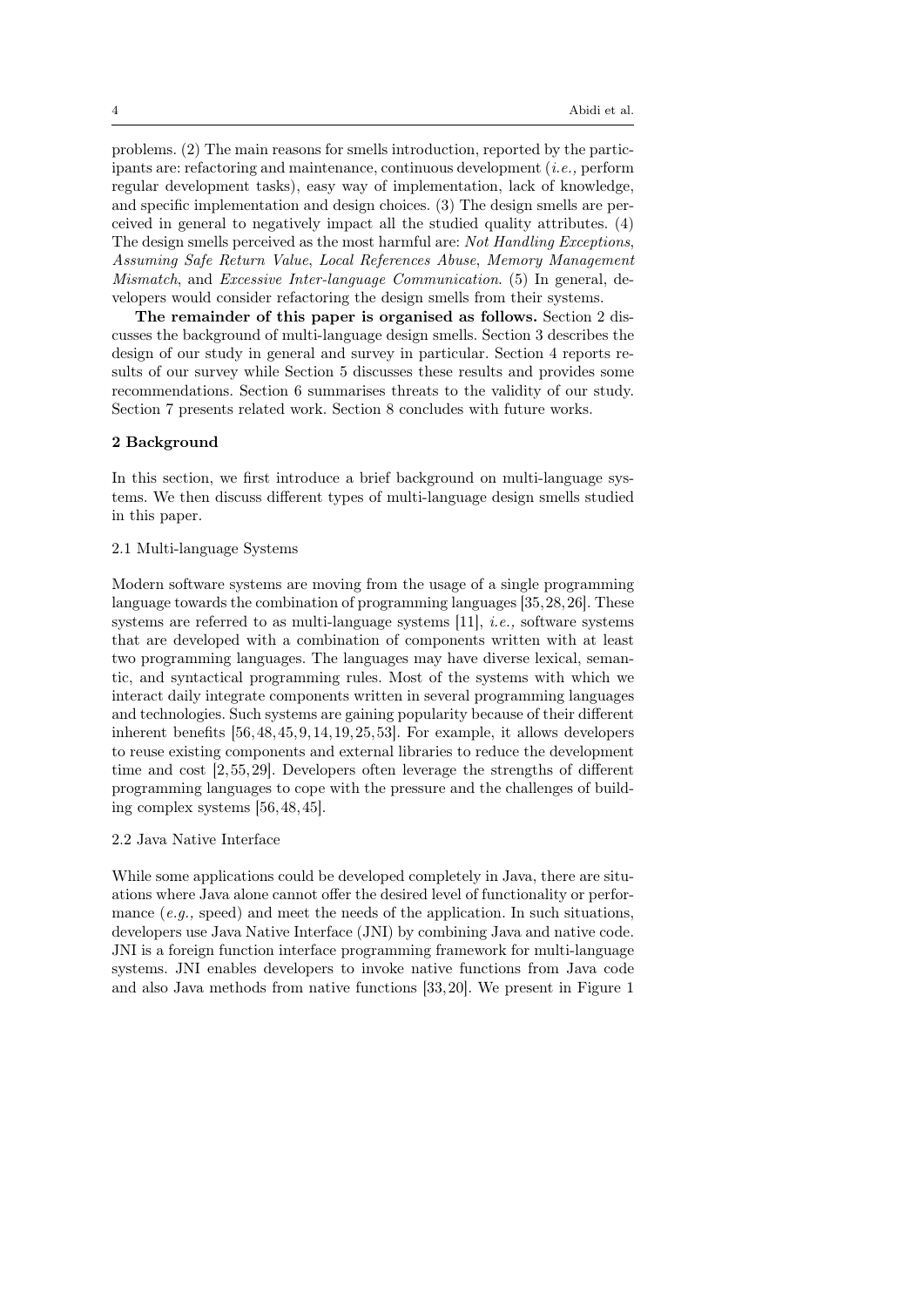Multi-language Design Smells: A Backstage Perspective 5

```
/* Java */class HelloWorld {
static {
  AccessController.doPrivileged(
   new PrivilegedAction<Void>() {
  public Void run() {
   System.loadLibrary("HelloWorld");
    return null; }
         } }
    private native void print();
    public static void
         main(String[] args) {
        new HelloWorld().print();
    }
}
                                             /* C */
                                             #include <ini.h>
                                             #include <stdio.h>
                                             #include "HelloWorld.h"
                                              JNIEXPORT void JNICALL
                                             Java_HelloWorld_print(JNIEnv
                                                  *env, jobject obj)
                                             {
                                                 printf("Hello World!\n");
                                                 return;
                                             }
```
(a) JNI Method Declaration

(b) JNI Implementation Function

Fig. 1: JNI HelloWorld Example

an example of a JNI code extracted from [33]. Figure 1 (a) presents a Java class that contains a native method declaration Print() and loads the corresponding native library while Figure 1 (b) presents the C file that contains the implementation of the native function Print(). JNIEXPORT and JNICALL are the macros needed to link the native method declaration in Java with its corresponding implementation in C [33].

#### 2.3 Multi-language Design Smells

Multi-language design smells are defined as poor design and implementation choices when combining different programming languages. They may slow down the development process of multi-language systems or increase the risk of bugs or potential failures in the future [3,4]. A few papers in the literature discussed the design patterns and design smells related to multi-language systems. An extensive catalog for multi-language design smells was published by Abidi et al. [3,4]. In the following, we elaborate on each of the design smells studied in this paper; providing an illustrative example. More details about these design smells are available in the reference catalog [3,4]. While some of the studied design smells (e.g., Unused Parameters, Too Much Scattering, and Too Much Clustering) could be applied to a single programming language, in this study we are considering only the situations where the design smells occur in the context of multi-language systems. As described in the previously published catalog, multi-language systems are by nature more difficult to understand and introduce additional challenges compared to monolanguage systems. Those challenges are mainly related to the incompatibilities of programming languages and the heterogeneity of components. Having such design smells occurring on those systems are expected to increase the challenges related to the maintenance of these systems and introduce additional complexity. It may be difficult for a maintainer to identify the design smells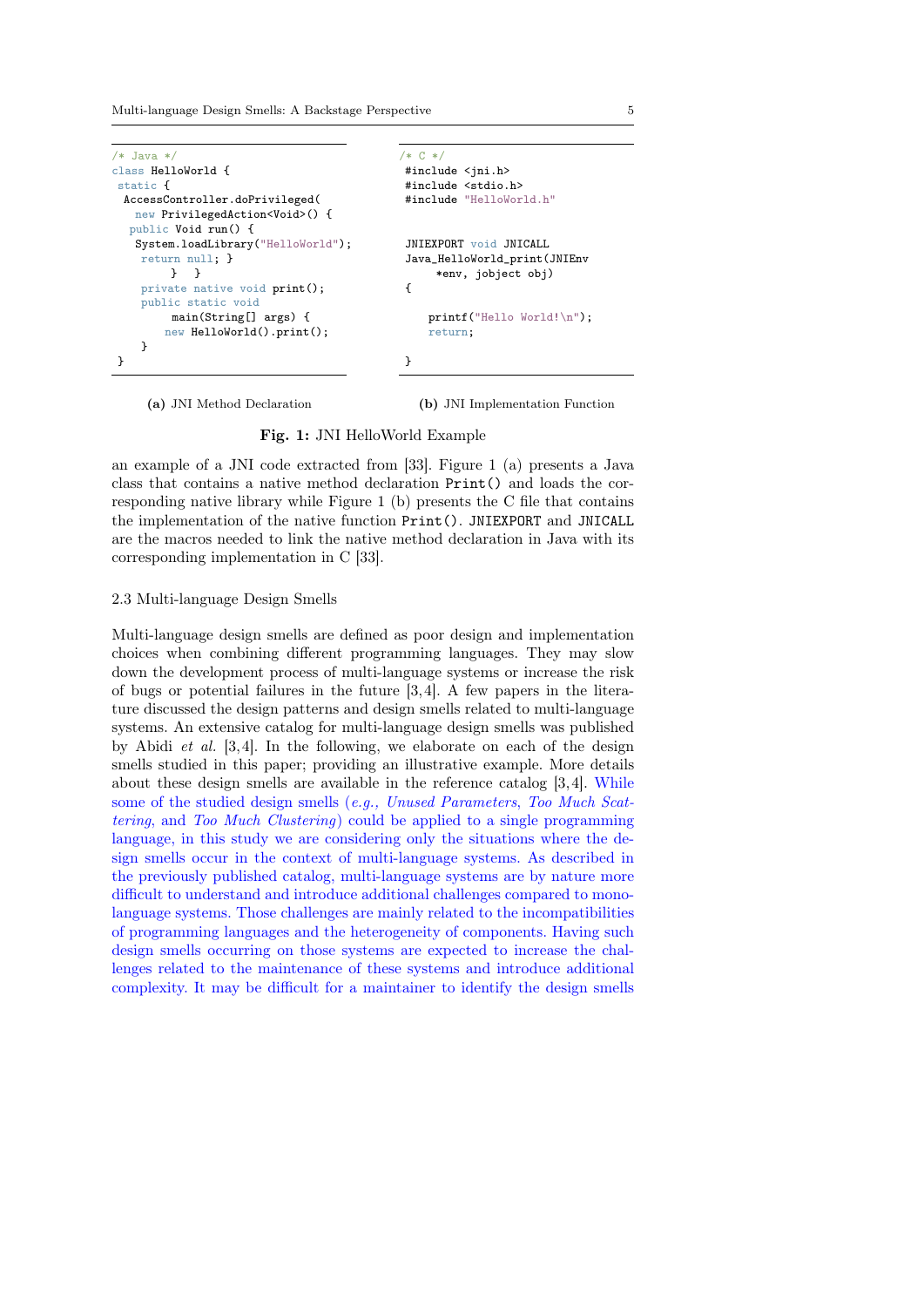occurrences, to retrace or fix a bug across different programming languages. The studied design smells involve components and code written in different programming languages and developers may not have a full picture and-or understanding of the whole system.

1. Not Handling Exceptions (NHE): The exception handling mechanism is helpful to identify and subsequently to report that an error has occurred. However, such mechanism is programming language dependent. Indeed, the Java exception mechanism is quite self-sufficient. When an exception is thrown in Java code (from try block), the control looks for the appropriate catch block that could be used to properly handle the exception. However, unlike Java, when using JNI, the native code  $(C/C^{++})$  does not provide an automatic mechanism for handling exceptions. In the case of JNI applications, when the native code is being called from Java, the exceptions do not disturb the control flow. Handling of such exceptions is postponed until returning back to Java code. Therefore, developers should explicitly implement the exception handling mechanism for any exception that occurs in the native code  $[3,55,31,27]$ .<sup>1</sup> Mishandling of JNI exceptions may introduce vulnerabilities and expose the JVM to security breaches [55,31,27]. Listing 1 introduces an example of this type of design smell extracted from OpenDDS.<sup>2</sup> In this example, the use of findClass, GetFieldID without verifying that the call to these methods was properly executed may lead to vulnerabilities. If the class clazz or the field fid were not retrieved correctly, this could lead to errors. A suggested solution to this smell is to add a condition statement to verify that these functions were correctly executed or to use the throw exceptions statement using Throw() or ThrowNew().

Listing 1: Design Smell - Not Handling Exceptions Across Languages

```
/* C++ */
{
 jclass clazz = findClass(jni, "i2jrt/TAOObject");
 jfieldID fid = jni->GetFieldID(clazz, "_jni_ptr", "J");
 jlong _jni_ptr = jni->GetLongField(jThis, fid);
 CORBA::Object_ptr o = reinterpret_cast<CORBA::Object_ptr>(_jni_ptr);
 CORBA::release(o);
 jni->SetLongField(jThis, fid,
                  reinterpret_cast<jlong>(CORBA::Object::_nil()));
}
```
2. Assuming Safe Return Value (ASRV): Since JNI requires the use of some predefined functions to access Java objects from the native  $C/C++$  code, checking return values in the native code is important to ensure the cor-

 $^{\rm 1}$ https://www.ibm.com/developerworks/library/j-jni/index.html

 $^2$ https://github.com/objectcomputing/0penDDS/blob/945a0df6f4a2e52be9eb766d7b717d146d1649f1/ java/idl2jni/runtime/i2jrt\_TAOObject.cpp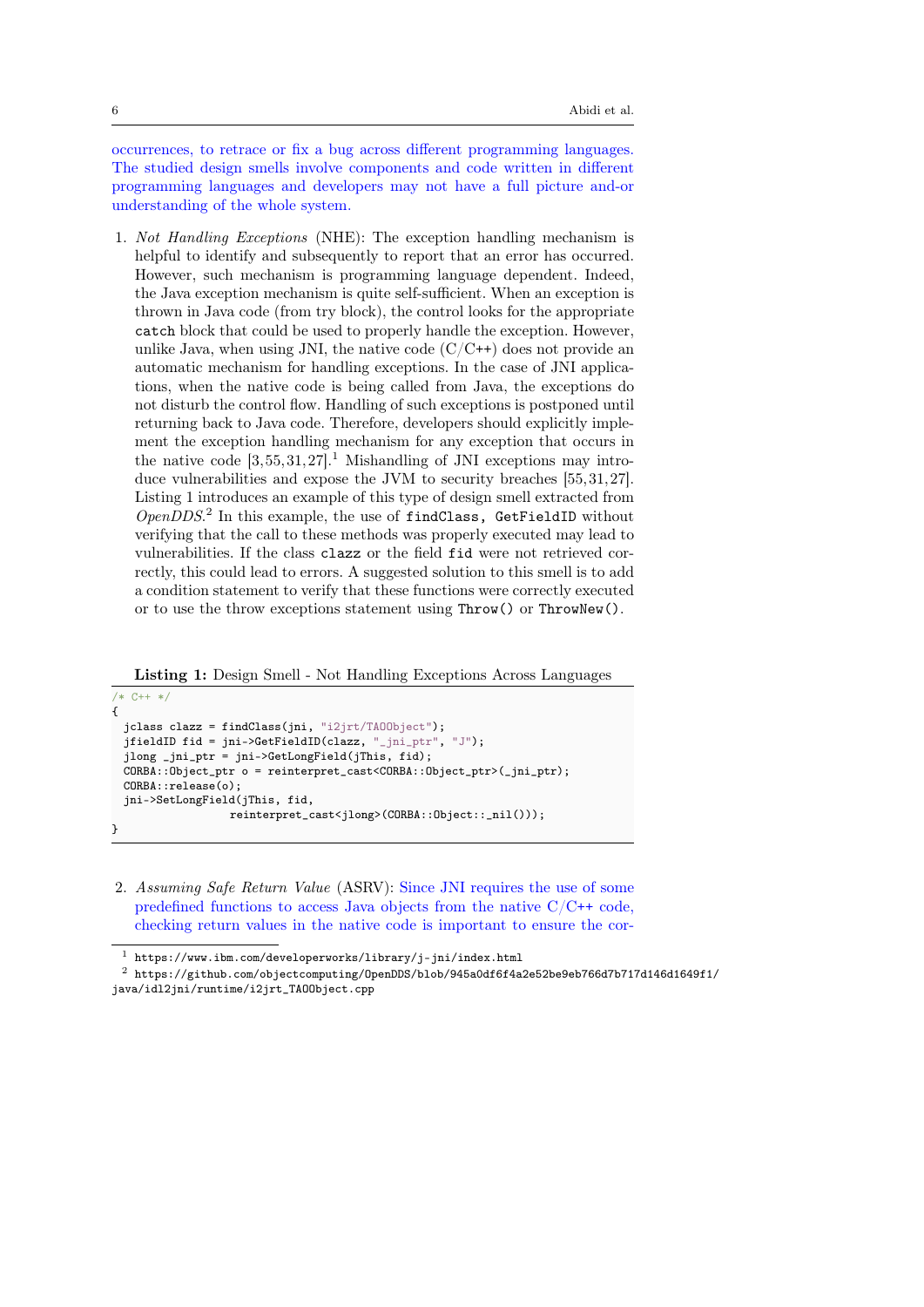rectness of the program. Checking return values in the context of multilanguage code allows confirming that the call to a method from one programming language to another programming language was performed correctly. Developers should implement checking values before returning variables from the native code to Java code to ensure that the program was correctly executed. Indeed, assuming those values as correct or safe without explicit verification may lead to errors and security issues [31,3]. Listing 2 illustrates an example of this type of design smell extracted from Android Platform.<sup>3</sup> Here, if the class clazz or one of its methods is not found, the native code will cause a crash as the return value is not checked properly. A possible solution would be to implement checks in the native code that handle situations in which problems may occur with the return values.

Listing 2: Design Smell - Assuming Safe Multi-language Return Values

```
/* C++ *staticvoid nativeClassInitBuffer(JNIEnv *_env){
jclass nioAccessClassLocal= _env->FindClass("java/nio/NIOAccess");
nioAccessClass=(jclass) _env->NewGlobalRef(nioAccessClassLocal);
bufferClass=(jclass) _env->NewGlobalRef(bufferClassLocal);
positionID= _env->GetFieldID(bufferClass, "position", "I");
```
- 3. Not Securing Libraries (NSL): Improper use of JNI can render Java applications vulnerable to security flaws in the native code. When using JNI, a popular way to load the native library is the use of the method *loadLibrary* without using a secured block. In such circumstances, the native library is loaded without performing security checks. Therefore, malicious code can take advantage of such security flaws to call native methods from the library. This design smell may negatively impact the security and reliability of the system [37,3]. Listing 3, presents an example of possible refactoring for this type of design smell where the native library is loaded within a secure block extracted from the JDK.<sup>4</sup> It is important to use a secure block to ensure that the libraries cannot be loaded without permission. In the context of JNI systems, it is recommended to always load libraries in static blocks, wrapped in a call to AccessController.doPrivileged or use the securityManager to ensure that the library cannot be loaded without permission [3].
- 4. Hard Coding Libraries (HCL): When the same code is required to run on various platforms, we need to customize the loading of the native library depending on the operating system. This design smell occurs when the native libraries are loaded without considering operating system specific conditions and requirements (using predefined methods, for example for Java: System.getProperty("os.name")). In such situations, the loading of the library is hard-coded by the developers according to the OS.

 $^3\,$ https://android.googlesource.com/platform/frameworks/base/+/ba34751/core/

jni/android\_opengl\_GLES10Ext.cpp

<sup>4</sup> https://github.com/oracle/graal/issues/1388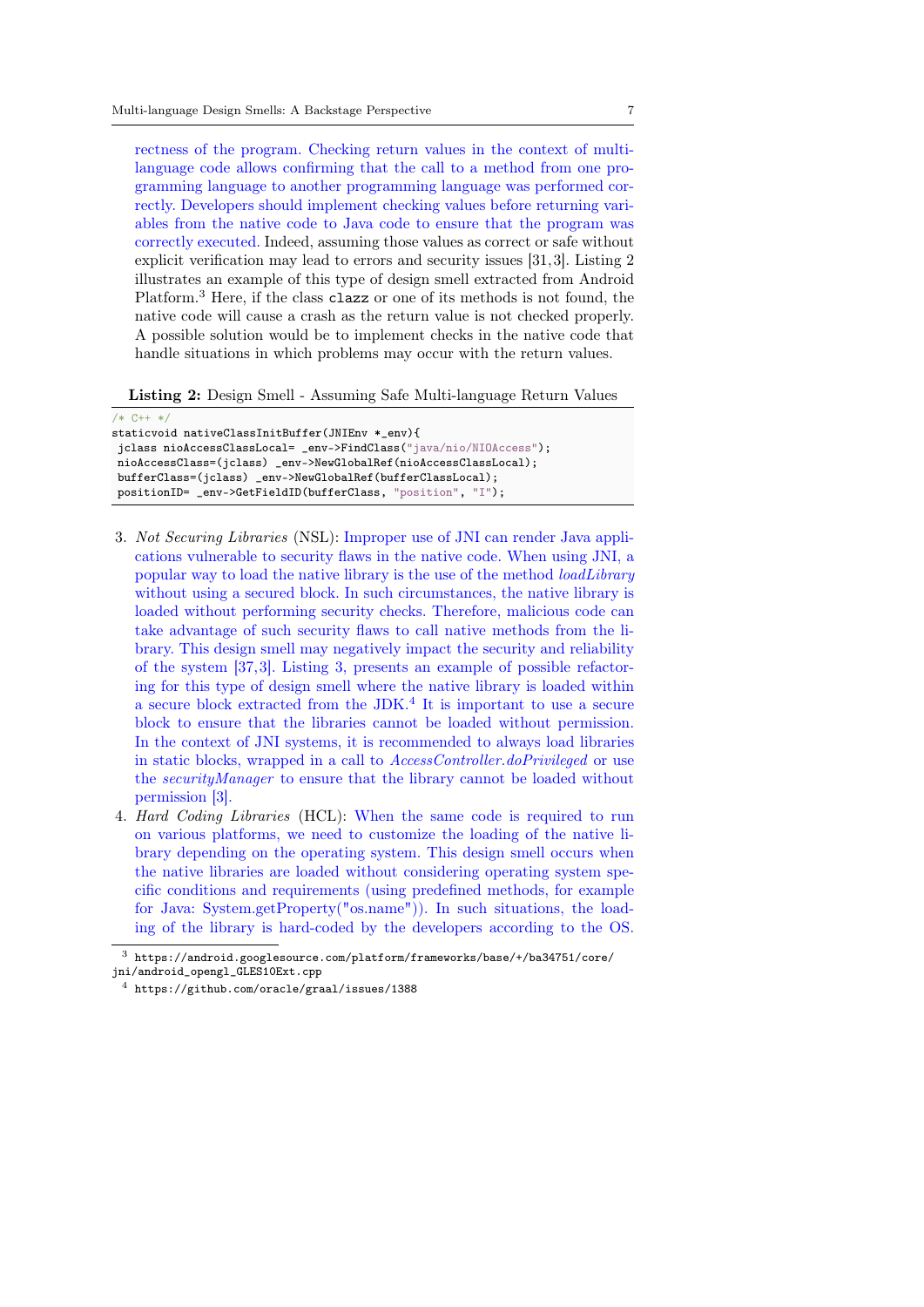Listing 3: Securing Library Loading

 $/*$  Java  $*$ static { AccessController.doPrivileged( new PrivilegedAction<Void>() { public Void run() { System.loadLibrary("osxsecurity"); return null; } } ); }

Therefore, it could be difficult for an external developer to know which library is actually loaded, which may cause confusion. We present in Listing 4 an example of the occurrence of this design smell extracted from java-smt. For the example presented in Listing 4, there were some issues reported that discuss the possible confusion that this type of design  $small\ could\ introduce^5$ :"Z3's Native class attempts to load z3java and on failure loads libz3java, we try to guess the OS instead of using a fallback.", "However, Z3 uses the Linux naming convention even for its Windows binaries, and thus the loadLibrary("z3") won't find anything on Windows. So we need either the if block, or a fall-back like the Native class does".

Listing 4: Design Smells - Hard Coding Libraries

```
/* Java */public static synchronized Z3SolverContext create(
try { System.loadLibrary("z3"); System.loadLibrary("z3java");
} catch (UnsatisfiedLinkError e1) {
try { System.loadLibrary("libz3");
      System.loadLibrary("libz3java");
} catch (UnsatisfiedLinkError e2) {...}
```
- 5. Not Using Relative Path (NRP): This design smell is defined by loading the native library using an absolute path of the library instead of the corresponding relative path. Using relative paths, native libraries can be loaded anywhere. However, if the native library is no longer available or relocated, referring to its absolute path can introduce bugs. This may likewise affect the reusability of the code and impact the maintenance activities because the native library can become inaccessible due to an incorrect path.
- 6. Too Much Clustering (TMC): Declaring an excessive number of native methods in the same class is likely to reduce the readability and consequently may impact the maintainability of the code. Such bad coding practice will increase the lines of code in the class and hence will make the code harder to maintain. Several studies have discussed the optimal number of methods to include within the same class, such as the rule of 30 proposed by Martin Lippert [36], or the 7 plus/minus 2 rule stating that the human mind can accommodate and understand from five to nine objects. The majority of the discussed relevant measures are the single principle

<sup>5</sup> https://github.com/sosy-lab/java-smt/issues/87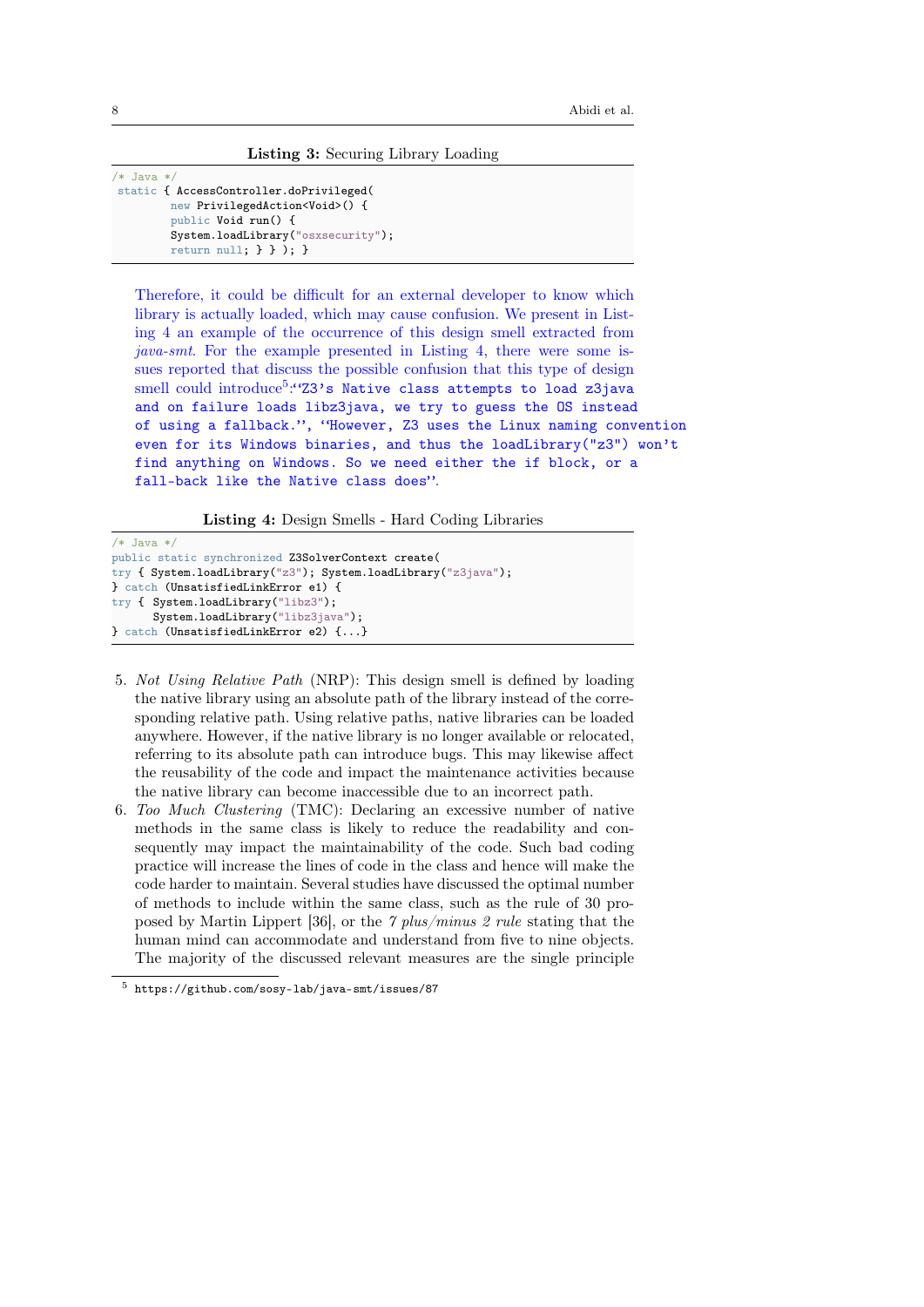

Fig. 2: Illustration of Design Smell - Too Much Clusterings

responsibility, high cohesion, low coupling, and the separation of concerns. In this context, a bad practice would be to concentrate multi-language native methods in a few classes, regardless of their roles and responsibilities, leading to huge classes with many methods and thus low cohesion. Figure 2 provides an example of this design smell extracted from ZMQJNI.<sup>6</sup> In this example, native methods are declared within the same class. However, some of those native methods are related to cryptographic operations while others are related to network communication. This merging of concerns resulted in a blob multi-language class with 29 native declaration methods and 78 attributes. Another example is the class NativeCrypto in Conscrypt in which 286 native methods are declared in the same class regardless their concerns.<sup>7</sup>

7. Too Much Scattering (TMS): Managers and developers often need to settle on a balance between isolating native code within a single or a few classes or splitting it between many classes [3]. Getting to this compromise is estimated to improve the readability and maintainability of the project

 $^6$ https://github.com/zeromq/zmq-jni/commit/6b0d25dd45de42680c965ec8c27f7596661bb6fa

 $^7$ https://github.com/google/conscrypt/blob/23c2ce258afd5a43258b685df4279eaa2ee0e15c/ common/src/main/java/org/conscrypt/NativeCrypto.java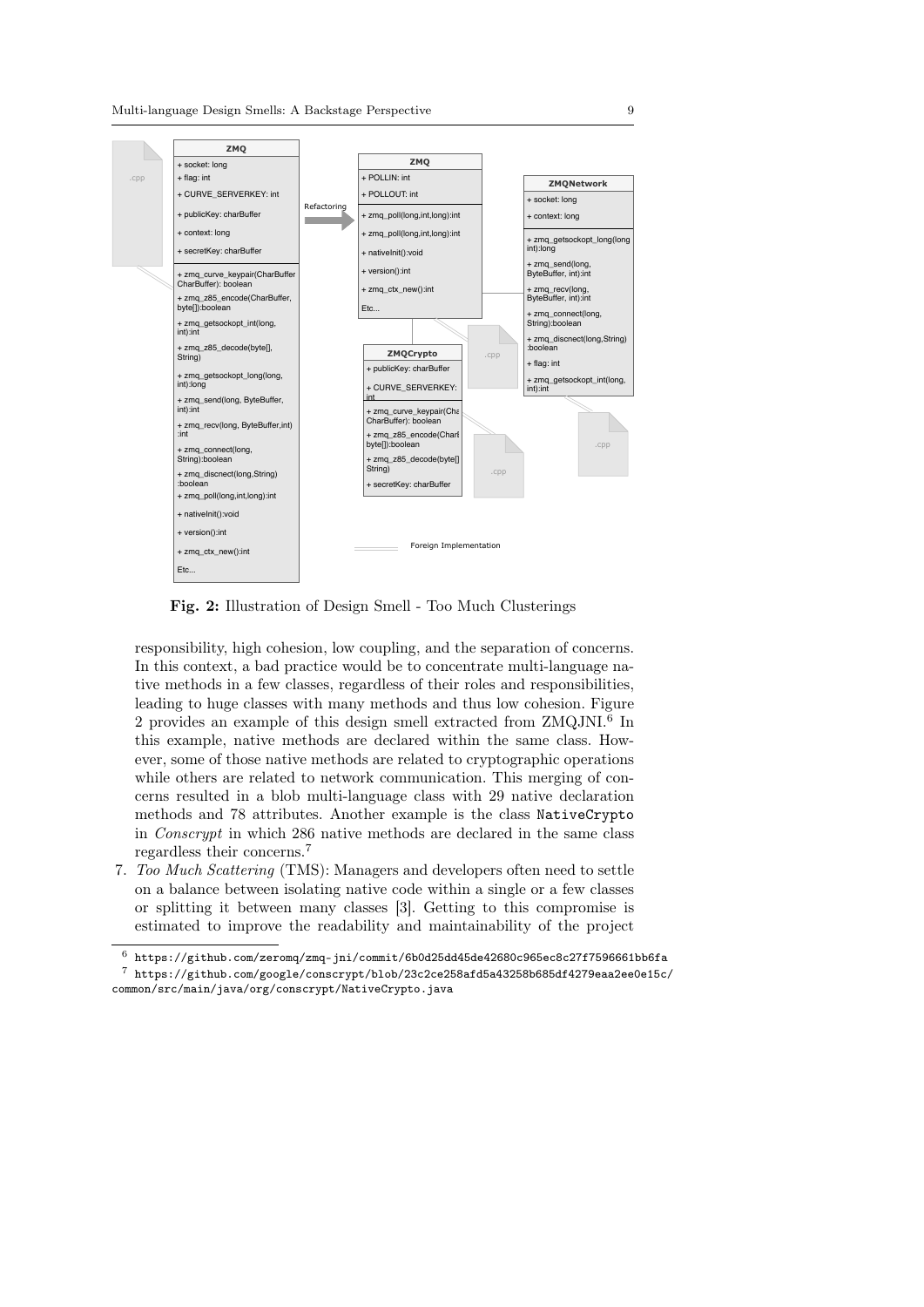

Fig. 3: Illustration of Design Smell - Too Much Scattering

[3]. This design smell is the opposite to smell type Too Much Clustering. While the design smell Too Much Clustering could be introduced when multi-language code is concentrated in a single or a few classes regardless of their concerns, the design smell Too Much Scattering, on the other hand, is introduced when the native code is dispersed between many classes without satisfying both the coupling and the cohesion. Figure 3 presents an example of design smell of type Too Much Scattering extracted from a previous work [4]. This example presents classes that contain only two native method declarations. The methods and classes participating in the multi-language interaction are spread through the code in a way that determining which classes are participating in the multi-language interaction requires some effort. Such code will be more difficult to maintain and refactor [4]. A suggested solution is to regroup the duplicated native methods in the same class to reduce the number of classes participating in the multi-language code.

- 8. Excessive Inter-language Communication (EXC): A wrong partitioning in components written in different programming languages results in many calls in one way or the other. This may increase the complexity and may also affect the performance. The design smell Excessive Inter-language Communication may indicate a bad separation of concerns between different layers or components that are implemented in different programming languages. For instance, the same object could be modified by multiple components written in different programming languages. An excessive call to the native code from the host code, could be introduced by calling several native methods within the same class or within a loop with a large number of iterations. In such situations, an object is passed several times to and from the native code which may result in excessive inter-language communications.
- 9. Local References Abuse (LRA): A local reference is created for any object that is returned by the native code. For each method, JNI specification permits up to 16 local references. Therefore, developers should be care-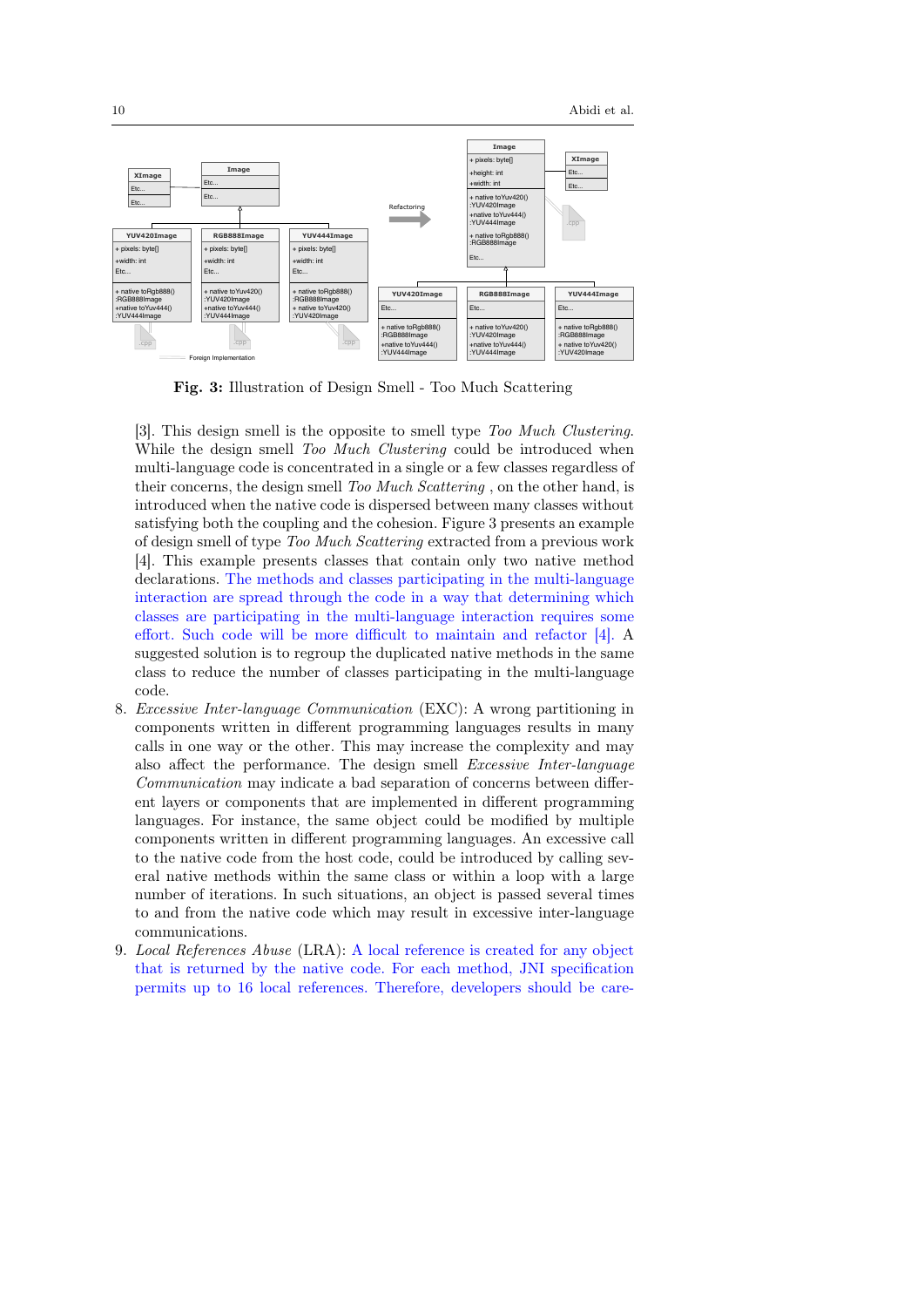ful when dealing with Java objects and pay attention to the number of references that are created. It is also recommended to always delete unnecessary local references using JNIDeleteLocalRef(). Listing 5 presents an example of this design smell, where local references are created using the method GetObjectArrayElement() but not deleted accordingly by calling any of the memory release methods JNIDeleteLocalRef() or RelaseObjectArrayElement().

Listing 5: Design Smell - Local References Abuse

| $/* C++ */$                                                        |  |
|--------------------------------------------------------------------|--|
| for $(i=0: i <$ count: $i++)$ {                                    |  |
| jobject element = $(*env)$ ->GetObjectArrayElement(env, array, i); |  |
| if((*env)->Exception0ccurred(env)) { $break$ ; }                   |  |

10. Memory Management Mismatch (MM): The data types are different between Java and native code. $8$  JNI treats Java objects and classes as reference types. The JVM provides a bunch of predefined methods that can be used to access Java objects, fields, and methods from the native code. Those predefined methods used allow native code to either return a pointer to the actual element at run-time or to allocate memory and create a copy of that element. Therefore, because of the differences of types between Java and native code, the memory will be allocated to perform corresponding type mapping between Java and  $C/C$ ++. The allocated memory should then be released after usage, if not, memory leaks will occur. Listing 6 illustrates an example of the occurrence of this design smell extracted from  $JNA<sup>9</sup>$  in which the memory was allocated to access a Java Byte Array but was not released using ReleaseByteArrayElements().

Listing 6: Refactoring - Memory Management Mismatch

| $/* C++ */$ |  |                                                                 |  |
|-------------|--|-----------------------------------------------------------------|--|
|             |  | jlong* data = (*env)->GetLongArrayElements(env, handles, NULL); |  |
|             |  | int count = $(*env)$ ->GetArrayLength(env, handles);            |  |

11. Not Caching Objects (NCO): To access the fields of Java objects and invoke their methods from the native code through JNI, the native code must use predefined functions i.e., FindClass(), GetFieldId(), GetMetho $dId()$ , and  $GetStaticMethodId()$ . For a given class, IDs returned by calling GetFieldId(), GetMethodId(), and GetStaticMethodId() remain unchanged during the lifetime of the JVM cycle. The invocation of these methods is very expensive as it may require critical work in the JVM. In this case, it is recommended for a given class to look up the IDs only during the first usage and keep the reference for any future use. In a similar setting, looking up class objects can be expensive. A recommended practice is to cache commonly used classes, field IDs, and method IDs globally, so they

<sup>8</sup> https://www.developer.com/java/data/jni-data-type-mapping-to-cc.html

 $^9\,$ https://github.com/java-native-access/jna/commit/a77f47fb297dd33a8cec4c88ae4777186882f472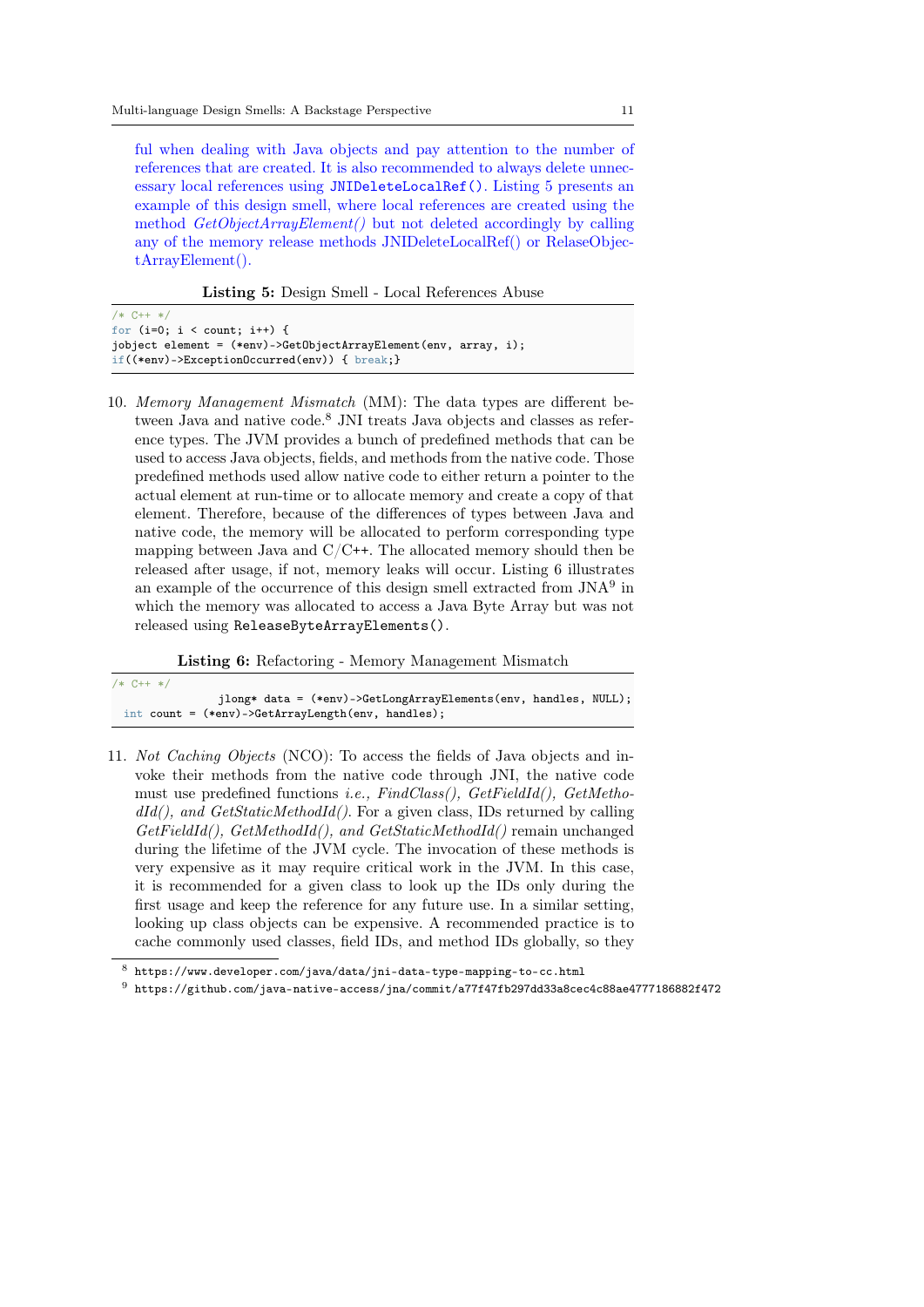can be reused when needed. Listing 7 gives an illustration of the design smell Not Caching Objects that does not use cached field IDs extracted from Developers' documentation.<sup>1</sup>

Listing 7: Design Smell - Not Caching Objects' Elements

```
/* C++ *int sumVal (JNIEnv* env,jobject obj,jobject allVal){
  jclass cls=(*env)->GetObjectClass(env,allVal);
  jfieldID a=(*env)->GetFieldID(env,cls,"a","I");
  jfieldID b=(*env)->GetFieldID(env,cls,"b","I");
  jfieldID c=(*env)->GetFieldID(env,cls,"c","I");
  jint aval=(*env)->GetIntField(env,allVal,a);
  jint bval=(*env)->GetIntField(env,allVal,b);
  jint cval=(*env)->GetIntField(env,allVal,c);
  return aval + bval + cval;}
```
12. Excessive Objects (EO): Accessing the elements of a field by passing the entire object is a common practice in object-oriented programming. Notwithstanding, in the context of JNI, because the Object type does not exist in C language programs, passing too many objects could prompt additional overhead to properly perform type conversion. Indeed, this design smell occurs when developers pass the entire object as a parameter although only some of its fields were required, and it would have been better for the system performance to pass only those fields (except for the purpose of passing the object to native code to set its elements using SetxField method). In the context of object-oriented programming, a good solution is to pass objects for better encapsulation. However, in the context of JNI, native code must reach back to the JVM through multiple calls to obtain the value of each field. This may add additional overhead and likewise may increase the lines of code which may affect the readability of the code [3]. Listing 8 illustrates an example of occurrence of the design smell passing excessive objects extracted from Developers' documentation.<sup>1</sup> A possible solution to this smell would be to pass the class's fields in the method signature as parameters as described in our published catalog [3].

Listing 8: Design Smell - Passing Excessive Objects

```
/* C++ */
int sumValues (JNIEnv* env,jobject obj,jobject allVal)
{ jint avalue= (*env)->GetIntField(env,allVal,a);
 jint bvalue= (*env)->GetIntField(env,allVal,b);
 jint cvalue= (*env)->GetIntField(env,allVal,c);
 return avalue + bvalue + cvalue;}
```
13. Unused Method Implementation (UMI): This smell appears when a method is declared in the host language (Java in our case). This method is implemented in the native code  $(C \text{ or } C^{++})$ . This method may never be called from the host language. This could result from the relocation or refactoring in which developers selected keeping those methods to avoid breaking any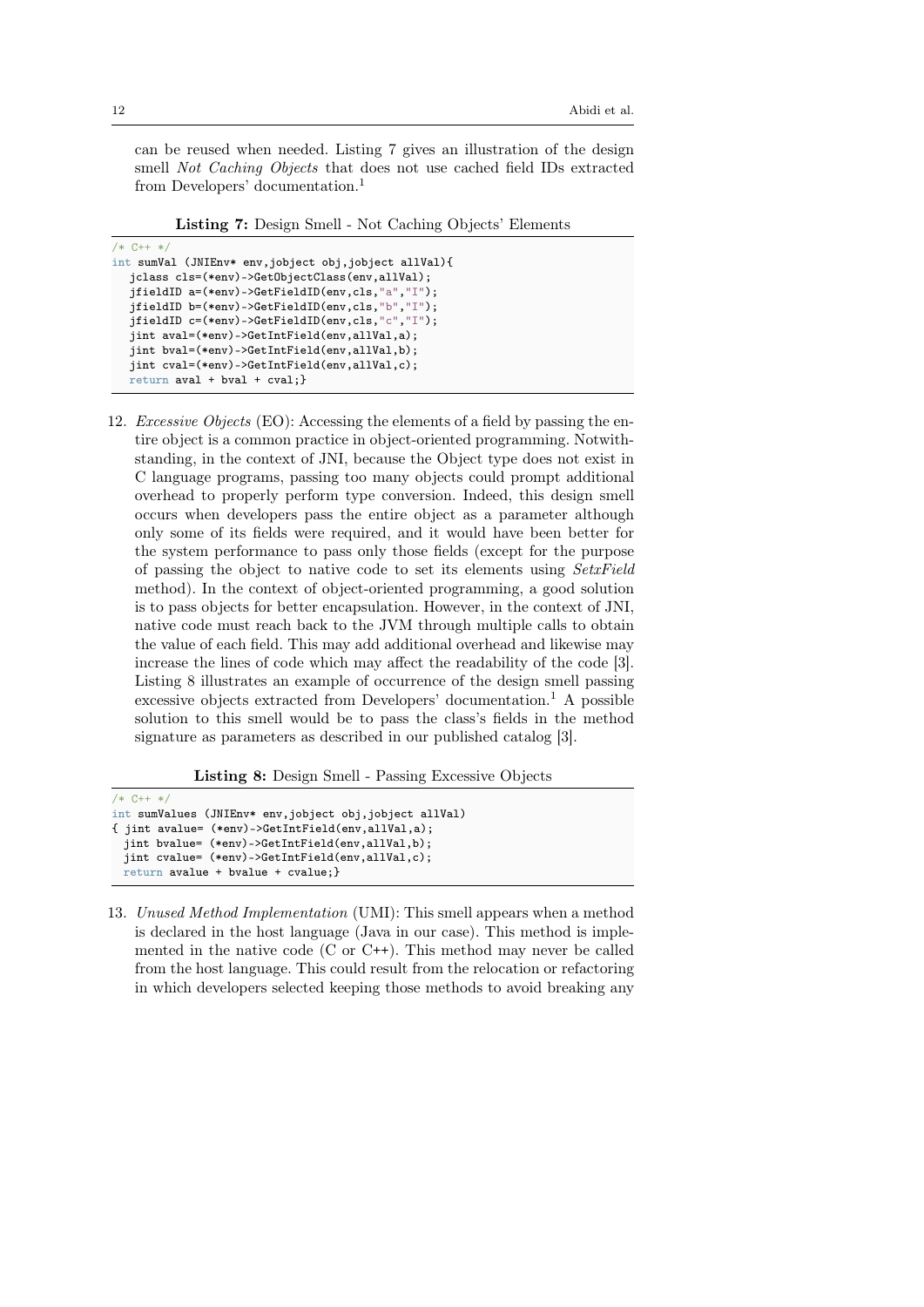connected code or features. In the context of multi-language code, developers may not easily locate such methods. Such systems usually employ different teams working with different parts of the code. Therefore, it is not an easy task to know which methods are used or not in the foreign code.

- 14. Unused Method Declaration (UMD): This design smell and the previous one are very similar. Nonetheless, they contrast in the implementation part, while for the smell Unused Method Implementation, the method is implemented yet never called, in the case of the occurrence of the smell Unused Method Declaration, the unused method is declared, however, not implemented and never called. Such methods could remain in the project for an extensive stretch of time without being eliminated on the grounds that having them do not present any bug when executing the program. However, they may contrarily affect the maintenance activities and effort required to maintain those classes.
- 15. Unused Parameters (UP): Extensive list of parameters make methods difficult to understand [15]. It could likewise be an indication that the method is doing too much or that a portion of the parameters is not, at this point utilized. With regards to multi-language programming, a few parameters might be part of the method signature even if they are no longer used by components developed in other programming languages. Since multilanguage systems involve developers from various teams, those developers often avoid removing such parameters since they may not be certain if those parameters are used by different components. It could be a challenging task for a specific developer to know what part of the code is used by the foreign code. Listing 9 presents a representation of this design smell extracted from  $\text{Conscript}^{10}$  where not all the parameters that are part of the native method signature are in fact used in the implemented function.

Listing 9: Design Smell - Unnecessary Parameters

```
/* C++ */
static jint NativeCrypto_get_X509_ex_flags(JNIEnv* env, jclass, jlong x509Ref,
                                       CONSCRYPT_UNUSED jobject holder) {
   CHECK_ERROR_QUEUE_ON_RETURN:
   X509* X509 = reinterpret_cast<X509*>(static_cast<uintptr_t>(x509Ref));
   JNI_TRACE("get_X509_ex_flags(%p)", x509);
   if (x509 == nullptr) {
       conscrypt::jniutil::throwNullPointerException(env, "x509 == null");
       JNI_TRACE("get_X509_ex_flags(%p) => x509 == null", x509);
       return 0;
   }
}}
```
 $^{10}\,$ https://github.com/google/conscrypt/blob/master/common/src/jni/main/cpp/ conscrypt/native\_crypto.cc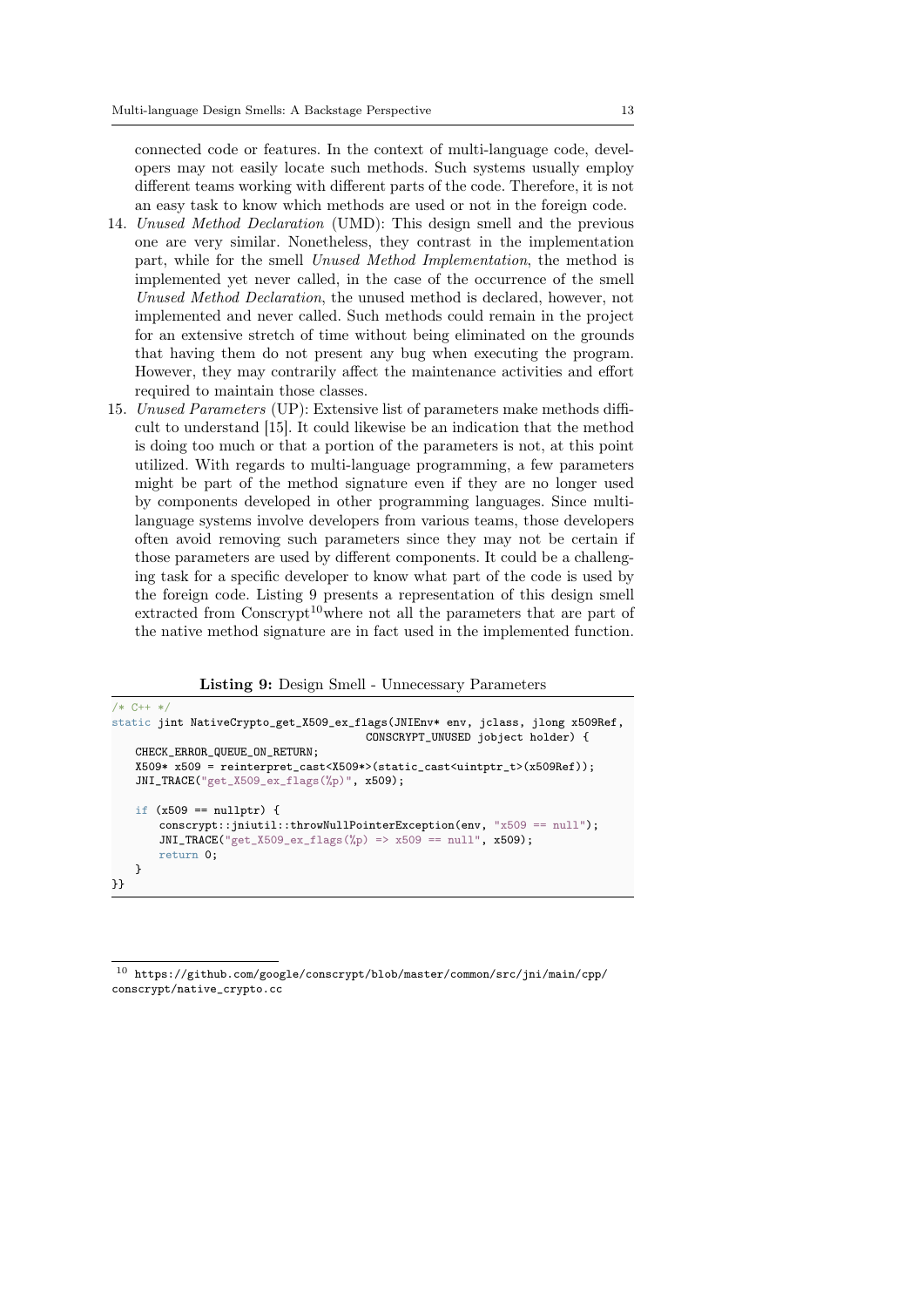# 3 Study Design

In this section, we present the methodology of our study.

3.1 Setting Objectives and Research Questions

We started by setting the objective of our study. Our objectives are to assess the perceived prevalence of multi-language design smells and their severity. We also aim to investigate how the impact of those design smells is perceived by developers. We chose to carry out an empirical study using a survey because development and maintenance are manual activities performed by the developers. Developers' perception of the prevalence and impact of multi-language design smells is important since they are the ones who maintain the multilanguage systems and who suffer from the associated challenges. In this study, the quality focus is source code comprehension and maintainability, which can be negatively impacted by the occurrences of design smells. The context of the study consists of (i) objects, *i.e.*, design smells detected in open source projects; and (ii) subjects (developers), i.e., professional developers sharing their perception of multi-language design smells. Our target subjects in this study are software developers in general but also the original developers who contributed to the analyzed systems. We defined our research questions as follows:

- RQ1: Are multi-language design smells commonly faced by developers? We previously documented a catalog of multi-language design smells [40, 42]. We aim through this research question to assess how developers perceive the prevalence of this catalog. Our goal is to capture the opinions of software developers in general, but also the opinion of the specific group of developers who contributed to the code impacted by those smells. We are also interested to investigate if some specific types of smells are perceived to be more prevalent than others. We defined the following null hypothesis  $H_1$ : The design smells studied in this paper are not commonly faced by developers.
- RQ2: What are the reasons behind introducing multi-language design smells? In order to better support developers in improving the quality of multi-language systems, it is important to understand the circumstances under which particular design smells occur. Occurrences of design smells could have been intentionally introduced as a result of poor knowledge about multi-language practices. Thus, we aim to study the rationale behind introducing such smells. Our goal here is to study the reasons that could lead to the introduction of those smells and under what circumstances developers are more prone to introducing such smells. In particular, we test the hypothesis  $H_2$ : There are no specific reasons behind the introduction of multi-language design smells.
- RQ3: What is the perceived impact of multi-language design smells? We aim to study the perceived impact of multi-language design smells, on a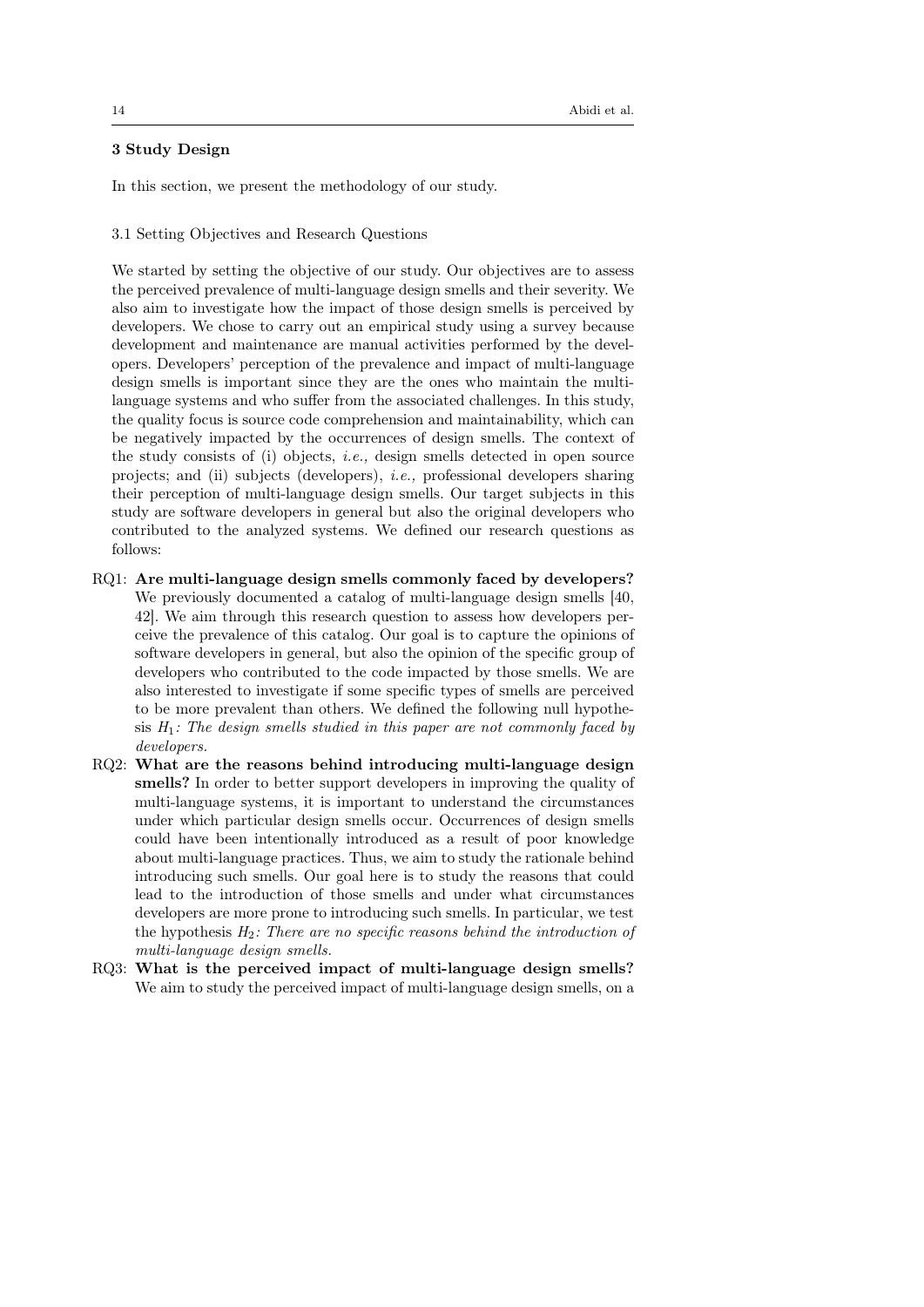selected set of software quality attributes. These design smells were defined and cataloged based on several sources of information (e.g., developers blogs, literature, bug reports, and source code) [4,3]. In our previous study [6], we have observed that these design smells increase the risk of faults in software systems. In this research question, we aim to understand the perception of developers regarding the severity of the proposed smells. This is important, since the urgency with which they refactor the smells is likely to be affected by their perception of the importance of the issues posed by the design smells. We defined the following null hypothesis  $H_3$ : Software quality attributes are not impacted by the studied smells.

- RQ4: What are the design smells that developers perceive as the most harmful? During maintenance activities, developers are interested to identify parts of the code that should be tested in priority or refactored. Hence, we aim to identify design smells that are perceived by developers as the most critical, i.e., making the project more prone to faults or increase maintenance costs. We defined the following hypothesis  $H_4$ : Developers perceive the design smells to have equal impacts on multi-language systems.
- RQ5: Do developers plan to refactor those design smells? Design smells are generally associated with a specific set of refactoring strategies depending on the type of smell. Depending on the development and maintenance costs, developers may decide whether or not to remove some specific smells. Therefore, we aim to investigate to what extent developers would apply such refactoring. We defined the following hypothesis  $H_5$ : There is no specific strategy that developers would adopt to refactor multi-language design smells

### 3.2 Study Context

To achieve our objectives and to answer our research questions, we started by analyzing the source code of selected open source projects.

Material and Objects The objects considered in this study are the occurrences of 15 types of multi-language design smells detected in eight open source projects. We analyzed a total of 270 snapshots. We selected these projects because they are well-maintained and active projects on GitHub. Another criterion for the selection was 'diversity', i.e., those systems are from diverse application domains, of different sizes, with varying distributions of Java and  $C/C++$  code. Table 1 summarizes the characteristics of the selected systems.

We reused the MLSInspect approach proposed in our previous study to detect the occurrences of multi-language design smells [6]. This approach is able to detect occurrences of those smells only in the context of JNI systems (Java and  $C/C++$ ). We previously evaluated this detection approach and measured the recall and precision [6]. To ensure the reliability of our surveys and to mitigate any possible threats related to the recall and/or precision of the detection approach, we manually validated all the occurrences of design smells that were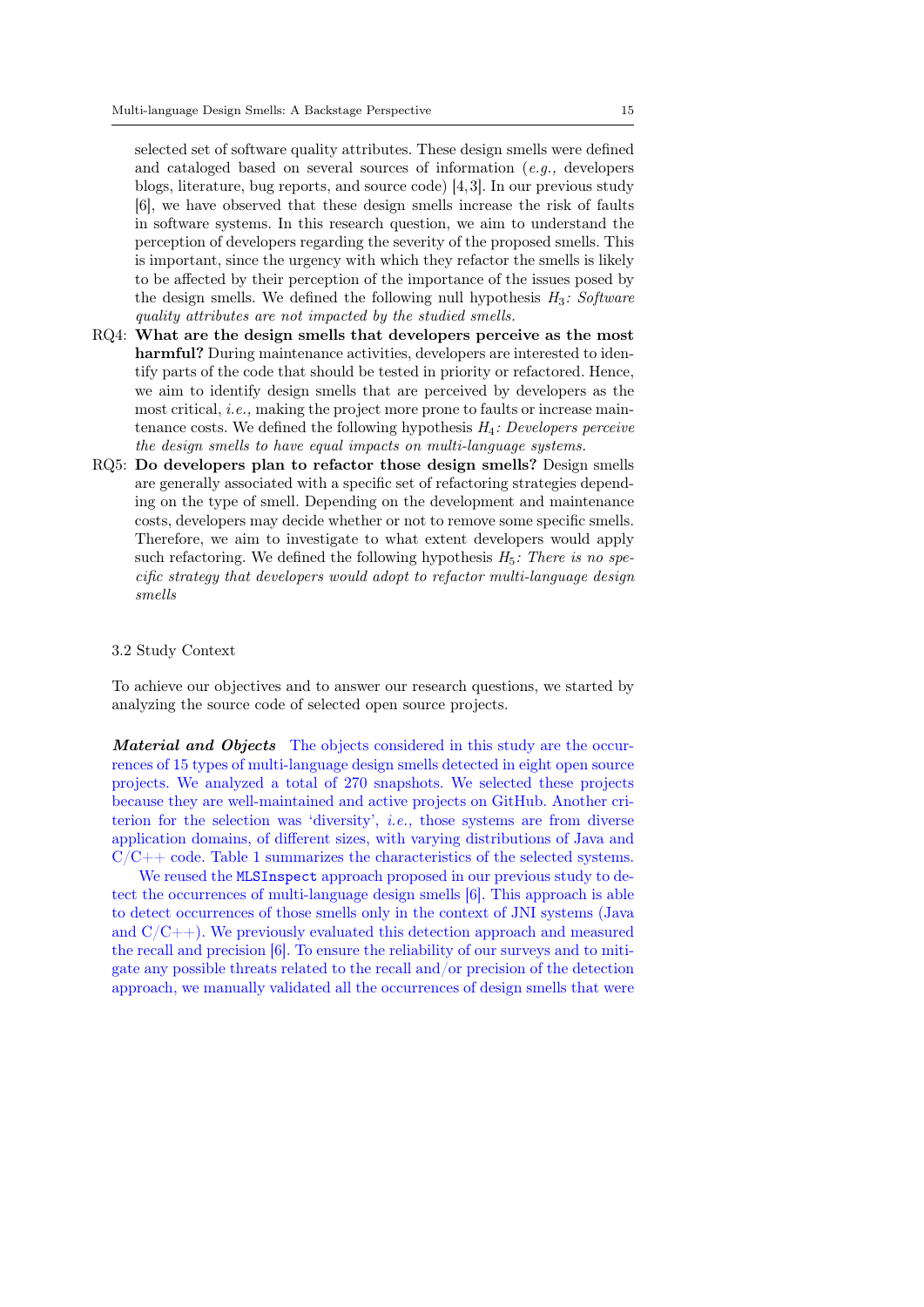| Projects  | Domain                 | $\#\mathrm{Snap}$ | LOC      | Java  | ${\rm C/C++}$ |
|-----------|------------------------|-------------------|----------|-------|---------------|
| Rocks db  | Facebook Database      | 36                | 487,853  | 11%   | 83.1%         |
| Frostwire | File and Media Sharing | 18                | 403,106  | 71.4% | 19%           |
| Realm     | Mobile Database        | 29                | 17.1705  | 82%   | 8.1%          |
| Conscript | Cryptography (Google)  | 32                | 91.765   | 85.3% | 14%           |
| Pljava    | Database               | 35                | 71.910   | 67%   | 29.7%         |
| Javacpp   | Compiler               | 30                | 28,713   | 98%   | $0.6\%$       |
| JNA       | Native Shared Library  | 32                | 590,208  | 70.2% | 15.4%         |
| OpenDDS   | Adaptive Communication | 58                | 2,803,49 | 5%    | $16\%$        |

Table 1: Overview of the Studied Systems

used in our survey questions to developers. This manual validation allowed us to remove any false positives. Note that, we did not retrieve all instances of the studied smells in each system. The manual validation was performed to select representative examples for the surveys that are not ambiguous and easy to understand for JNI developers. The validation process was performed by the authors that defined the design smells. We confirmed that the examples provided in our study follow the definition and rules of the smells types used when documenting the design smells [3, 4, 6].

**Participants** The survey described in this study is a combination of both an open and a closed survey. We present in the following our methodology to gather responses from the participants, *i.e.*, developers for each of those surveys. For the open survey, we collected developers' backgrounds and demographic information to deal with the representativeness of the results. We followed guidelines of sampling methods to build samples that seek to meet the goals of this study to ensure better representativeness [18,8].

- Open Survey: We used convenience sampling and randomly contacted developers that satisfy the criteria of the study. We used  $\text{LinkedIn}^{11}$  as a research tool to reach potential developers. Similar to previous work, we combine different sampling strategies [8]. By convenience sampling we consider available developers willing to participate in the survey. Since in this study we present code snippets only for JNI systems, we target developers having experience with both Java and  $C/C^{++}$  programming languages.
- Closed Survey: We mined open source projects from GitHub repository and detected occurrences of multi-language design smells as described earlier using MLSInspect [6]. We also collected information about the developers that contributed to the smelly files based on the commit logs. By 'contributor' we refer to any developer who did at least a commit on those files. Note that in the closed survey, a developer is only asked about smells contained in the files that he contributed to.

We decided to run both an open and a closed survey to capture not only the perception of developers who contributed to the code of smelly files, but

<sup>11</sup> https://www.linkedin.com/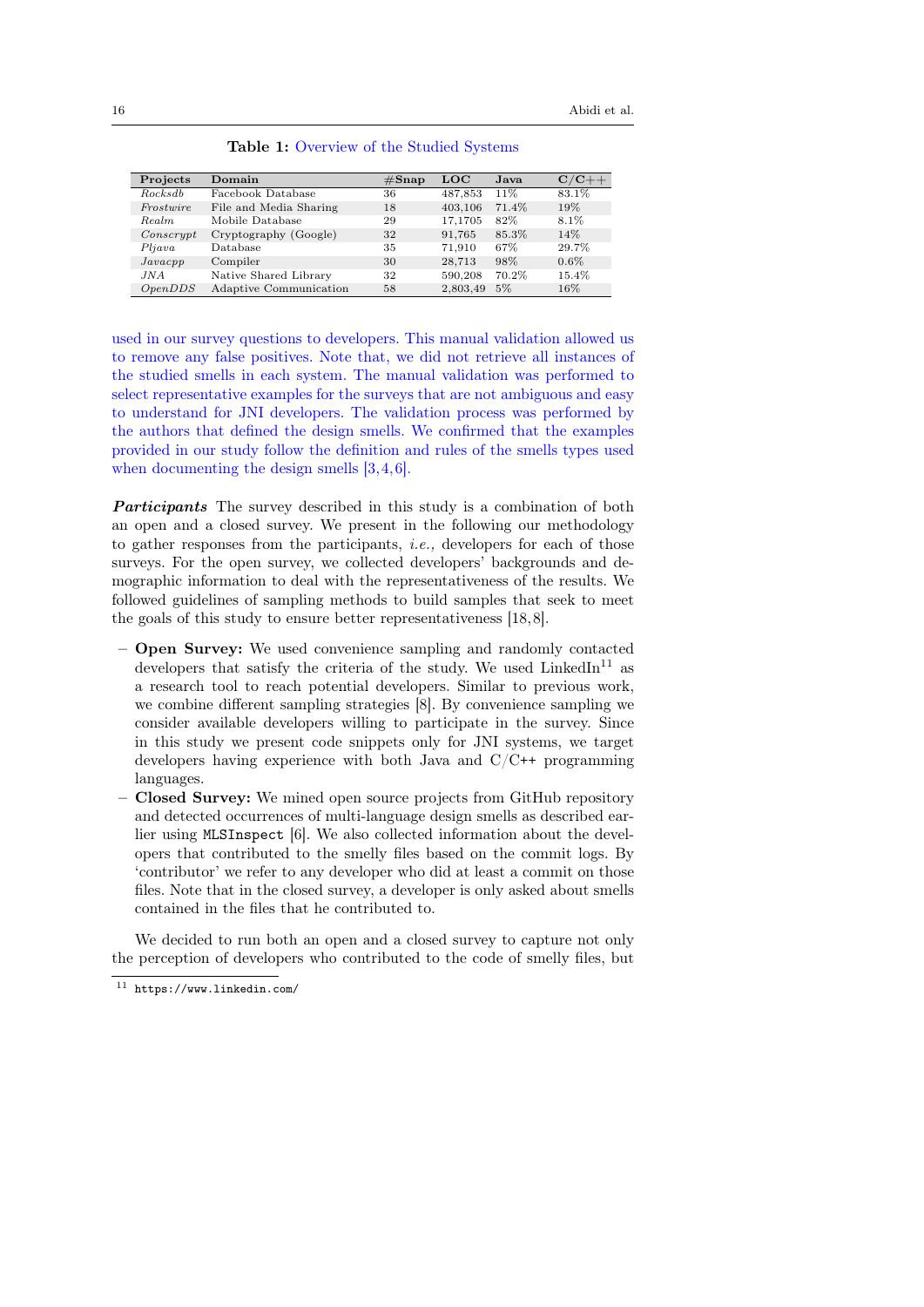also the perception of other developers who are less familiar with the smelly code files.

Studies in the literature discussed the ethics of sampling strategies [8]. This study was subject to ethical approval from the Research Ethics Board of Polytechnique Montreal which regulates the ethical and scientific criteria designed to protect human participants<sup>12</sup>.

# 3.3 Study Procedure

The experimental protocol consists of surveys that developers had to answer through the *CheckMarket* website<sup>13</sup>. CheckMarket allows conducting fullyanonymous surveys while keeping track of developers by generating tokens in the form of Ids for each participant. We combine in this study both open and closed surveys<sup>14</sup>. The open survey is targeting software developers in general while the closed survey is targeting developers extracted from commit logs and identified as contributors in the smelly files. We prepared the surveys based on our literature review of the state-of-the-art on multi-language systems and design smells. This review helped us to identify the dimensions and scope of the questionnaire, the individual questions, and the possible answers for each question [38, 27, 31, 47].

Both surveys start with a preamble that includes the information about the principal investigator, the research team, the ethical rights and responsibilities of the investigators and developers (e.g., policy of the study with respect to anonymity). The preamble also describes the objective of the study so that developers understand our motivations for this survey and have full information to decide whether or not to answer the surveys (or parts thereof). In the surveys, we also provide definitions of the concepts and the design smells used in this study.

The open survey consists of three parts, while the closed survey consists of two parts. As shown in Table 2, the open survey contains in the first part four closed questions to collect background information about the developers and their profiles. The survey asks about their work position, their number of years of working experience, the domain of activities of their organisations, and their levels of skills in selected programming languages. These languages were reported to be in the top ten list of languages used world-wide<sup>15</sup>. Note that we did not include the background information in the closed survey since we are not randomly contacting developers but our target population for the closed survey is the original developers who contributed in the object systems. The second part of the open survey (which corresponds to the first part of the closed survey) contains general questions about multi-language design smells. It asks

 $^{12}\,$ https://share.polymtl.ca/alfresco/service/api/node/content/workspace/ SpacesStore/b7fbaa9e-8055-41cc-b016-dac345f6cb97?a=false&guest=true

<sup>13</sup> https://www.checkmarket.com/

 $14$  https://s-ca.chkmkt.com/?e=189517&h=B445656A9769E90&1=en

 $15$  https://spectrum.ieee.org/at-work/innovation/the-2018-top-programming-languages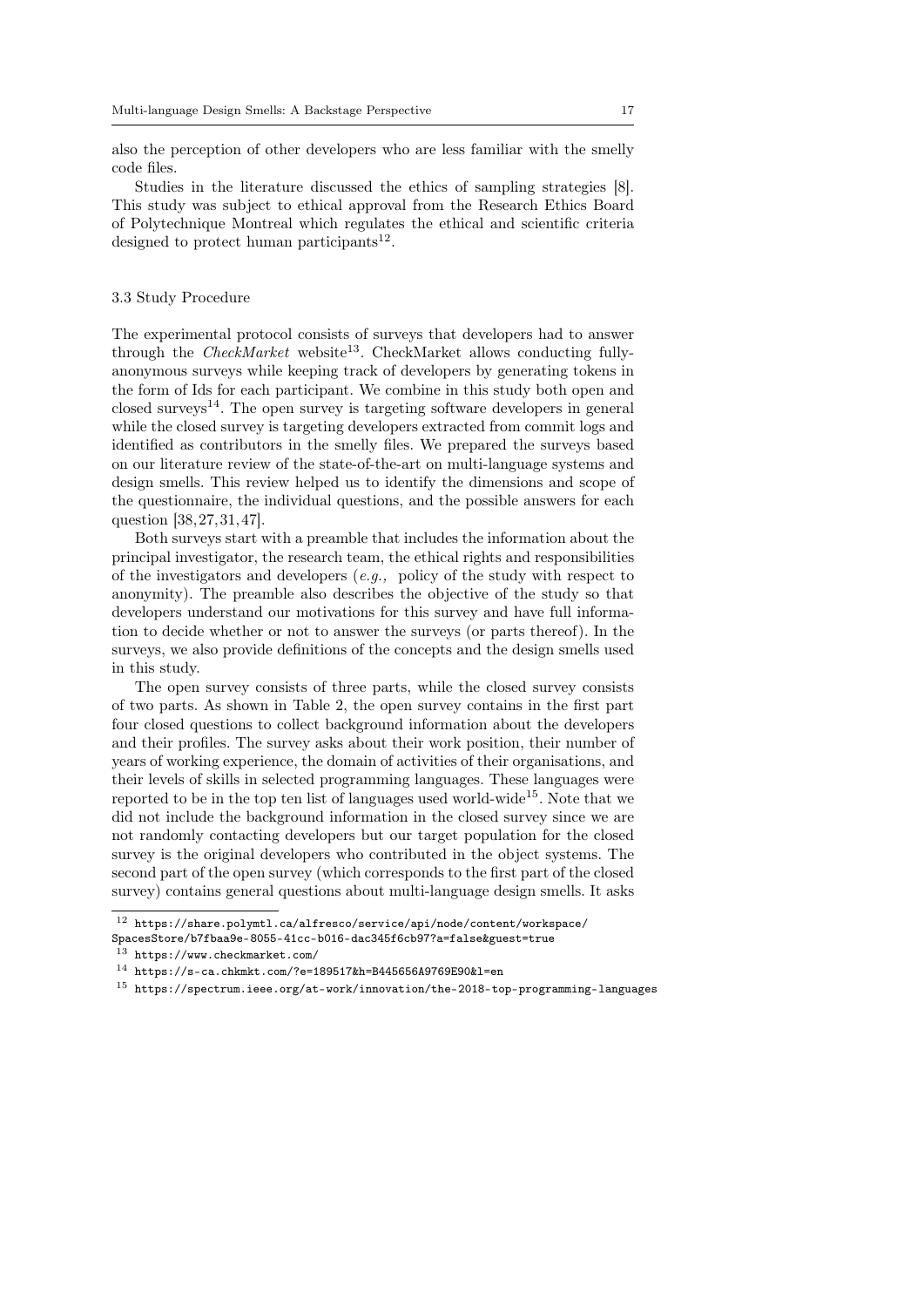# Table 2: Survey Questions

| <b>Survey Question</b><br>N.                                                                                         |
|----------------------------------------------------------------------------------------------------------------------|
| Background (Only for the open survey)                                                                                |
| What is your role within your organization?<br>Q1                                                                    |
| How many years of experience do you have in software engineering?<br>Q2                                              |
| What is the domain of activity of your organization?<br>Q3                                                           |
| What is your level of skill in the following languages?<br>$\Omega$ 4                                                |
| Section I - Multi-language Design Smells                                                                             |
| How do you evaluate the impact of those design smells on the following software quality<br>$\omega$ 1<br>attributes? |
| Please rank the following design smells from the harmful to the less harmful<br>$\Omega$                             |
| Soction II - Specific Tasks for Multi-language Design Small                                                          |

- Section II Specific Tasks for Multi-language Design Smell<br>Q1 In your opinion, does the following code fragment(s) contain any occurrence of design smell (implementation and-or design problem)?
- Q2 If you answered yes to the previous question, please provide an explanation or specify the design smell(s) involved?
- Q3 (In your opinion,) What is the motivation behind using this specific way of implementation?
- Q4 Would you apply the following refactoring or would you prefer to keep the initial implementation? please explain.

about the perceived impact on a set of selected software quality attributes, and the perceived severity of each smell type. For the quality attributes, we selected the following four attributes discussed by Gamma et et al. in their seminal book about design patterns, i.e., expandability, modularity, reusability, and understandability, and three other attributes, i.e., simplicity, learnability, and performance. We selected these quality attributes because of their relevance for design (anti) patterns and smells [47,23].

As shown in Table 2, we kindly asked the developers in the third part of the open survey (second part of the closed survey) to perform a subset of tasks (Section II of Table 2). We provided in those tasks, the source code snippets and asked the developers about whether or not the presented code snippets contain implementation or design problems, i.e., the design smells. We also asked the developers about the motivation behind that specific implementation and whether developers would consider or not to refactor such code. We proposed a refactored solution and asked the developers whether they would consider or not to apply that refactoring. We also injected code snippets that do not contain any of the design smells to limit the bias of this study, *i.e.*, to isolate situations in which developers may provide arbitrary answers or always indicate the existence of design smells. Following previous work [47], for each type of smell, we randomly selected a representative set of instances to perform the survey. Depending on the type of smells, an instance could be a method, a class, files, or a combination of source code files. We ask about a single smell at the time and do not present code affected by more than one design smell, since we want to evaluate each smell separately. Table 2 reports the survey questions.

Table 3 provides an overview of the smell types and tasks associated with each survey type. The tasks are independent and were designed in a way that allowed us to use survey results even if a participant does not complete the survey until the end; *i.e.*, we can reuse the completed parts of the survey responses. Also note that for the tasks asking about the identification of the smell, all the questions are conditional, *i.e.*, if a participant reports that the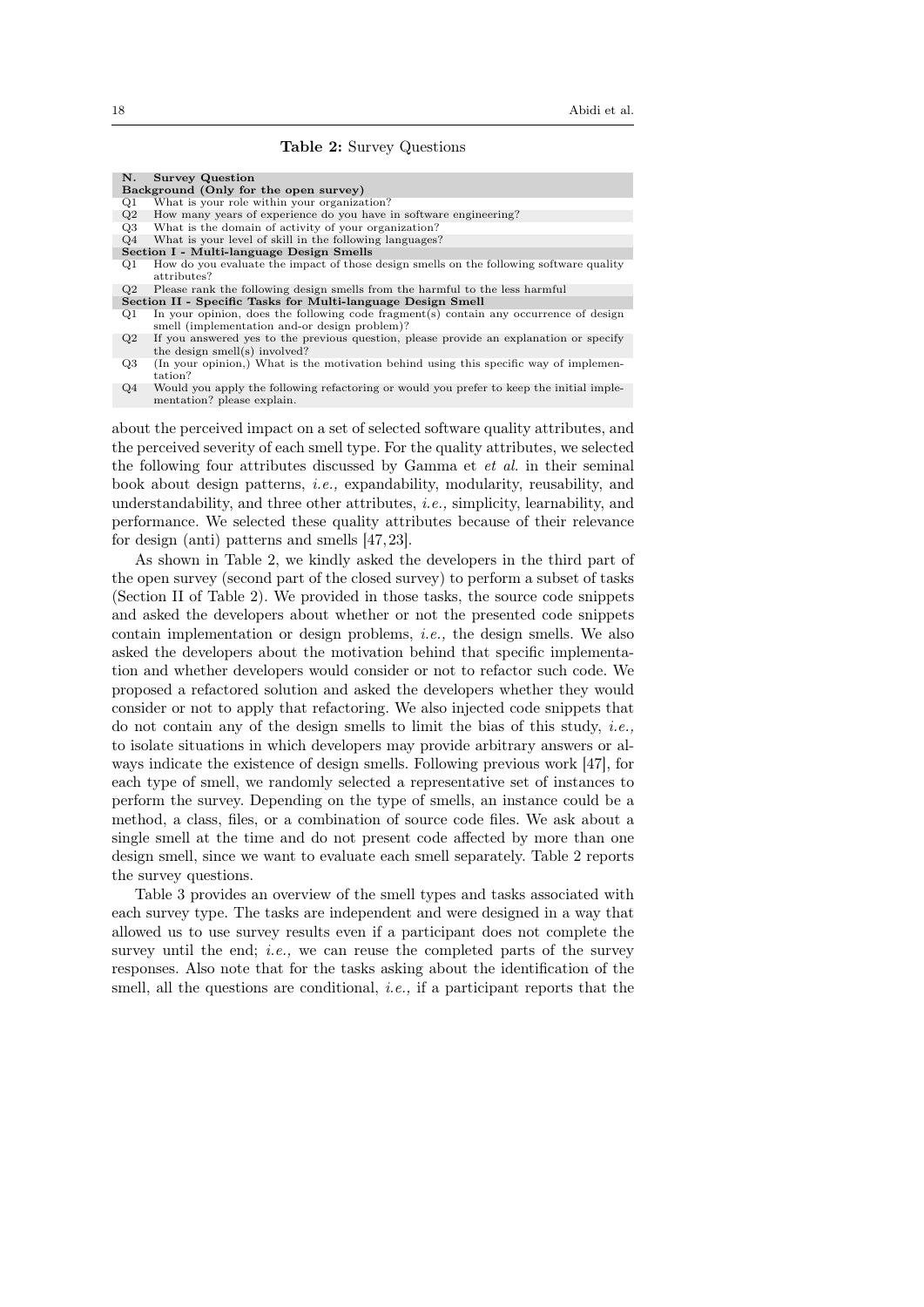| Smell      | Open                                                                        | $_{\rm Con}$ | Fro            | JNA            | $\mathbf{Jav}$ | Ope            | Plj            | Rea            | Roc            |  |
|------------|-----------------------------------------------------------------------------|--------------|----------------|----------------|----------------|----------------|----------------|----------------|----------------|--|
| NHE        | 57                                                                          | 5            | $\overline{2}$ | $\Omega$       | $\Omega$       | 4              | 3              | 5              | 7              |  |
| UP         | 63                                                                          | 5            | $\overline{2}$ | 1              | $\theta$       | $\overline{4}$ | 3              | 5              | $\overline{7}$ |  |
| NSL        | 58                                                                          | 5            | $\overline{2}$ | 1              | 4              | $\overline{4}$ | $\overline{0}$ | 5              | 7              |  |
| ASRV       | 71                                                                          | 5            | $\overline{2}$ | $\overline{0}$ | $\Omega$       | $\overline{4}$ | $\theta$       | 5              | 7              |  |
| LRA        | 59                                                                          | 4            | $\Omega$       | 1              | $\Omega$       | $\overline{4}$ | $\overline{0}$ | $\overline{0}$ | 7              |  |
| <b>NRP</b> | 71                                                                          | $\theta$     | $\overline{2}$ | 1              | $\overline{0}$ | 3              | $\overline{0}$ | $\overline{0}$ | 3              |  |
| MМ         | 57                                                                          | 4            | $\Omega$       |                | $\Omega$       | $\Omega$       | 3              | 5              | 5              |  |
| <b>HCL</b> | 72                                                                          | $\theta$     | $\Omega$       | $\overline{0}$ | $\theta$       | $\theta$       | $\overline{0}$ | $\overline{0}$ | $\overline{0}$ |  |
| EО         | 57                                                                          | $\theta$     | $\Omega$       | $\overline{0}$ | $\Omega$       | $\Omega$       | $\overline{0}$ | $\theta$       | 0              |  |
| <b>NCO</b> | 69                                                                          | $\theta$     | $\Omega$       | $\overline{0}$ | $\Omega$       | $\theta$       | $\theta$       | $\overline{0}$ | $\theta$       |  |
| TMC        | 55                                                                          | 4            | $\overline{2}$ | $\Omega$       | 4              | 3              | 3              | 3              | 4              |  |
| <b>TMS</b> | 71                                                                          | $\theta$     | $\Omega$       | $\overline{0}$ | $\overline{4}$ | $\overline{4}$ | 3              | 3              | $\overline{4}$ |  |
| EXC        | 67                                                                          | 3            | $\overline{2}$ | 1              | 3              | $\Omega$       | $\overline{2}$ | $\Omega$       | 3              |  |
| <b>UMD</b> | 70                                                                          | 3            | $\overline{2}$ | $\Omega$       | 3              | $\overline{4}$ | $\overline{2}$ | 3              | $\overline{4}$ |  |
| UMI        | 54                                                                          | $\theta$     | 1              | $\overline{0}$ | $\overline{0}$ | 3              | $\overline{2}$ | 3              | $\overline{0}$ |  |
|            | Open: OpenSurveys, Con: Conscrypt-ClosedSurvey, Fro: Frostwire-ClosedSurvey |              |                |                |                |                |                |                |                |  |
|            | <b>Jay:</b> JavaCpp-ClosedSurvey, Ope: OpenDDS-ClosedSurvey                 |              |                |                |                |                |                |                |                |  |

Table 3: Overall Developers' Results For the Smells Identification (Open and Closed Surveys)

Plj: PlJava-ClosedSurvey, Rea: Realm-ClosedSurvey, Roc: Rocksdb-ClosedSurvey

proposed code do not contain any problem or design issue, he will be directly moved to the next task, if not he will be asked to answer the questions related to that task. For the closed survey, as mentioned earlier, a developer was only asked about smells contained in the files in which he contributed code. Not all the developers performed all the survey tasks. For all these reasons, the total number of answers considered in this study for the first part of the survey (Section I of Table 2) is higher than the total number of answers related to each task (Section II of Table 2) as shown in Table 3.

We contacted a total of 500 developers through LinkedIn, we received 132 responses for the open survey. For the closed survey, we contacted a total of 263 developers and received a total of 39 answers. Therefore, for the first part of the survey (Section I), we count a total of 171 answers, while for the other sections, the number varies from one specific type of design smell to the other because, not all the developers responded to all the survey tasks as shown in Table 3.

This study protocol was submitted to Mining Software Repositories (MSR) conference 2020 [5]. The protocol went through a review process and was evaluated by the committee prior to the execution of the survey<sup>16</sup>.

#### 3.4 Data Analysis

We present in the following our analysis method to answer the research questions:

For RQ1, following previous work [47], we computed for each design smell type, the percentage of answers in which the developers were able to:

 $^{16}$ https://osf.io/6yqv5/?view\_only=4cca6dc961b44303833917c236e2d667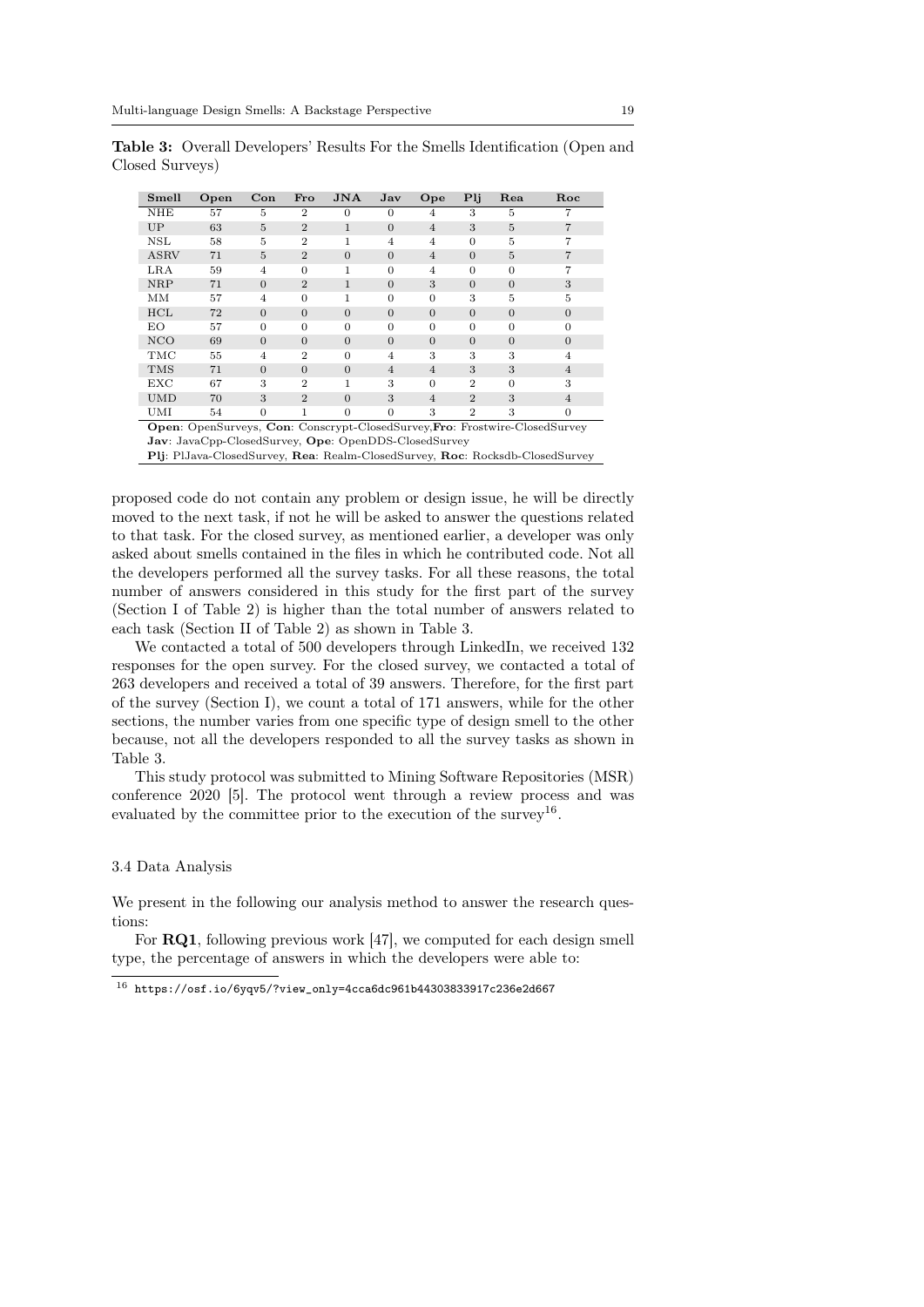- $-$  (1) Identify a design or implementation problem, *i.e.*, design smells when we asked them to evaluate the code snippet containing a design smell. By identification, we consider the situations in which the developers selected 'yes' as a response to the question: In your opinion, does the following code contains any occurrence of design smell (implementation and-or design problem)?;
- (2) Identify the specific smell that was introduced in the code snippet. By identification, we consider a situation in which the developers provide a correct answer to the question: If you answered yes to the previous question, please provide an explanation or specify the design smell(s) involved?

The percentage of correct identifications was computed out of the total number of answers to capture the perceived prevalence of each type of smell from the catalog defined in our previous study [4,3].

For RQ2, we used a manual approach of text analysis to extract topics from the answers provided by the respondents to the open questions. This research question consider practitioners answer to the question: What is your motivation behind using this specific way of implementation? We relied on the methodology performed by Yamashita and Moonen [60] and used coding techniques to analyse the answer to the open question. We follow a double verification process that was performed independently by two authors to ensure that the answers are in the right categories and that there are no losses of information when combined into categories.

For **RQ3**, we analyzed answers to the closed question: How do you evaluate the impact of those design smells on the following software quality attributes? We computed for each type of smell and each quality attribute the percentage of answers in which the developers reported an impact of the smell on that quality attribute. Since the question used the following scale: Positive, Neutral, Negative, and Not applicable  $(N/A)$ . We have for each smell, (i) the list of quality attributes that are perceived to be negatively impacted by each smell, (ii) the list of quality attributes that are perceived to be not impacted (neutral impact), and (iii) the list of quality attributes, if any, that could be positively impacted by those design smells according to the developers.

For RQ4, we analyzed developers' answers to the question: Please rank the following design smells from the harmful to the less harmful. Similar to previous work [60], we rely on Borda count to answer this research question. Borda count is a rank-order aggregation technique [12]. If there are  $n$  candidates to rank (i.e., design smells in our situation), the first ranked candidates receive  $n$  points, the second-ranked receive  $n-1$  points, etc. We obtain a list of all the design smells ranked from the most harmful ones to the less harmful.

For RQ5, we compute for each type of design smell presented to the developers (along side a refactoring solution), the percentage of answers in which the developers answered 'yes' to the question Would you consider using this refactored solution or would you prefer to keep the initial implementation? please explain.. We proposed three options to the developers  $(i)$  yes, refactor with the proposed solution, (ii) refactor with an alternative solution, and (iii)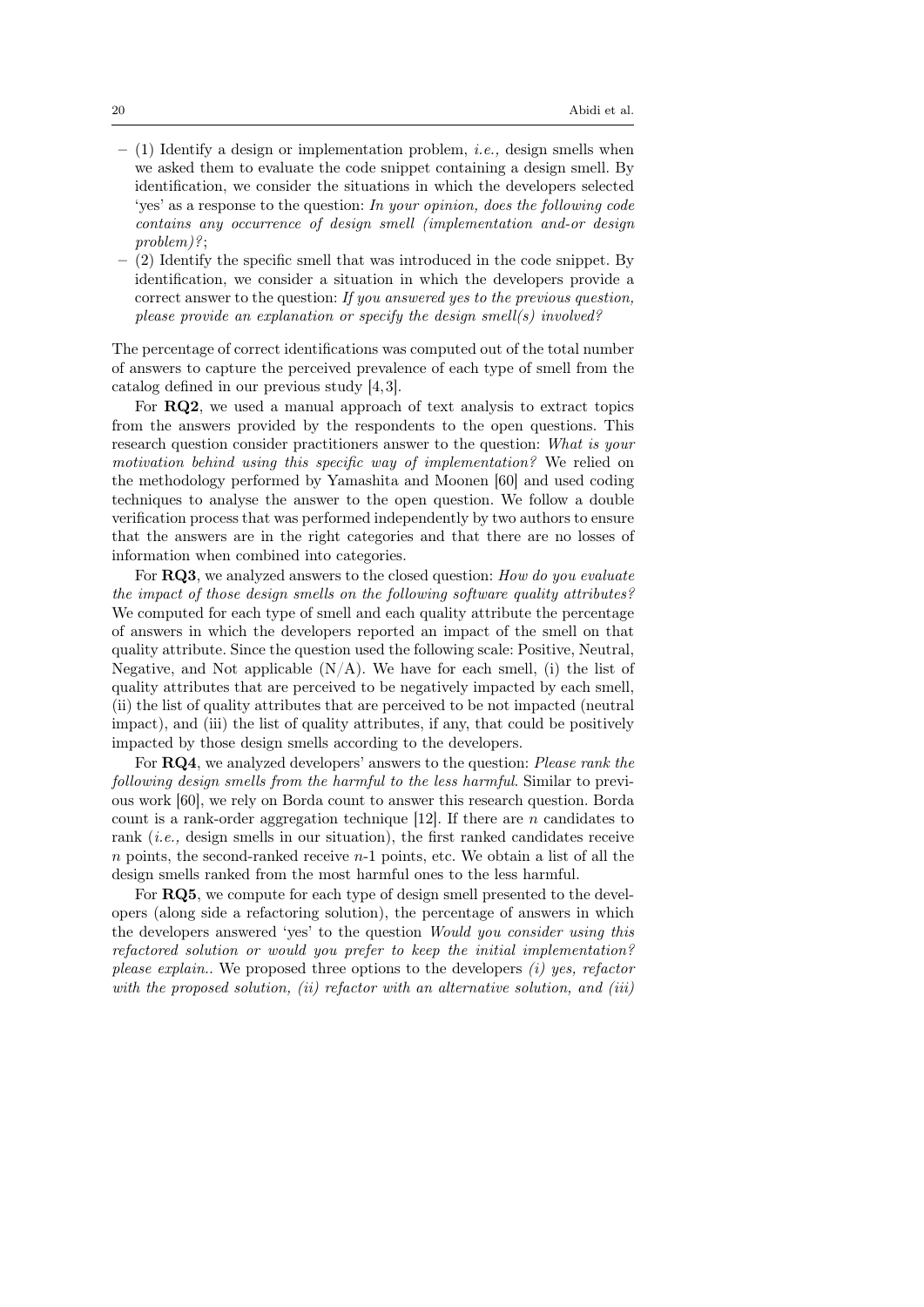no refactoring. We also aggregate the answers to provide a general overview of developers' opinions on the application of the proposed refactored solutions.

Fisher's Exact Test: To have further insights into the results, we apply Fisher's exact test [51] to statistically support the results of RQ1 and RQ5. Fisher's exact test is a statistical test designed with the aim to assess if there are non-random associations between two categorical variables. Fisher's exact test checks whether a proportion varies between two different samples. It involves testing the independence of rows and columns in a  $2 \times 2$  contingency table based on the exact sampling distribution of the observed frequencies. In our analysis, we also compute odds ratio (OR) [51] to complement the results of the Fisher's exact test. The OR quantifies the strength of the association between two events of interest. It indicates the likelihood of a particular outcome (e.g., an event occurrence). OR is calculated (as in Equation (1)) as the ratio of the odds  $p$  of an event occurring in a sample,  $e.q.$ , the odds that code snippet with some specific design smells experience the event of interest e.g., correctly identified, considered for refactoring (defined as an experimental group), to the odds q of the same event occurring in another sample,  $e.a.,$ the odds that code snippet with other types of design smells experience the event of interest, e.g., correctly identified, considered for refactoring (defined as a control group):

$$
OR = \frac{p/(1-p)}{q/(1-q)}
$$
 (1)

An OR equal to 1 indicates that the event of interest is equally likely in both samples. While an OR greater than 1 means that the event is more likely to occur in the first sample (experimental group). An OR less than 1 indicates that it is more likely to occur in the second sample (control group).

### 4 Study Results

We now present the results of our survey, answering our research questions.

#### Demographic information

As mentioned in Section 3, we collected the demographic information only for the open surveys. From the open surveys we received a total of 132 developers' responses. Developers of the open surveys originated from different backgrounds. From our results, we found that 40 (30.3%) are software engineers, 28 (21.2%) are developers, 16 (12.1%) are team leaders, 14 (10.6%) are project managers,  $11$   $(8.33\%)$  are architects,  $8$   $(2.26\%)$  are testers, five  $(3.79\%)$ are QA-managers, four (2.26%) are self-employed, and 6 (13.53%) selected the option "Other". From our results, we noticed that the developers that answered the survey have mainly five to ten years of working experience (57 out of 132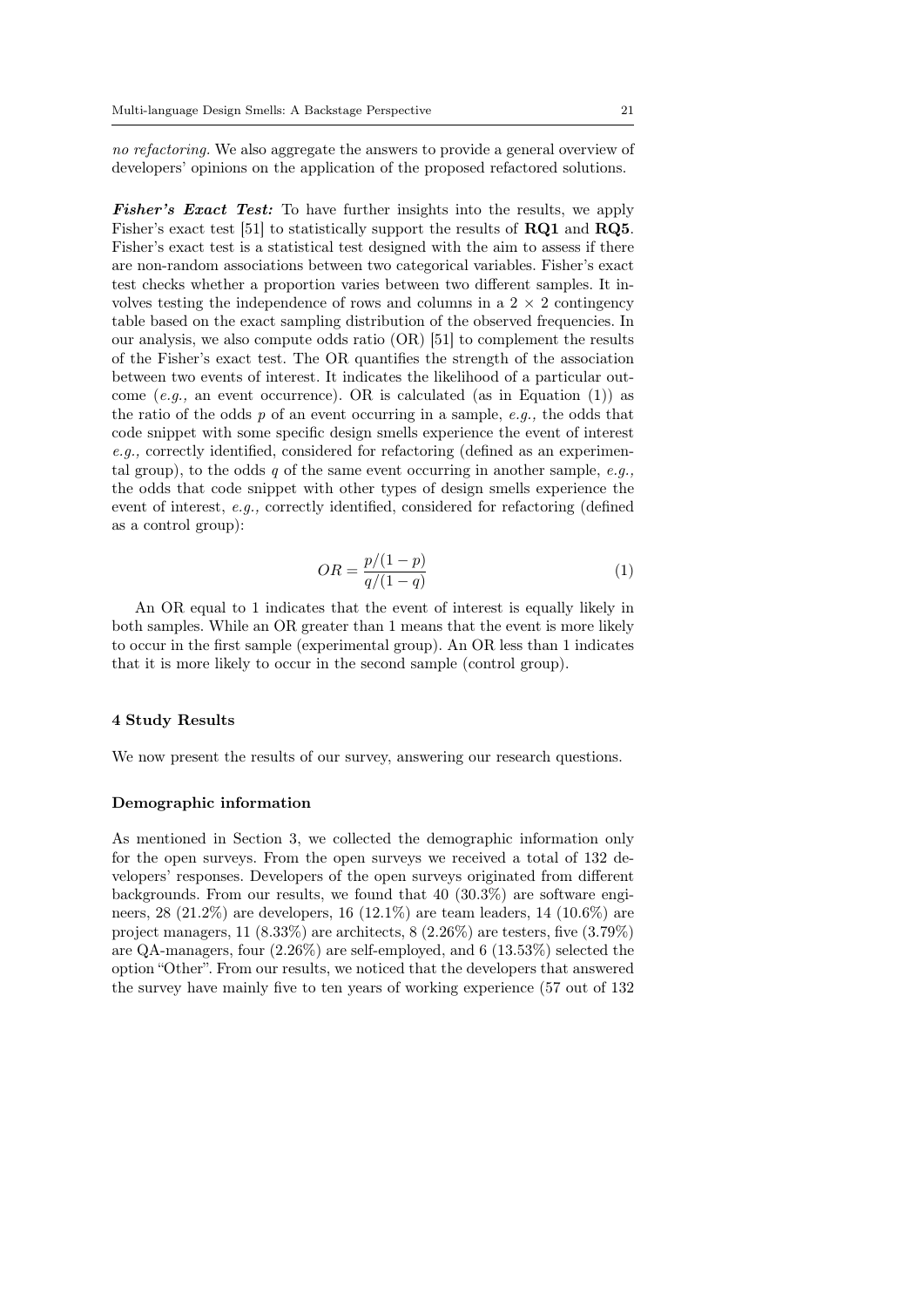developers  $(43.2\%)$ .  $43$   $(32.6\%)$  developers have more than ten years of experience. 30 (22.7%) have from one to five years of working experience, while only two (1.52%) have less than one year of experience. This diversity in the background gives us confidence that we reached a diverse group of developers. From the survey responses, we observe that developers are working in different domains of activities. 38 (28.8%) developers are in research and development,  $25$  (18.9%) are in analytics (business, IT services, big data), 18 (13.6%) are in networking, 18 (13.6%) are in games, 17 (12.9%) are in robotics and embedded systems, 7 (5.3%) are in banking and insurance. Nine (6.82%) of the developers selected the option "Other". We asked the developers about their levels of skills if they are Novice, have Little Knowledge, Practical, Comfortable, or Expert in C,  $C_{++}$ ,  $C_{\#}$ , Java, and Python. The majority reported being expert or comfortable with Java, C, and C++, and comfortable with C#. For Python, most of the developers reported being expert or comfortable. Figure 4 summarizes developers' skills and experience with the selected programming languages.



Fig. 4: Developers' Experience With Programming Languages

# 4.1 RQ1: Are multi-language design smells commonly faced by developers?

Approach Since our goal for this research question is to assess the prevalence of multi-language design smells. For that, we proposed for each smell type an example of code snippet and asked the developers whether they perceive any design or implementation problem. We also asked them to specify the design smell present in that code snippet.

**Findings** Figure 5a and Figure 5b provide the percentages of developers (for the open and closed surveys, respectively) who (1) reported that there was a design or implementation problem when we asked them to evaluate the code snippet containing a design smell, and (2) correctly identified the smell that was contained in the code snippet, for all the types of smells studied. We report in Table 4 the total number of responses where the smell was correctly identified by the developers for both open and closed surveys (column #Correct), and also the total number of smells that were not correctly identified (column #Not Correct). To give a comparative insight on the proportion of developers who correctly and incorrectly identified the smells, we calculate their corresponding percentages as shown in Table 4 (column %Correct and column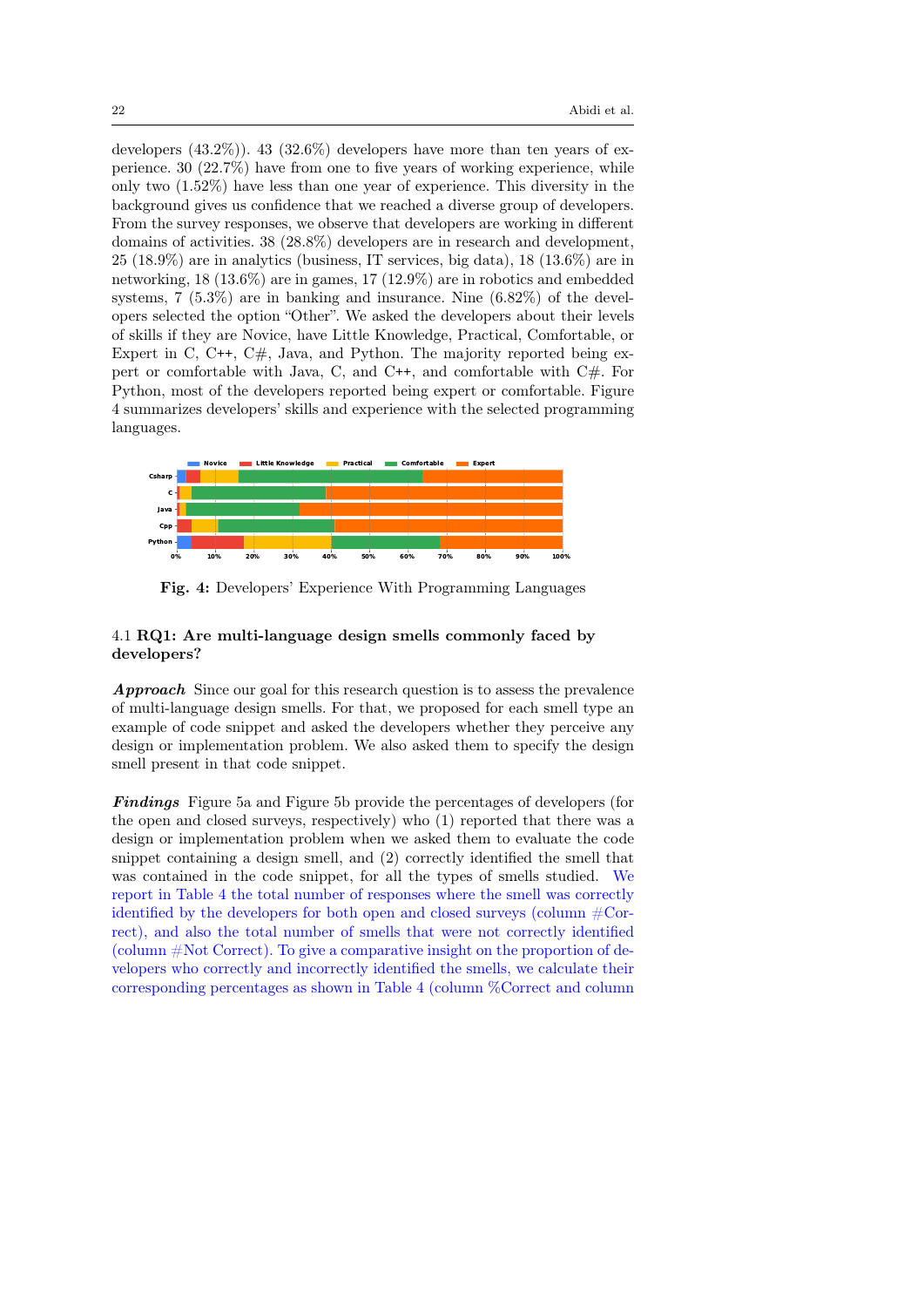| <b>Smell Names</b> | $\#\mathrm{Correct}$ | $#$ Not Correct | <b>%Correct</b> | % Not Correct |
|--------------------|----------------------|-----------------|-----------------|---------------|
| NHE                | 64                   | 19              | 74.95%          | 25.05%        |
| UP                 | 69                   | 21              | 75.95%          | 24.05%        |
| <b>NSL</b>         | 70                   | 16              | 82.5%           | 17.5%         |
| <b>ASRV</b>        | 69                   | 25              | 73.55%          | 26.45%        |
| LRA                | 56                   | 19              | 74.8%           | 25.2%         |
| <b>NRP</b>         | 36                   | 44              | 49.65%          | 50.35%        |
| MМ                 | 63                   | 12              | 81.9%           | 18.1%         |
| HCL                | 23                   | 49              | 31.9%           | 68.1%         |
| EO                 | 22                   | 35              | 38.6%           | 61.4%         |
| <b>NCO</b>         | 24                   | 45              | 34.8%           | 65.2%         |
| TMC                | 56                   | 22              | 74.95%          | 25.05%        |
| <b>TMS</b>         | 64                   | 25              | 72\%            | 28\%          |
| <b>EXC</b>         | 44                   | 37              | 66.75%          | 33.25%        |
| <b>UMD</b>         | 69                   | 22              | 84.3%           | 15.7%         |
| UMI                | 50                   | 13              | 87.95%          | 12.05%        |

Table 4: Overall Developers' Results For the Smells Identification (Open and Closed Surveys)

% Not Correct respectively). The percentages reported in Table 4 reflect the proportion of developers who correctly and incorrectly identified the design smells out of all the developers who answered that question. We provide in the following the developers' responses grouped in two categories, *i.e.*, smells perceived as prevalent by the majority of the participants and smells that are not perceived as prevalent by the majority of the participants.

Smells Perceived as Prevalent by the Majority of the Participants: Table 4 reports that for the design smell Unused Method Implementation, 87.95% (50) of the developers correctly identified the smell, while 12.05% (13) of the developers were not able to identify the design smell occurrence. For the design smell Unused Method Declaration, we report that 84.3% (69) developers were able to correctly identify the smell type, while 15.7% (22) were not able to identify the existing smell. For the design smells Not Securing Libraries and Memory Management Mismatch, by analyzing Table 4, we see that our results show that respectively 82.5% (70) and 81.9% (63) of the developers correctly identified these smell types. These design smell types were among the smell types correctly identified by a higher number of developers. This could be explained by the fact that most of the surveyed developers are aware of these smell types and may face them frequently [5]. As reported in Table 4, we can also observe that the design smells Unused Parameters, Not Handling Exceptions, Too Much Clustering, Local References Abuse, Assuming Safe Return Value, and Too Much Scattering were correctly identified by higher percentage of the developers.

Smells Not Perceived as Prevalent by the Majority of Participants: For the design smell Hard Coding Libraries, from analyzing Table 4, it appears that 31.9% (23) of the developers were able to correctly identify the smell type,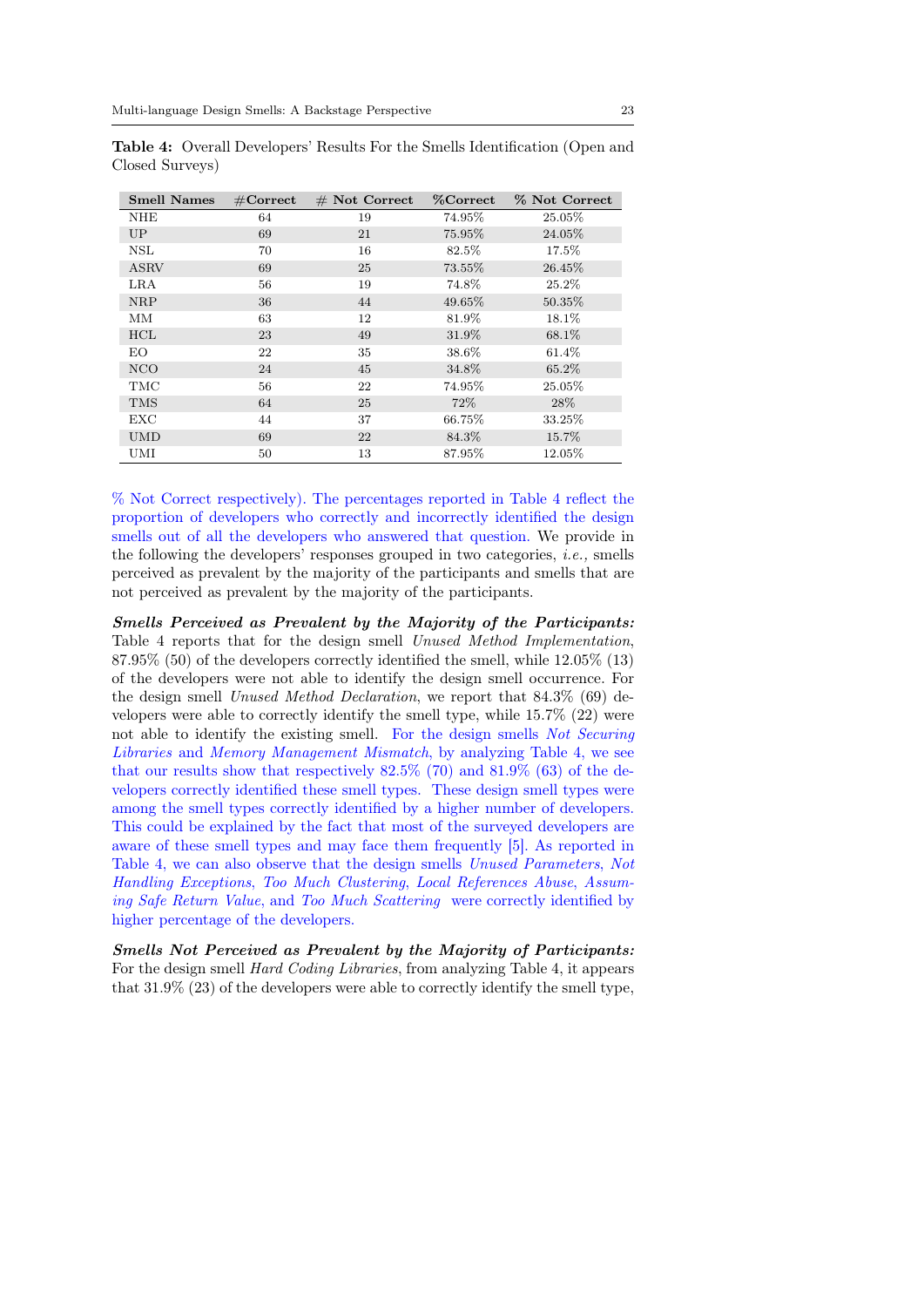



(b) Original Developers



while 68.1% (49) of the developers were not able to identify the smell. For the design smell Excessive Objects, we observe that 61.4% (35) of the developers were not able to identify the design smell occurrence. The design smells  $Not$ Using Relative Path and Not Caching Objects were also not correctly identified by the participants. These design smell types were among the lowest correctly identified smell types. This could be explained by the fact that these smell types are not commonly faced by the developers and that they might not be aware of these smell types. In one of our previous studies, we also observed that these types of design smells are less prevalent compared to the other smell types [6].

Our results also show that the design smells Unused Method Implementation, Unused Method Declaration, Not Securing Libraries, Memory Management Mismatch, Unused Parameters, Not Handling Exceptions, and Too Much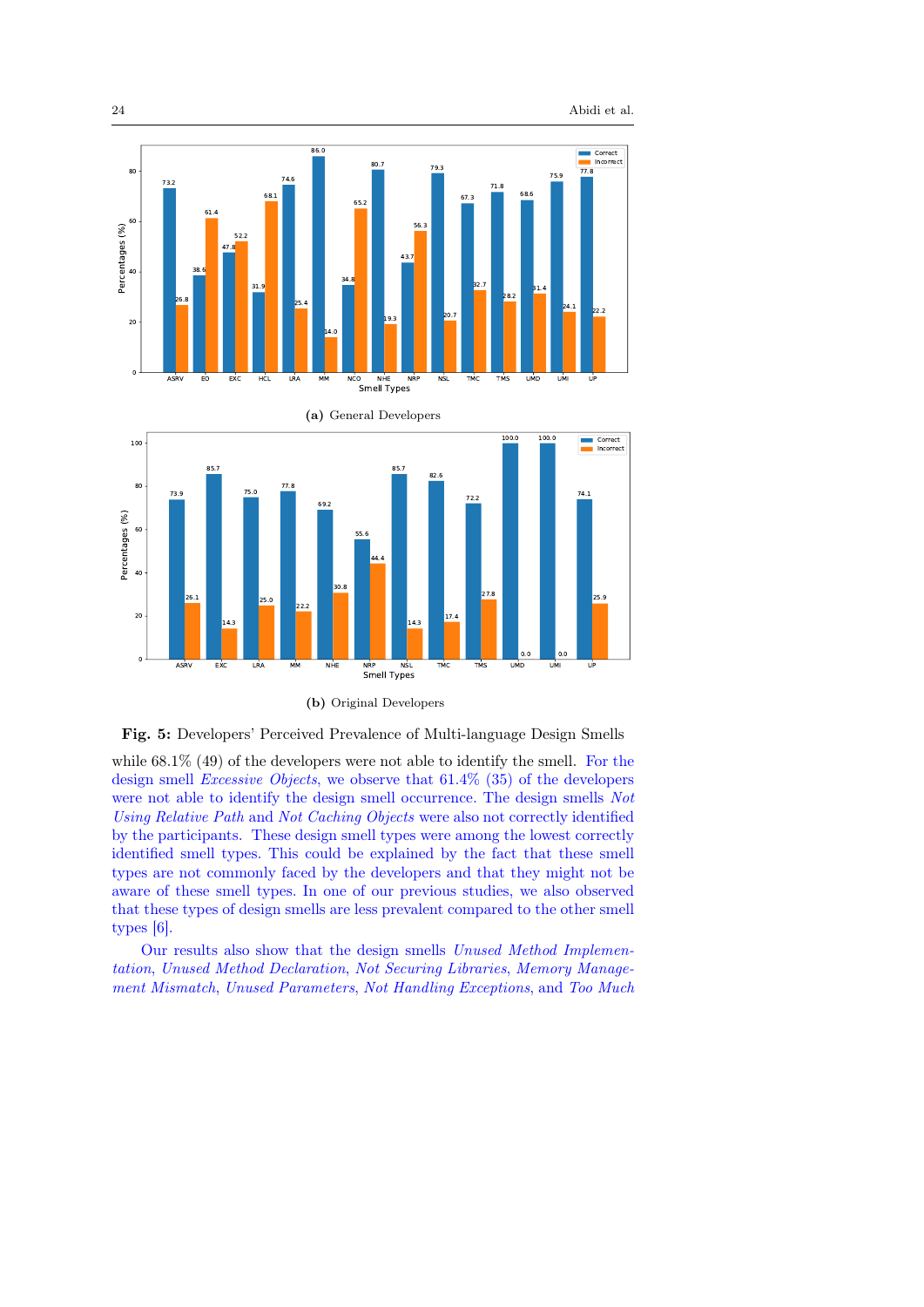| Smell       | Exp<br>$\mathbf C$ | Ctrl<br>$\mathbf C$ | Ex In | $_{\rm Ctrl}$<br>$\mathbf{In}$ | Odds ratio | value<br>$\mathbf{p}$ | Con Intr        |
|-------------|--------------------|---------------------|-------|--------------------------------|------------|-----------------------|-----------------|
| <b>NHE</b>  | 64                 | 23                  | 19    | 49                             | 7.176      | $0.02e^{-7}$          | (1.26, 2.683)   |
| UP          | 69                 | 23                  | 21    | 49                             | 7.0        | $0.01e^{-7}$          | (1.25, 2.64)    |
| <b>NSL</b>  | 70                 | 23                  | 16    | 49                             | 9.320      | $0.03e^{-9}$          | (1.5, 2.97)     |
| <b>ASRV</b> | 69                 | 23                  | 25    | 49                             | 5.88       | $0.01e^{-6}$          | (1.097, 2.45)   |
| LRA         | 56                 | 23                  | 19    | 49                             | 6.278      | $0.02e^{-6}$          | (1.12, 2.56)    |
| <b>NRP</b>  | 36                 | 23                  | 44    | 49                             | 1.743      | 0.133                 | $(-0.11, 1.22)$ |
| MM          | 63                 | 23                  | 12    | 49                             | 11.185     | $0.09e^{-11}$         | (1.62, 3.21)    |
| EO          | 22                 | 23                  | 35    | 49                             | 1.340      | 0.461                 | $(-0.44, 1.02)$ |
| NCO         | 24                 | 23                  | 45    | 49                             | 1.136      | 0.725                 | $(-0.57, 0.83)$ |
| <b>TMC</b>  | 56                 | 23                  | 22    | 49                             | 5.423      | $0.02e^{-5}$          | (0.99, 2.39)    |
| <b>TMS</b>  | 64                 | 23                  | 25    | 49                             | 5.454      | $0.05e^{-6}$          | (1.02, 2.37)    |
| <b>EXC</b>  | 44                 | 23                  | 37    | 49                             | 2.533      | 0.006                 | (0.27, 1.59)    |
| <b>UMD</b>  | 69                 | 23                  | 22    | 49                             | 6.682      | $0.02e^{-7}$          | (1.21, 2.59)    |
| <b>UMI</b>  | 50                 | 23                  | 13    | 49                             | 8.194      | $0.04e^{-7}$          | (1.32, 2.89)    |

Table 5: Fisher's Exact Test Results for the Smells Identification (Open and Closed Surveys)

Clustering were identified more frequently than the others. This could be explained by the nature of these types of design smells. From analysing open source projects, we also observed that these types of design smells are among the most prevalent ones [6]. The design smells Unused Method Implementation and Unused Method Declaration are respectively related to native methods that are implemented but never called, and native methods that are declared in the Java code but never implemented in the  $C/C$ ++ code. These two types of design smells could be easily identified compared to other types of smells due to their simplicity. The design smells Not Securing Libraries, Memory Management Mismatch, and Not Handling Exceptions are also commonly discussed in developers' blogs<sup>1</sup>. The issues resulting from the Memory Management Mismatch, and Not Handling Exceptions are commonly discussed in the literature [55,54]. All these reasons could explain why these types of design smells were identified more frequently than the others. Also from analyzing commit messages we found a commit message related to the design smell Unused Parameters in Conscrypt ("Our Android build rules generate errors for unused parameters. We cant enable the warnings in the external build rules because BoringSSL has many unused parameters"). Therefore, the prevalence of these design smell types could explain their correct identification by the developers.

To have further insights about the results presented in Table 4, we perform statistical analysis by applying Fisher's Exact test. We use this statistical test to check whether the proportion of correct identification varies between two samples (files with and without specific smell types) as discussed in Section 3. Our null hypothesis here is defined as follows. There is no statistically significant difference between the number of developers that correctly and incorrectly identified design smells occurrences. We use Hard Coding Libraries as control group, we use this smell type because it presents the lowest correct identification percentage reported by the participants. The goal here is to check whether other types of smells have a higher likelihood (Odds Ratio) of be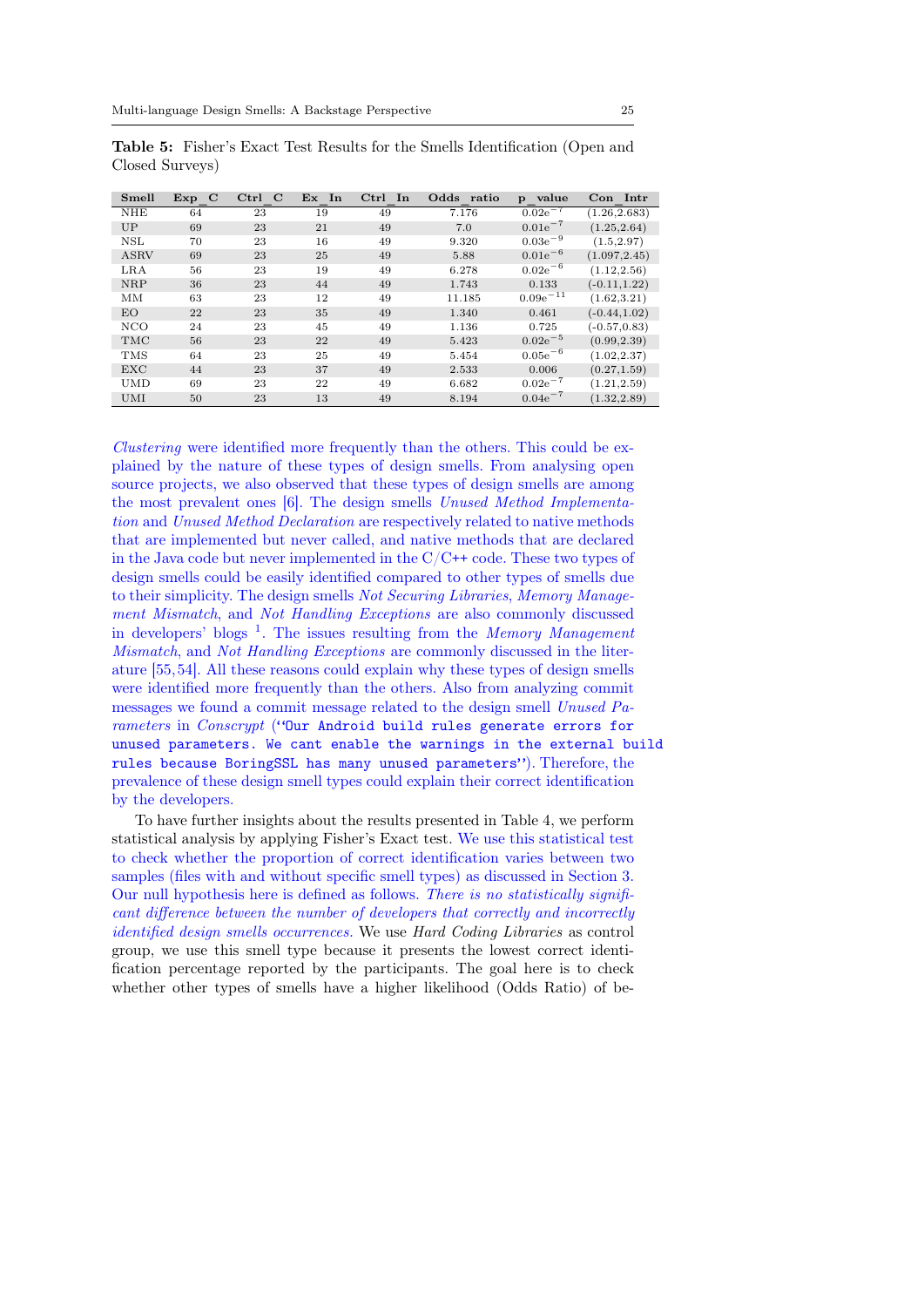ing identified by the developers. Columns  $Exp$  C, Ctrl C,  $Ex$  In, and Ctrl\_In contain the values of the contingency tables for the Fisher's exact test; each row corresponding to a smell type. The numbers reported in the cells of these columns are the total number of responses for correct and incorrect identification. Ctrl  $C$  and Ctrl In refer respectively to the number of correct and incorrect responses related to the identification of Hard Coding Libraries (control group). Exp  $C$  and Ctrl In refer respectively to the number of correct and incorrect responses related to the identification of the other smell types (experimental group).

The value of the odds ratio (OR) greater than 1 from Fisher's exact test indicates that code experiencing that design smell have higher odds of being perceived as an implementation problem compared to code without that design smell. The values  $OR < 1$  indicate that code with that design smell type have lower odds of being correctly identified and perceive as an implementation problem, while  $OR = 1$  refers to equal identification of design smell type. The p-value shows the probability of observing the odds ratio by chance, and thus lower values ( $\leq 0.05$ ) of p-value confirms the significance of the impacts of design smell type on their identification. In addition to significant p-values, we examine the confidence intervals of the odds ratios. A confidence interval specifies the range where the true odds ratio lies in. To deal with the multiple testing problem, we applied the Bonferroni correction. The Bonferroni correction presents the most common way to control the family-wise error rate. For that, we computed the Bonferroni critical value by dividing the family-wise error rate  $(0.05)$  by the number of tests (in our case 14 tests). By applying the Bonferroni correction, we had 0.00357 as the Bonferroni critical value. Therefore, a significant p-value value  $( $0.00357$ )$  of an odds ratio  $(>1.0)$  with a confidence interval not containing 1 confirms a true relationship between design smell types and their likelihood of correct identification.

Fisher results support the results presented in Table 4. The results indicate a significant difference of proportions between incorrect identification of the smell type (*Hard Coding Libraries*) and other smell types. For the design smells Not Using Relative Path, Not Caching Objects, and Excessive Objects, Table 5 reports odds ratios close to one with confidence interval not higher than one. The obtained p-values for these design smells are not significant, not indicating a strong likelihood difference with the smell Hard Coding Libraries. Such results confirm our findings reported in Table 4 and indicates that the event of interest *i.e.*, correct identification is equally likely in both samples. For the other design smell types, Table 5 reports odds ratios higher than one, which indicates that the correct identification is more likely to occur in this group. From the above results, we conclude that Fisher's exact test indicates a significant difference of proportions between the correct identification of the smell types Hard Coding Libraries, Not Using Relative Path, Not Caching Objects, Excessive Inter-language Communication, and Excessive Objects, and the other design smell types. These smells were reported to have the lowest correct identification percentage in Table 4.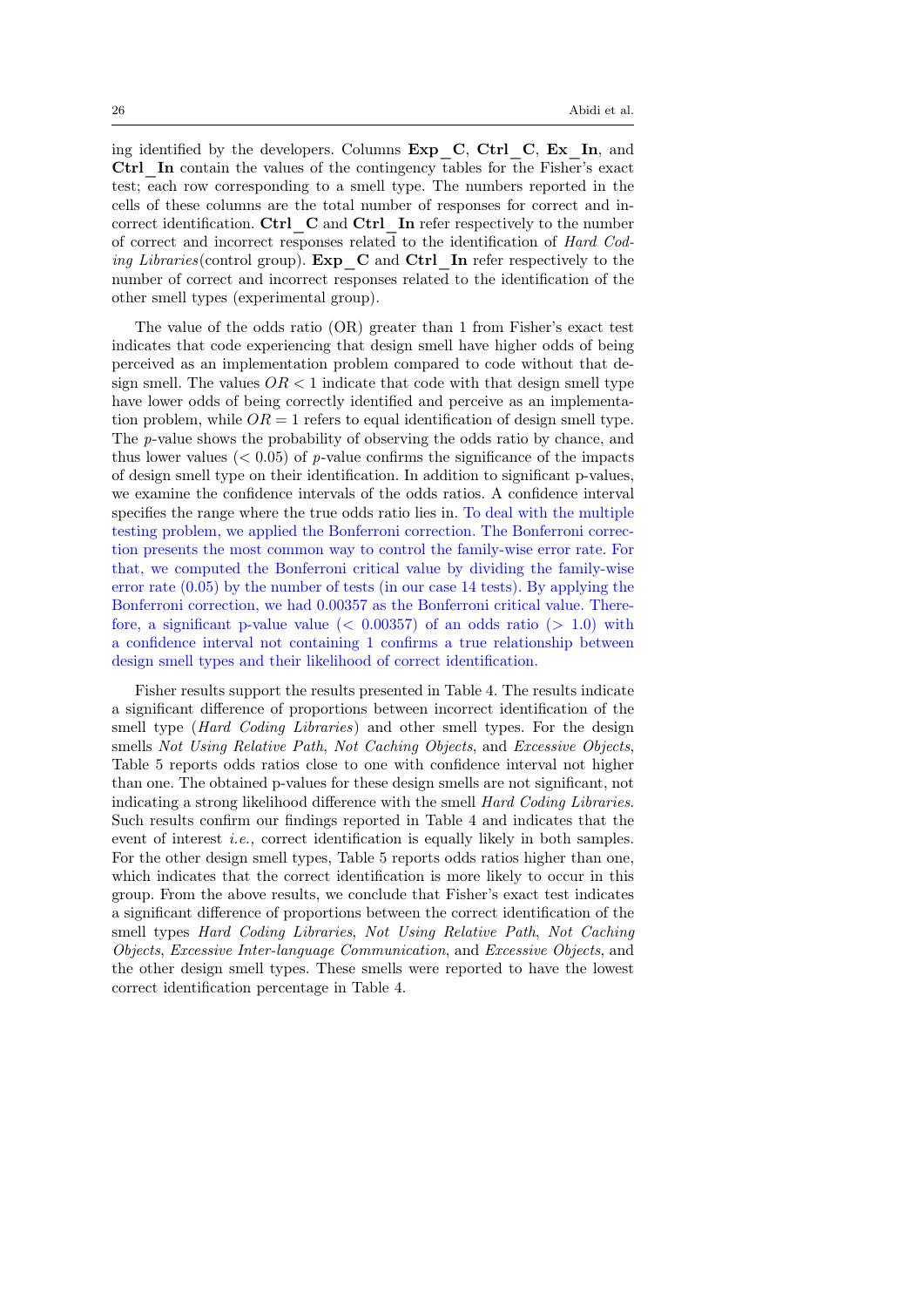Summary of findings (RQ1): Overall, developers consider the proposed design smells to be reflective of design and implementation problems (especially the design smells: Unused Method Implementation, Unused Method Declaration, Not Securing Libraries, and Memory Management Mismatch). This provides evidence of their prevalence in multilanguage systems.

# 4.2 RQ2: What are the reasons behind introducing multi-language design smells?

Approach To capture the possible reasons behind the introduction of the studied design smells, we asked the participants to provide their opinion about the introduction of the multi-language design smells. This question is an open question. Therefore, we performed card sorting and manual labeling to assign the responses to different categories.

Findings Since RQ2 is based on the analysis of an open question, we performed a coding process as described in Section 3.4. For that, two authors analysed all the answers reported by the participants in order to extract general categories. We report in Figure 6 examples of the coding process and the labels assigned to the participants' responses to capture the reasons behind the introduction of multi-language design smells. Table 6 summarizes the reasons for introducing design smells along with the corresponding percentages of developers that reported the reasons. We provide in the following the definition of each category related to the reason for the introduction of multilanguage design smells along with the inclusion and exclusion criteria. Note that each answer reported by the participants is assigned to only one label. Therefore, the categories presented in this section are exclusive. The percentages assigned to each category in Table 6 reflects the proportion of developers that reported that category as possible potential reasons for the introduction of design smells. The percentages are computed out of the total number of non-null answers received.

- Refactoring and maintenance activities: This category includes responses where the participants explicitly used the terms refactoring, restructuring, or maintenance as a possible reason for the introduction of the design smell. It includes reasons related to altering and editing the code as reported in Figure 6. This category excludes any other answers that do not mention these terms.
- Continuous development (perform regular development tasks): This category encompasses situations where the reasons provided by the participants were related to regular development tasks. It includes any reason provided related to coding and developments tasks except situations where they explicitly mention restructuring/refactoring/maintenance related reasons. Figure 6 provides examples of the coding process related to this category.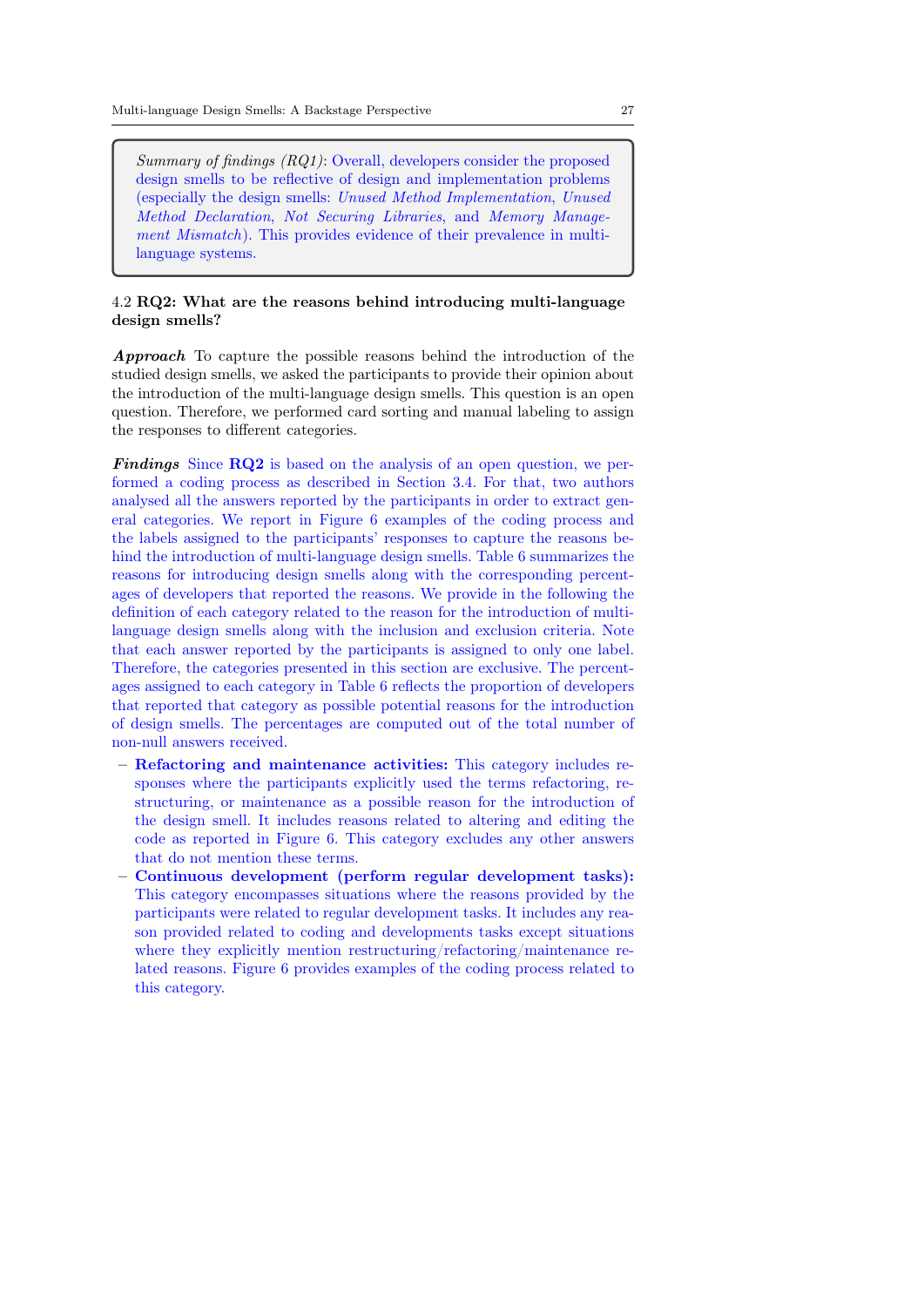- Ease of implementation: This category contains responses where the participants related the reason for introducing design smells to the ease of coding and features integration. It includes terms that reflect simplicity, facility, easability, etc. as reported in Figure 6.
- Lack of experience: This category is related to situations where the participants reported a lack of development experience as possible reasons for introducing design smells. This includes responses pointing to lack of knowledge, experience, etc. as reported in Figure 6.
- Specific implementation/design choices: This category includes situations where the participants explicitly mentioned that code with occurrence of the design smell was the correct way of implementation.

Most of the reported reasons are related to refactoring and maintenance activities (37.7%) (e.g., "When I started working on the project source code was already part of it. This is probably the product of an earlier refactoring"), closely followed by continuous development (perform regular development tasks) (35.32%), this category encloses cases where the participants reported reasons that describe the development task that was performed, (e.g., "We use it to access JMPlayer embedded functions"). This category includes general development tasks as reported in Figure 6. Participants also pointed to situations where they described reasons related to the category Ease of implementation (17.06%) (e.g., "This makes it easier to load external libraries"). Participants also reported that this could be the results of *Lack of experience* and knowledge (5.95%) (e.g., "it seems like it's having fun allocating memory despite being in a language where that is usually not the point"). There were also reasons related to specific implementation and design choices (3.57%) (e.g., "Public methods should primarily expose the logical operations").

Previous work investigating mono-language design smells also reported that design smells could be introduced during refactoring and maintenance activities [57]. While refactoring activities are in principle aimed at improving the design of a system, our results suggest that multi-language design smells could be introduced during refactoring activities. This could be explained by time pressure to deliver the project, which may increase the risk of bad design decisions. Another explanation could be developers who do not have a global view of the whole project, when deciding what to keep and what to remove during maintenance activities. This may result in occurrences of design smells e.g., Unused Parameters, Unused Method Declaration, Unused Method Implementation, and Too Much Clustering. Also considering the design smells Too Much Clustering and Too Much Scattering, such smells are manifested by bloated classes with an excessive number of native methods resulting in thousands of lines of code. They also manifest when developers try to isolate the native code as much as possible resulting in small class sizes with dispersed native code. Such code is hard to refactor and maintain which may lead to the introduction of the studied design smells. Our results in Table 6 show that some participants reported a lack of experience and knowledge about multilanguage programming. As explained in Section 2, the combination of Java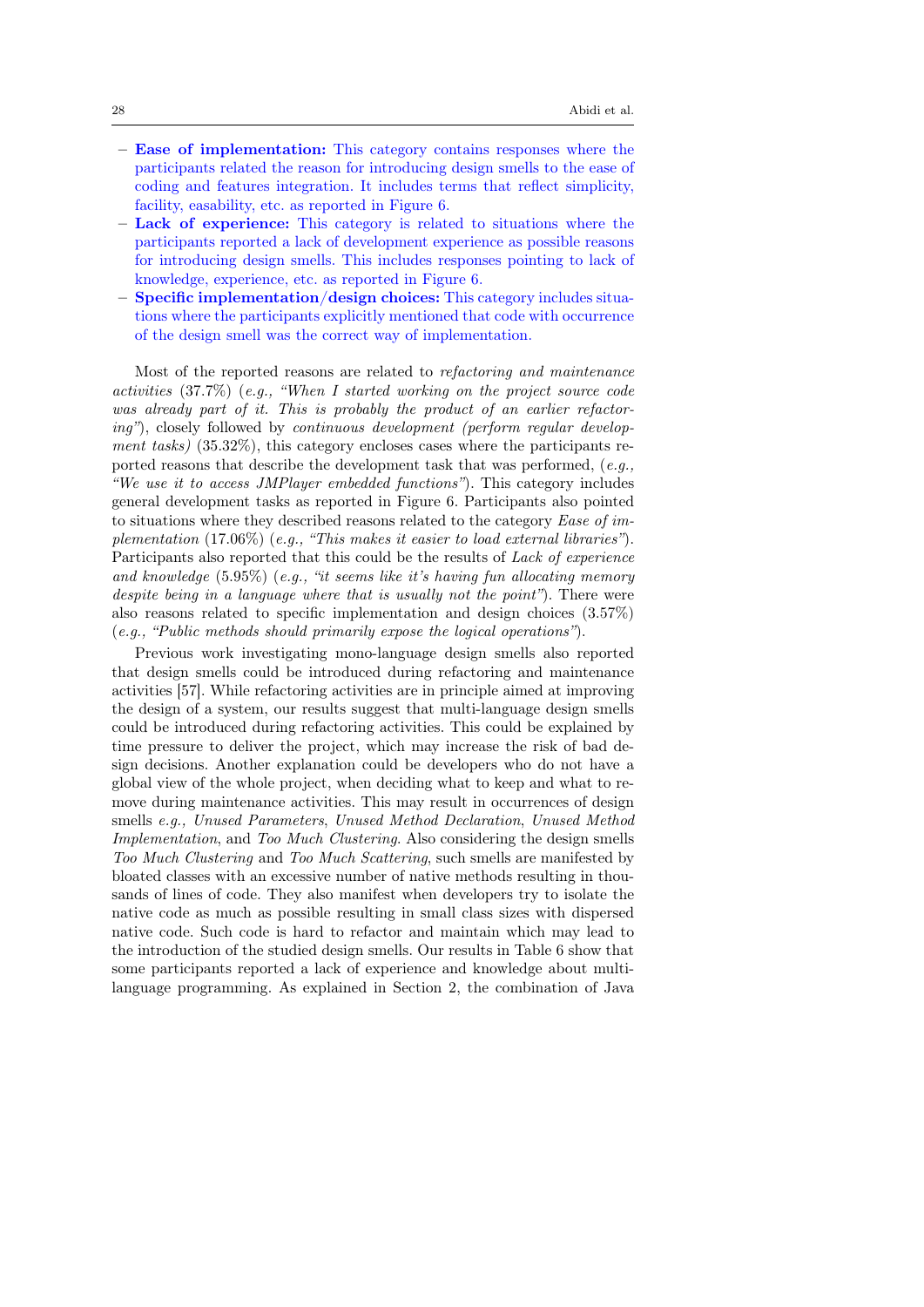| Category Name                             | % Percentages | $#$ Number |
|-------------------------------------------|---------------|------------|
| Refactoring and maintenance               | 37.7%         | 95         |
| Continuous development (perform the task) | 35.32%        | 89         |
| Ease of implementation                    | 17.06%        | 43         |
| Lack of experience and knowledge          | 5.95%         | 15         |
| Specific implementation/design choices    | 3.57%         | 9          |

Table 6: Participants' Perceived Reasons for the Introduction of Smells

and  $C/C++$  requires some fundamental knowledge of the two programming languages. Mishandling some fundamental concepts (e.g., types conversion, memory allocation) may lead to occurrences of design smells.



Fig. 6: Reasons for Introducing Multi-language Design Smells

Summary of findings (RQ2): The main reasons for introducing design smells reported by the participants are: refactoring and maintenance, continuous development (perform regular development tasks), ease of implementation, lack of knowledge, and specific implementation and design choices.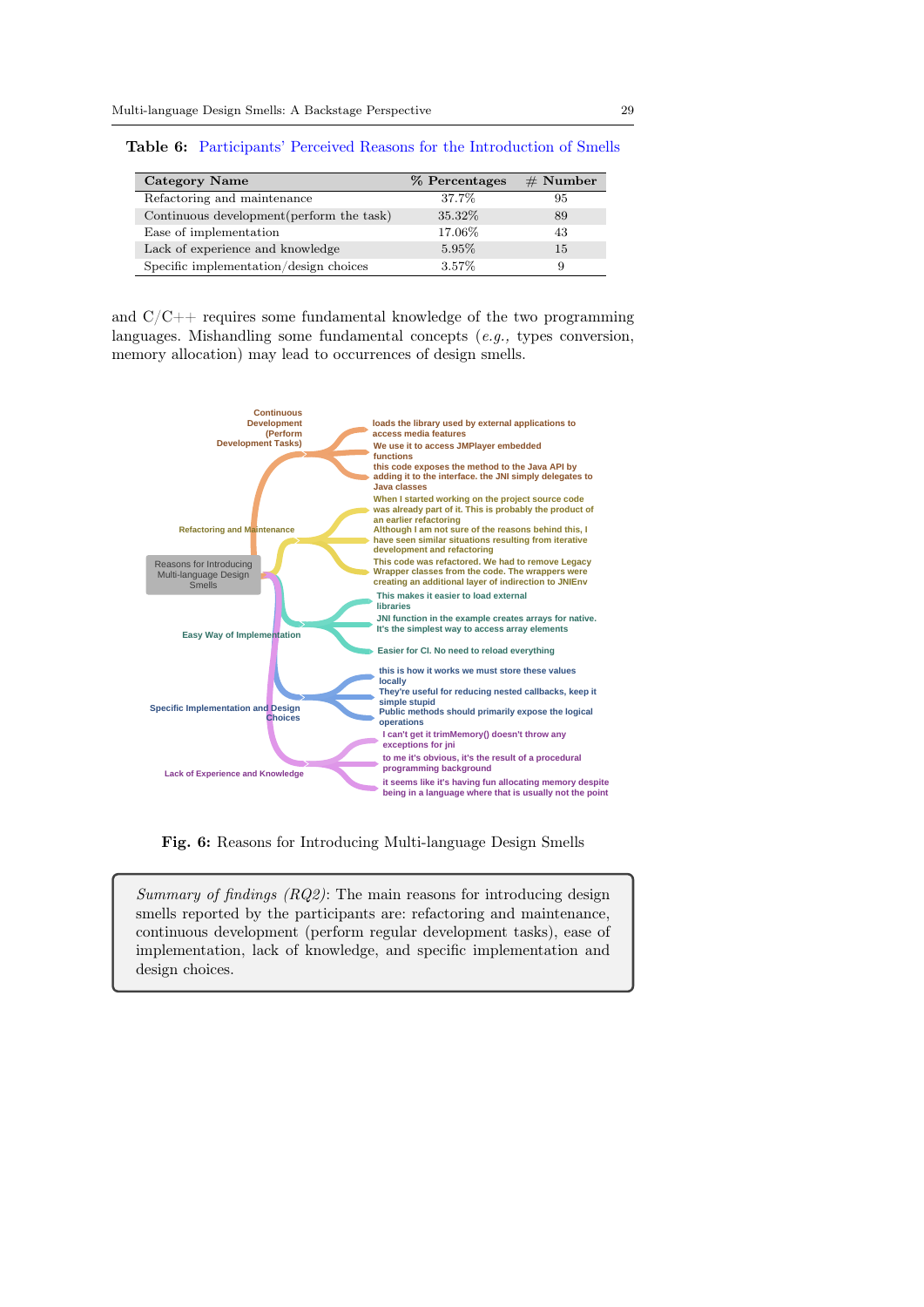# 4.3 RQ3: What is the perceived impact of multi-language design smells?

Approach To assess the potential impacts of multi-language design smells, we asked the developers about their perception of the impacts of the studied multi-language design smells on selected software quality attributes. For each design smell type, we asked the developers to evaluate whether it presents a negative, neutral, or positive impact on the specified quality attributes. The developers were given the option ' $N/A$ ' in case they were not able to evaluate the impact. We computed the percentages of responses, where each participant reported that a design smell of type  $i$  has an impact (*i.e.*, positive, negative, neutral, or  $N/A$ ) on the quality attribute q as described in Section 3.

**Findings** We report in Table 7 the summary of the perceived impact of multilanguage design smells on software quality attributes, i.e., expandability, modularity, reusability, understandability, performance, simplicity, and learnability. In general, the developers perceive the studied design smells as having a negative impact on the selected quality attributes. In the following, we discuss in detail the results of each design smells for the top three quality attributes (based on the percentages of the developers' responses) that were perceived to be negatively impacted by the design smell.

Too Much Clustering From our results, 99.42% of the developers perceived a negative impact on the software simplicity. 95.32% and 93.57% of the developers reported respectively a negative impact on software understandability and learnability. This design smell adds complexity to the code and may impede the understandability and learnability as its implementation results in large classes with several native methods.

Unused Method Declaration From the analysis of the results in Table 7, it appears that 94.15%, 93.57%, and 88.89% of the developers reported a negative impact on the software expandability, simplicity, and understandability respectively. This design smell introduces unused code as it is defined by native methods that are declared in Java code but never implemented in the native code. Such unused code may impede the software understandability. Indeed, it may be a challenging task for developers involved in a sub part of the system concerned by the smell, to clearly determine whether the smelly method is used by other components or not. Therefore, the expandability and reusability of components with occurrences of the design smell Unused Method Declaration may also be reduced.

Unused Method Implementation From our results, we can observe that 97.08% of the developers reported a negative impact on the software simplicity, 94.15% reported a negative impact on the understandability, while 92.4% of the developers reported that this design smell negatively impacts the learnability. Similar to the design smell Unused Method Declaration, it is expected that unused code presents a negative impact on the software understandability.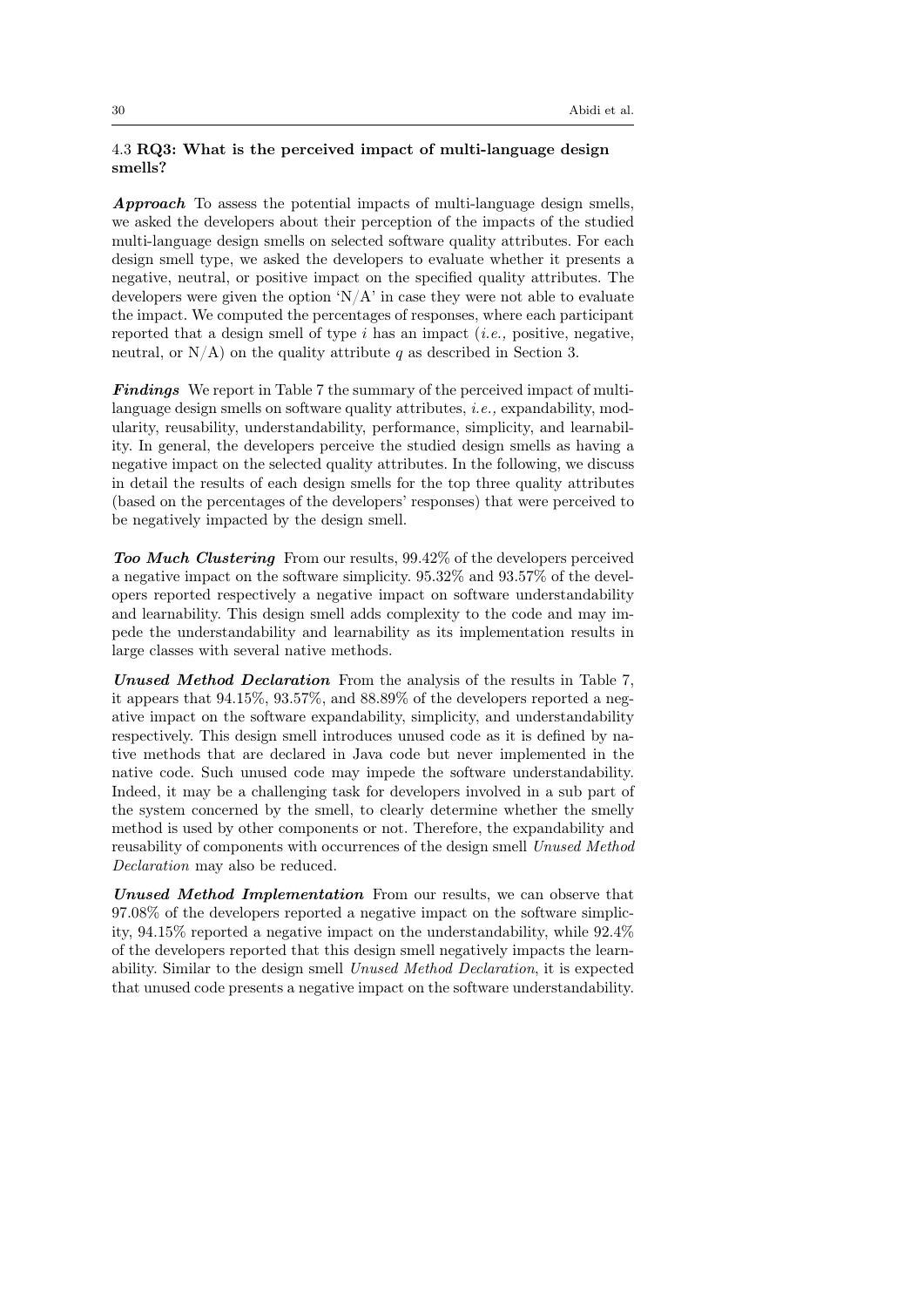| <b>Smells</b>               | Impact               | <b>EXP</b> | <b>SIM</b> | <b>RUS</b> | LRN       | <b>UND</b> | <b>PER</b>     | MOD       |
|-----------------------------|----------------------|------------|------------|------------|-----------|------------|----------------|-----------|
|                             | $\overline{N/A}$     | 1.17       | 1.17       | 1.17       | 1.17      | 1.17       | 1.17           | 1.17      |
|                             | Positive             | 0.0        | $0.0\,$    | $0.0\,$    | 0.0       | $0.0\,$    | 0.0            | 0.0       |
| $\rm{NHE}$                  | Neutral              | 21.05      | 25.73      | 24.56      | 23.98     | $15.2\,$   | 26,90          | 43.86     |
|                             | Negative             | 77.78      | 73.1       | 74.27      | $74.85\,$ | 83.63      | 71,93          | $54.97\,$ |
|                             | N/A                  | 0.0        | 0.0        | 0.0        | 0.0       | 0.0        | 0.0            | $_{0.0}$  |
|                             | Positive             | 0.0        | 0.0        | 0.0        | 0.0       | $0.0\,$    | 0.0            | 0.0       |
| UP                          | Neutral              | 13.45      | 8.19       | 14.04      | 36.84     | $8.19\,$   | 19,3           | 16.96     |
|                             | Negative             | 86.55      | 91.81      | 85.96      | 63.16     | 91.81      | 80,70          | 83.04     |
|                             | N/A                  | 1.75       | 1.75       | 1.75       | 1.75      | 1.75       | 1.75           | 1.75      |
|                             | Positive             | 0.0        | 20.47      | 9.36       | 12.28     | 8.77       | 8.77           | 0.0       |
| <b>NSL</b>                  | Neutral              | 39.18      | 14.04      | 22.81      | $28.65\,$ | 39.77      |                | 37.43     |
|                             | Negative             | 59.06      |            | 66.08      | 57.31     | 49.71      | 32,75<br>56,73 |           |
|                             |                      |            | 63.74      |            |           |            |                | 60.82     |
|                             | N/A                  | 0.0        | 0.0        | 0.0        | 0.0       | 0.0        | 0.0            | 0.0       |
| <b>ASRV</b>                 | Positive             | $0.0\,$    | 8.77       | $0.0\,$    | 0.0       | 0.0        | $0.0\,$        | $0.0\,$   |
|                             | Neutral              | 15.79      | 22.22      | $15.2\,$   | 14.04     | 16.37      | 17,54          | 12.28     |
|                             | Negative             | 84.21      | 69.01      | 84.8       | 85.96     | 83.63      | 82,46          | 87.72     |
|                             | N/A                  | 1.17       | 1.17       | 1.17       | 1.17      | 1.17       | 1.17           | 1.17      |
| LRA                         | Positive             | $0.0\,$    | $11.7\,$   | $0.0\,$    | $0.0\,$   | $3.51\,$   | $0.0\,$        | $0.0\,$   |
|                             | Neutral              | 12.28      | 12.87      | 5.26       | 21.64     | 19.88      | 14,04          | 12.87     |
|                             | Negative             | $86.55\,$  | 74.27      | 93.57      | 77.19     | 75.44      | 84,80          | 85.96     |
|                             | $\overline{N/A}$     | 1.17       | 1.17       | 1.17       | 1.17      | 1.17       | 1.17           | 1.17      |
| <b>NRP</b>                  | Positive             | 0.0        | 7.02       | $0.0\,$    | $2.34\,$  | $5.26\,$   | 3,50           | $0.0\,$   |
|                             | Neutral              | 69.59      | 70.18      | 40.35      | 67.84     | 59.65      | 59,06          | 16.37     |
|                             | Negative             | $29.24\,$  | $21.64\,$  | $58.48\,$  | $28.65\,$ | 33.92      | 36,26          | 82.46     |
|                             | N/A                  | 0.58       | 0.58       | 0.58       | 0.58      | 0.58       | 0.58           | 0.58      |
| MМ                          | Positive             | $0.0\,$    | 18.71      | $0.0\,$    | $4.09\,$  | $0.0\,$    | $0.0\,$        | $0.0\,$   |
|                             | Neutral              | 12.28      | 5.26       | 15.79      | 25.73     | 23.39      | 22.22          | 22.22     |
|                             | Negative             | 87.13      | 75.44      | 83.63      | 69.59     | $76.02\,$  | 77.19          | 77.19     |
|                             | N/A                  | 0.0        | 0.0        | 0.0        | 0.0       | 0.0        | 0.0            | 0.0       |
|                             | Positive             | $0.0\,$    | $0.0\,$    | $0.0\,$    | $0.0\,$   | $0.0\,$    | $0.0\,$        | $0.0\,$   |
| $\rm HCL$                   | Neutral              | 13.45      | 24.56      | 15.79      | 17.54     | 11.11      | 25,15          | 18.13     |
|                             | Negative             | $86.55\,$  | $75.44\,$  | 84.21      | 82.46     | 88.89      | 74,85          | 81.87     |
|                             | N/A                  | 0.0        | 0.0        | 0.0        | 0.0       | 0.0        | 0.0            | $_{0.0}$  |
|                             | Positive             | $0.0\,$    | $0.0\,$    | $0.0\,$    | $0.0\,$   | $0.0\,$    | $0.0\,$        | $0.0\,$   |
| EO                          | Neutral              | 8.19       | 2.92       | 11.7       | 13.45     | 9.94       | 13,45          | 9.36      |
|                             |                      |            |            |            |           |            |                |           |
|                             | Negative             | 91.81      | 97.08      | $88.3\,$   | 86.55     | 90.06      | 86,55          | 90.64     |
|                             | N/A                  | 2.34       | 2.34       | 2.34       | 2.34      | 2.34       | 2.34           | 2.34      |
| <b>NCO</b>                  | Positive             | 0.0        | 24.56      | $0.0\,$    | 0.0       | 0.0        | $0.0\,$        | 0.0       |
|                             | Neutral              | 21.64      | $5.26\,$   | 10.53      | 35.67     | 20.47      | 22.22          | 35.67     |
|                             | Negative             | 76.02      | 67.84      | 87.13      | 61.99     | 77.19      | 75,44          | 61.99     |
|                             | N/A                  | 0.58       | 0.58       | 0.58       | 0.58      | 0.58       | 0.58           | 0.58      |
| TMC                         | Positive             | $0.0\,$    | 0.0        | $0.0\,$    | $0.0\,$   | $0.0\,$    | 0.0            | $0.0\,$   |
|                             | Neutral              | 10.53      | 0.0        | 9.36       | 5.85      | 4.09       | 8,19           | 25.15     |
|                             | Negative             | 88.89      | 99.42      | 90.06      | 93.57     | 95.32      | 91,23          | 74.27     |
|                             | N/A                  | 0.0        | 0.0        | 0.0        | 0.0       | 0.0        | 0.0            | 0.0       |
| TMS                         | Positive             | 0.0        | 0.0        | 0.0        | 0.0       | $0.0\,$    | 0.0            | 0.0       |
|                             | Neutral              | 7.02       | 14.04      | 7.02       | 12.28     | 8.77       | 14,62          | 13.45     |
|                             | Negative             | 92.98      | 85.96      | 92.98      | 87.72     | 91.23      | 85,38          | 86.55     |
|                             | $\overline{\rm N/A}$ | 0.0        | 0.0        | 0.0        | 0.0       | 0.0        | 0.0            | 0.0       |
|                             | Positive             | 0.0        | 0.0        | 0.0        | $0.0\,$   | 0.0        | 0.0            | 0.0       |
| EXC                         | Neutral              | 14.62      | 9.36       | 12.87      | 9.36      | 6.43       | 13,45          | 8.77      |
|                             | Negative             | 85.38      | 90.64      | 87.13      | 90.64     | 93.57      | 86,55          | 91.23     |
|                             | N/A                  | 0.58       | 0.58       | 0.58       | 0.58      | 0.58       | 0.58           | $0.58\,$  |
|                             | Positive             | 0.0        | 0.0        | 0.0        | $0.0\,$   | $0.0\,$    | 0.0            | 0.0       |
| $\ensuremath{\mathrm{UMD}}$ | Neutral              | $5.26\,$   | 5.85       | 13.45      | 12.28     | 10.53      | 12,28          | 33.92     |
|                             | Negative             | 94.15      | 93.57      | 85.96      | 87.13     | 88.89      | 87,13          | 65.5      |
|                             | $\overline{\rm N/A}$ | 0.0        | 0.0        | 0.0        | 0.0       | $0.0\,$    | $0.0\,$        | $0.0\,$   |
|                             | Positive             | 0.0        | 0.0        | 0.0        | 0.0       | $0.0\,$    | 0.0            | $0.0\,$   |
| UMI                         | Neutral              | 14.04      | 2.92       | 17.54      | 7.6       | 5.85       | 9,36           | 8.19      |
|                             | Negative             | 85.96      | 97.08      | $82.46\,$  | 92.4      | 94.15      | 90,64          | 91.81     |
|                             |                      |            |            |            |           |            |                |           |

Table 7: Perceived Impacts of Multi-language Design Smells

EXP: Expandability, SIM: Simplicity, RUS: Reusablity, LRN: Learnability UND: Understandability, MOD: Modularity, PER: Performance NHE: NotHandlingExceptions, ASRV: AssumingSafeReturnValue UP: UnusedParameters, UMI: UnusedMethodImplementation UMD: UnusedMethodDeclaration, NRP: NotUsingRelativePath NSL: NotSecuringLibraries, EXC: ExcessiveInterlangCommunication NCO: CachingObjects, MM: MemoryManagementMismatch LRA: LocalReferencesAbuse, HCL: HardCodingLibraries

TMS: ToomuchScattering, TMC: Toomuchclustring, EO: ExcessiveObjects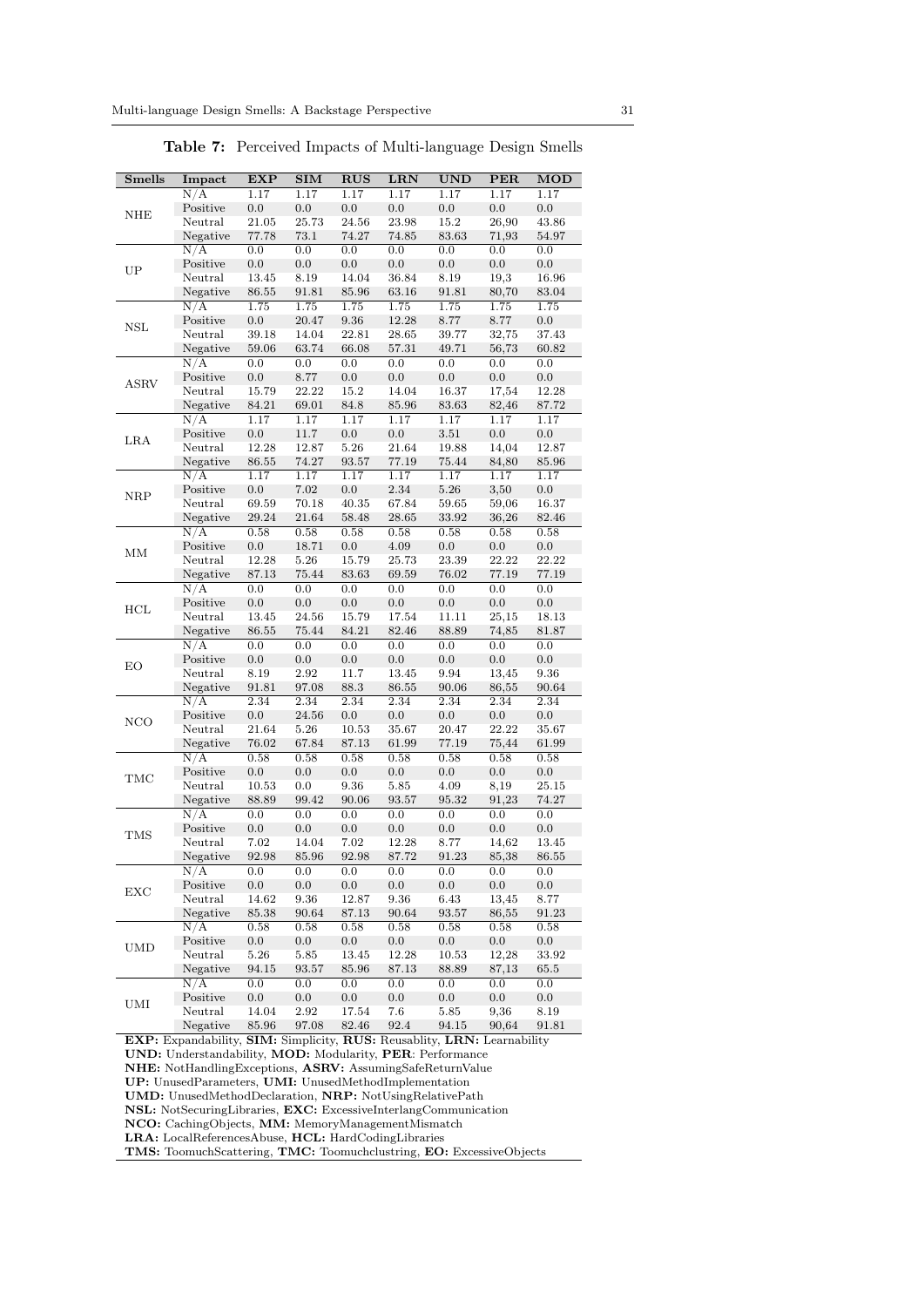Given the characteristics of this design smell, it is not surprising that it is considered to have negative impacts on the software's simplicity and learnability.

Unused Parameters Table 7 shows that  $91.81\%$  of the developers reported a negative impact of this design smell on both software understandability and simplicity. 86.55% of the developers reported a negative impact on the software expandability. This design smell captures the fact that at least one of the native method parameters is not used within its native implementation. Therefore, such unused parameters may introduce some confusion and thus have negative impacts on the software understandability and simplicity.

Assuming Safe Return Value This design smell is reported by 87.72% and 85.96% of the developers, as having a negative impact respectively on the software modularity and learnability. 84.8% of the developers reported a negative impact on the software reusability. The perceived negative impacts could be related to the nature of this design smell. The modularity of the system is the degree to which the implementation of the functions is independent of one another. Therefore, not properly checking native return values may affect the software modularity and its reusability.

Memory Management Mismatch Table 7 reports that 87.13% and 83.63% of the developers reported a negative impact of this design smell on the software expandability and reusability, respectively. Our results also show that 77.19% of the developers perceive a negative impact of this design smell on the software modularity and its performance. This perception of the impact of this design smell could be explained by the purpose of the design smell. The JVM offers a set of predefined methods that could be used to access fields, methods, and convert types from Java to the native code. Those methods allocate memory to each Java object that is used within the native code. Since Java's garbage collection system has no control over the use of dynamic memory in the native code. Therefore, developers' should release the memory allocated to each Java object. Not releasing the memory may introduce bugs and security issues [55,54]. Such issues may affect the component expandability and reusability.

Local References Abuse Table 7 shows that 93.57% of the developers reported a negative impact on the software reusability, while 86.55% and 85.96% of the developers reported a negative impact on the software expandability and modularity, respectively. Similarly, to the design smell Memory Management Mismatch, this design smell type also may lead to memory issues [3]. JNI creates locale references for any Java object that is used in the native code. Not releasing local references may lead to memory issues, especially since the JVM enables to create a maximum of 16 local references. Exceeding the maximum number without informing the JVM may introduce bugs and memory leaks [55]. A component that is often subject to memory issues may have low reusability and expandability. Especially for JNI systems, several studies in the literature discussed the issues and vulnerabilities that could result from not properly releasing the memory [31,54].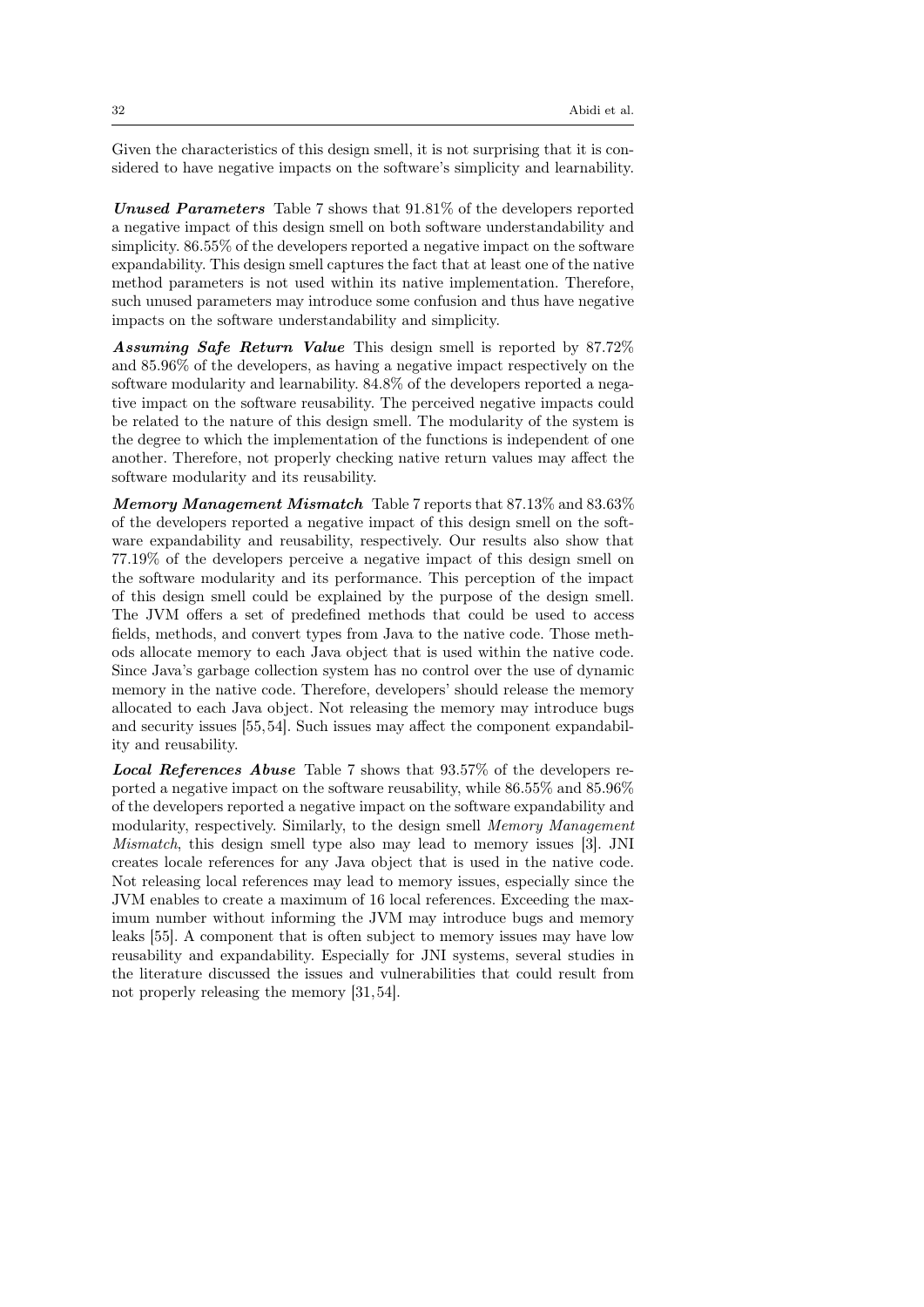Not Handling Exceptions This design smell was perceived by 83.63% and 77.8% of the developers to have a negative impact on the software understandability and expandability, respectively. Our results show that 74.85% of the developers reported a negative impact on the software learnability. The management of exceptions has been discussed in the literature as one of the main concerns in the context of JNI systems [54]. Indeed, occurrences of this design smell may introduce some challenges and even bugs, which could explain the negative impacts reported by the developers. Since multi-language code requires access from the host code components that are implemented in another programming language, mishandling exceptions may require additional effort to properly locate and fix the bug. Therefore, such design smell may negatively impact the understandability and learnability.

**Excessive Inter-language Communication** This design smell was reported by respectively 93.57% and 91.23% of the developers to negatively impact the understandability and modularity of the system. The results also show that 90.64% of the developers reported negative impacts of this design smell on the software learnability and simplicity. This design smell captures excessive communications between components written in different programming languages. Such excessive communications may impede the software understandabiliy, learnability, and simplicity.

**Excessive Objects** Table 7 reports that 97.08% and 91.81% of the developers reported a negative impact on the software simplicity and expandability, while 90.65% of developers reported a negative impact on the software modularity. It is not surprising that this design smell is perceived as negatively impacting the software quality, since it occurs when developers pass a whole object from Java to native code, when only some of the object fields are needed. The access to the Java object from the native code requires a call to specific methods following a specific order. Such methods may impact the simplicity and expandability of the software component.

Too Much Scattering Table 7 shows that 92.98% of the developers reported a negative impact on the software expandability and reusability, and 91.23% of the developers reported a negative impact on the understandability. The negative impacts could be explained by the fact that the smell occurs when the native declaration methods are scattered in different components of the Java code. This dispersion may impede the reusability of parts of the code and make it hard for developers to expand the code of the system.

From our results, we also observe that some quality attributes are less impacted than the others. Table 7 shows that 70.18% of the developers reported that the design smell Not Using Relative Path has a neutral impact on the software simplicity. 69.59% and 67.84% of the developers reported a neutral impact on the software expandability and learnability. Given the characteristics of this design smell, having a neutral impact on the expandabiliy is rather surprising as it may affect the access to the native library. However, the neutral impacts on the software simplicity and learnability could be explained by the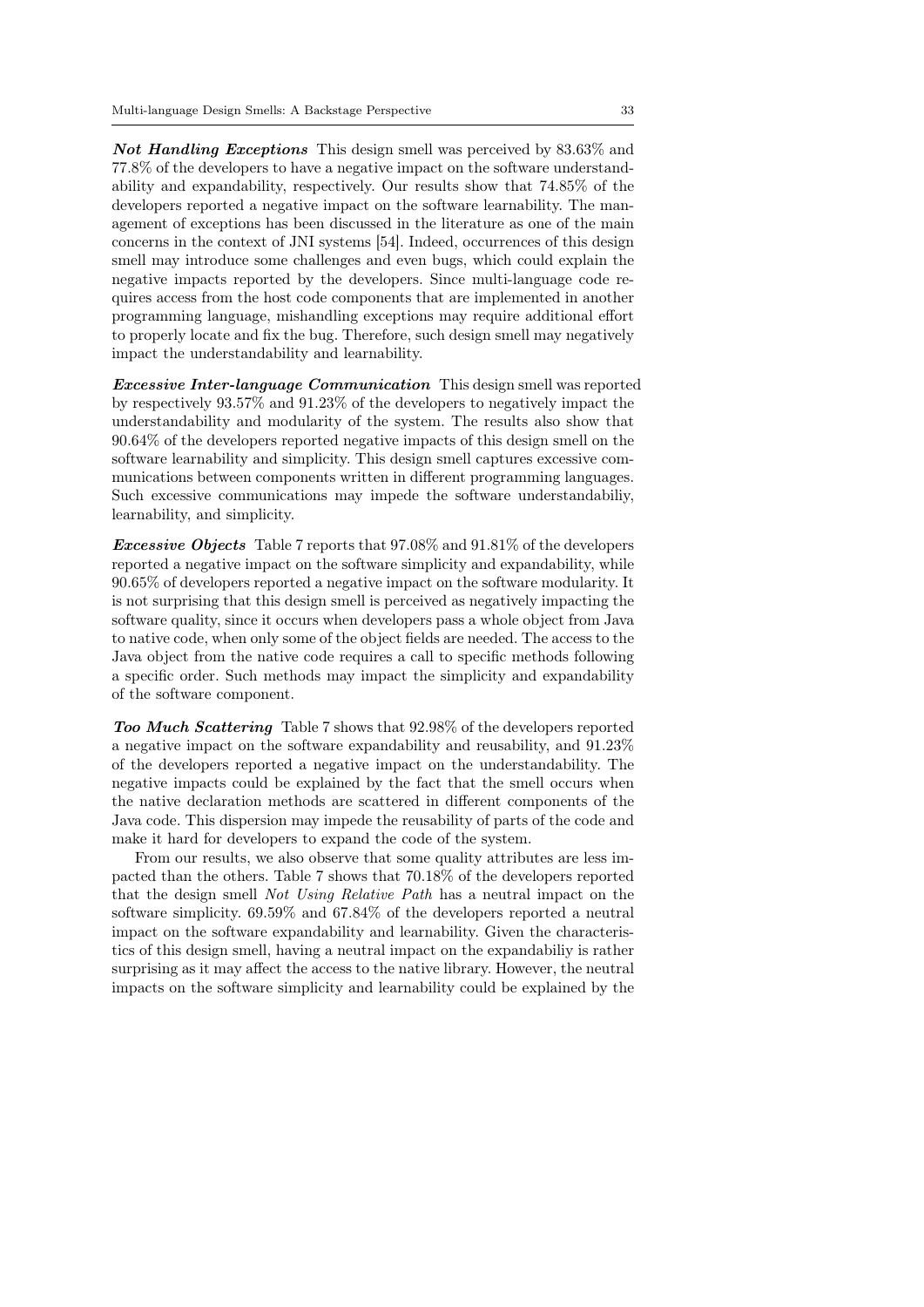definition of the design smell itself. Indeed, occurrences of the design smell Not Using Relative Path could result in a piece of code that is relatively simpler compared to its refactored solution. However, this design smell may affect the reusability of the code and increase the cost of maintenance activities if the library is no longer available.

The design smell Not Securing Libraries was also reported by some developers to have a neutral impact on some software quality attributes. 39.77% and 39.18% of the developers reported a neutral impact on the software understandability and expandability. Our results also show that 66.08% of the developers reported a negative impact of this design smell on the software reusability. The negative impacts of this design smells on software reusability could be expected. Indeed, insecure code leaves breaches in the code; opening it to malicious attacks, and thus could reduce the resuability of that component. The neutral impacts reported on the software understandability and expandability could be explained by the fact that this design smell results in a simple block to load the library. Occurrences of this design smell are manifested when the native library is loaded without a call to any specific methods that ensure that the library could not be loaded by unauthorized code. To refactor this design smell, developers are required to add an additional security block, which may impede the effort required to understand the code.

The results in Table 7 show that in general the design smells are perceived to have a negative impact on the studied quality attributes. Understandability of the software was reported to be negatively impacted by the design smells. Understandability is one of the main concerns during maintenance activities. Several studies in the literature discussed the challenges of understanding and maintaining multi-language systems [35,28,39]. We believe that occurrences of design smells are likely to increase the effort needed to understand and maintain multi-language systems. From Table 7, we observe that the design smells Too Much Clustering (95.32%), Unused Method Implementation (94.15%), and Excessive Inter-language Communication(93.57%) are among the design smells mostly perceived to have a negative impact on the software understandability. Reusability is also reported to be negatively impacted by the design smells. The design smells Too Much Scattering (92.98%) and Too Much Clustering (90.06) are among design smells that are perceived to have the most negative impact on the software reusability. This may be the consequence of the negative impacts of the design smells on the software quality, i.e., fault-proneness as reported in our previous study [6]. Too Much Clustering smell occurs when too many native methods are declared in a single class creating a blob class resulting in poor comprehension and maintainability of the code. This is likely to add more risk of bugs as reflected in our previous study [6]. Too Much Scattering smell occurs when native methods scatters (often duplicated) over scarcely used classes which are likely to introduce maintenance challenges and increase the risk of bugs. Design smells may impact components' lifetime, limit their portability and impede their reusability. Developers considered a neutral impact on the studied quality attributes for some specific types of design smells Not Using Relative Path, Not Securing Libraries. These design smells were perceived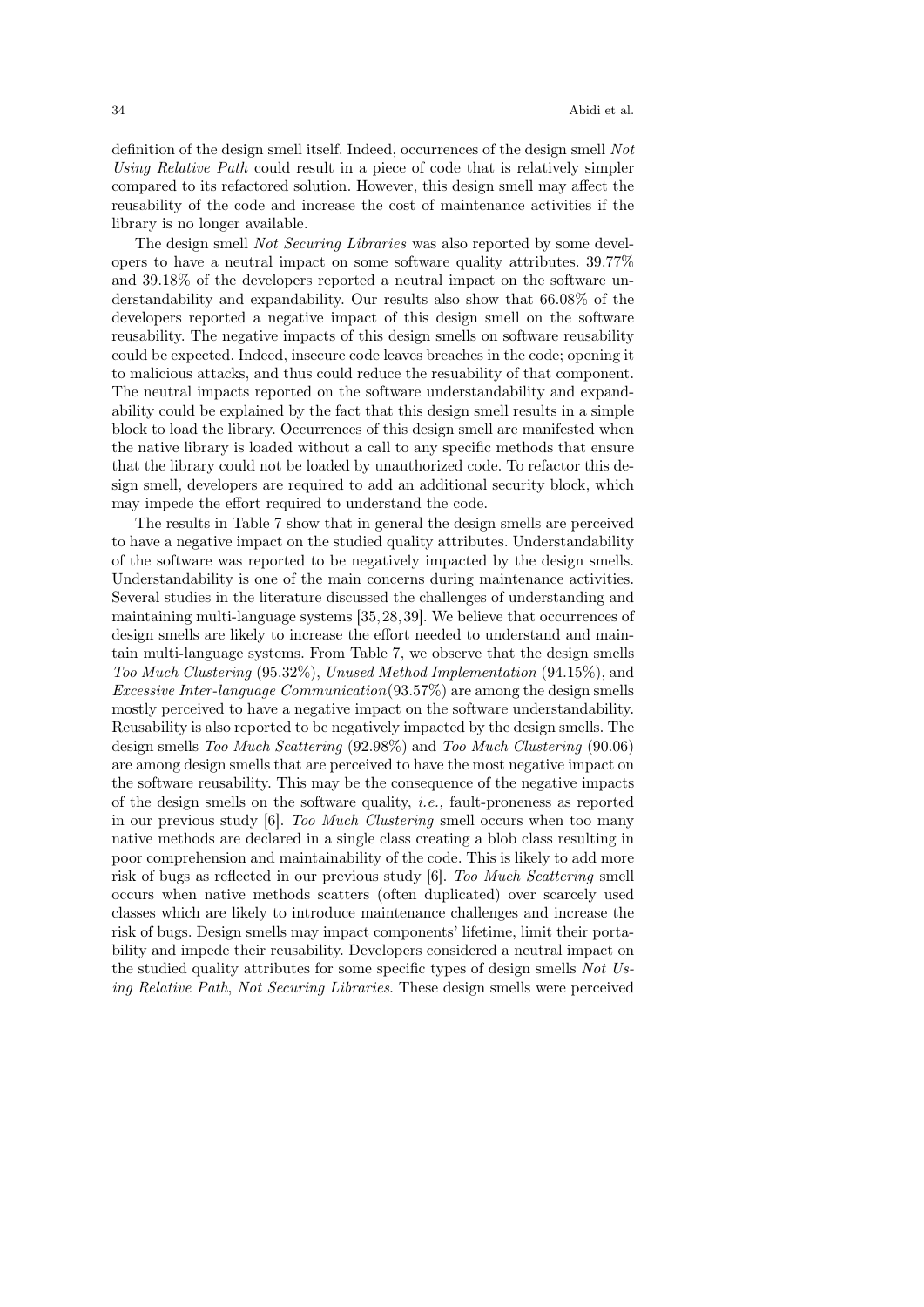to have a neutral impact on the simplicity. The simplicity was also reported to be negatively impacted mainly by Too Much Clustering (99.42%) and Unused Method Implementation (97.08%). This could be explained by the nature of these design smells, as they are adding extra complexity to the code and thus may affect its simplicity.

Summary of findings (RQ3): Most of the studied design smells were perceived as negatively impacting the studied software quality attributes. The design smell Not Using Relative Path was perceived to have a neutral impact. Having knowledge of their existence and the potential impact could help to improve the quality of multi-language systems.

# 4.4 RQ4: What are the design smells that developers perceive as the most harmful?

Approach To assess the perceived severity of multi-language design smells, we asked the developers to rank the design smells based on their perceived level of harmfulness (from the most harmful to the less harmful) using a score from 15 to 1 (15 for the most harmful, 1 for the less harmful). We asked the developers to consider the impact of the design smells on software quality during the ranking. We used the Borda Count technique to rank the candidates i.e., design smells as described in Section 3. By considering the number of votes associated with each design smell, the Borda count yields a consensus-based ranking instead of a majority-based one [12].

Findings Table 8 reports the aggregated results of the Borda Count. Table 8 also provides the median perceived severity associated with each smell type. We found that *Not Handling Exceptions* is perceived as the most harmful design smells with a score of 2261, closely followed by Assuming Safe Return Value with a score of 2137. We also report the median severity associated to those smell types. Both Not Handling Exceptions and Assuming Safe Return Value received the highest median severity value of 12. The design smell Local References Abuse is also reported to be harmful with a median severity of 11, but with a Borda Count of 2063. The developers also considered the smell Memory Management Mismatch to be harmful with a median severity of nine and a Borda score of 2052. The design smells Excessive Inter-language Communication and Too Much Clustering were also perceived by the developers as harmful with a median severity of 11 and 10 respectively, and a Borda Count score of 2040 and 1876, respectively.

The design smells Hard Coding Libraries, Not Using Relative Path, Unused Method Declaration, and Unused Parameters were reported to be less harmful compared to the other smells with a median severity value of five for all of them. Their Borda Count scores are 746, 632, 588, and 438, respectively.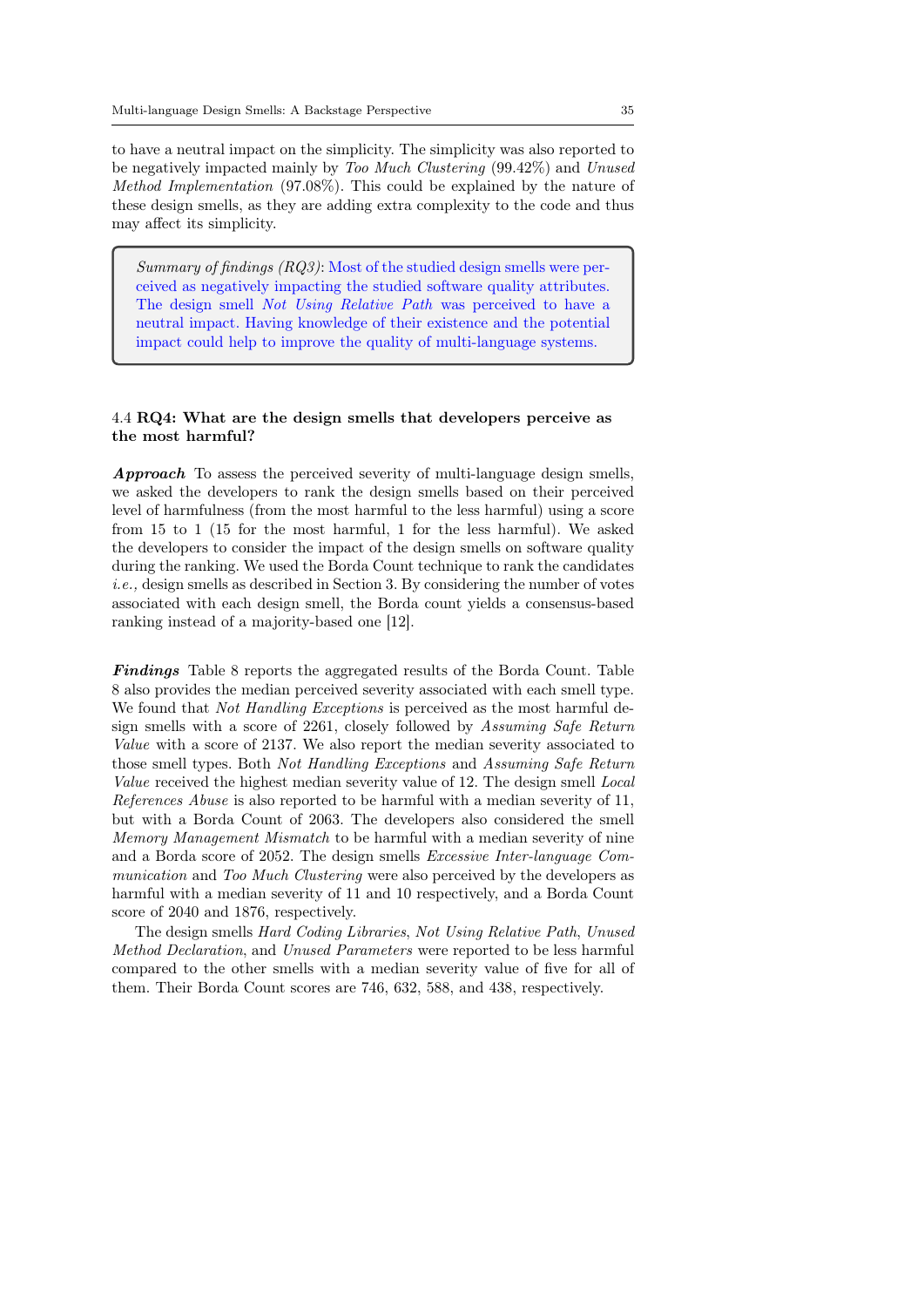| Design Smells                                 | Score (Borda) | <b>Median Severity</b> |
|-----------------------------------------------|---------------|------------------------|
| Not Handling Exceptions                       | 2261          | 12                     |
| Assuming Safe Return Value                    | 2137          | 12                     |
| Local References Abuse                        | 2063          | 11                     |
| Memory Management Mismatch                    | 2052          | 9                      |
| <i>Excessive Inter-language Communication</i> | 2040          | 11                     |
| Too Much Clustering                           | 1876          | 10                     |
| Not Securing Libraries                        | 1358          |                        |
| Too Much Scattering                           | 1342          |                        |
| <i>Excessive Objects</i>                      | 1211          | 6                      |
| Unused Method Implementation                  | 964           | 5                      |
| Not Caching Objects                           | 812           | 6                      |
| Hard Coding Libraries                         | 746           | 5                      |
| Not Using Relative Path                       | 632           | 5                      |
| Unused Method Declaration                     | 588           | 5                      |
| Unused Parameters                             | 438           | 5                      |

Table 8: Ranking of Multi-language Design Smells from Developers' Perception

These ranking results could be explained by the definition and the nature of the design smells. It is expected to consider Not Handling Exceptions, Assuming Safe Return Value, Local References Abuse, and Memory Management Mismatch among the most harmful design smells. Indeed, these types of design smells could be directly related to the introduction of bugs. Some of these design smells were indeed related to bugs, e.g., Conscrypt: "Fixed various memory leaks and Java 8 JNI Compatibility WARNING in native method: JNI call made without checking exceptions when required to from CallObjectMethod". Several studies in the literature also discussed the bugs and issues that could result from mishandling exceptions and memory issues [54,55]. The developers reported that they perceive the design smells Unused Method Declaration and Unused Parameters as less harmful than the others. However, we believe that all the design smell types should be considered with caution, including those that are perceived to be less harmful. In fact, even if the nature of some design smells may not seem directly related to bugs, still these design smells can increase the maintenance effort and even lead to bugs, e.g., "There were a bunch of exceptions that are being thrown from JNI methods that aren't currently declared", and "Fix latent bug in unused method" present examples of commit messages extracted respectively from *Conscrypt* and *Pljava*.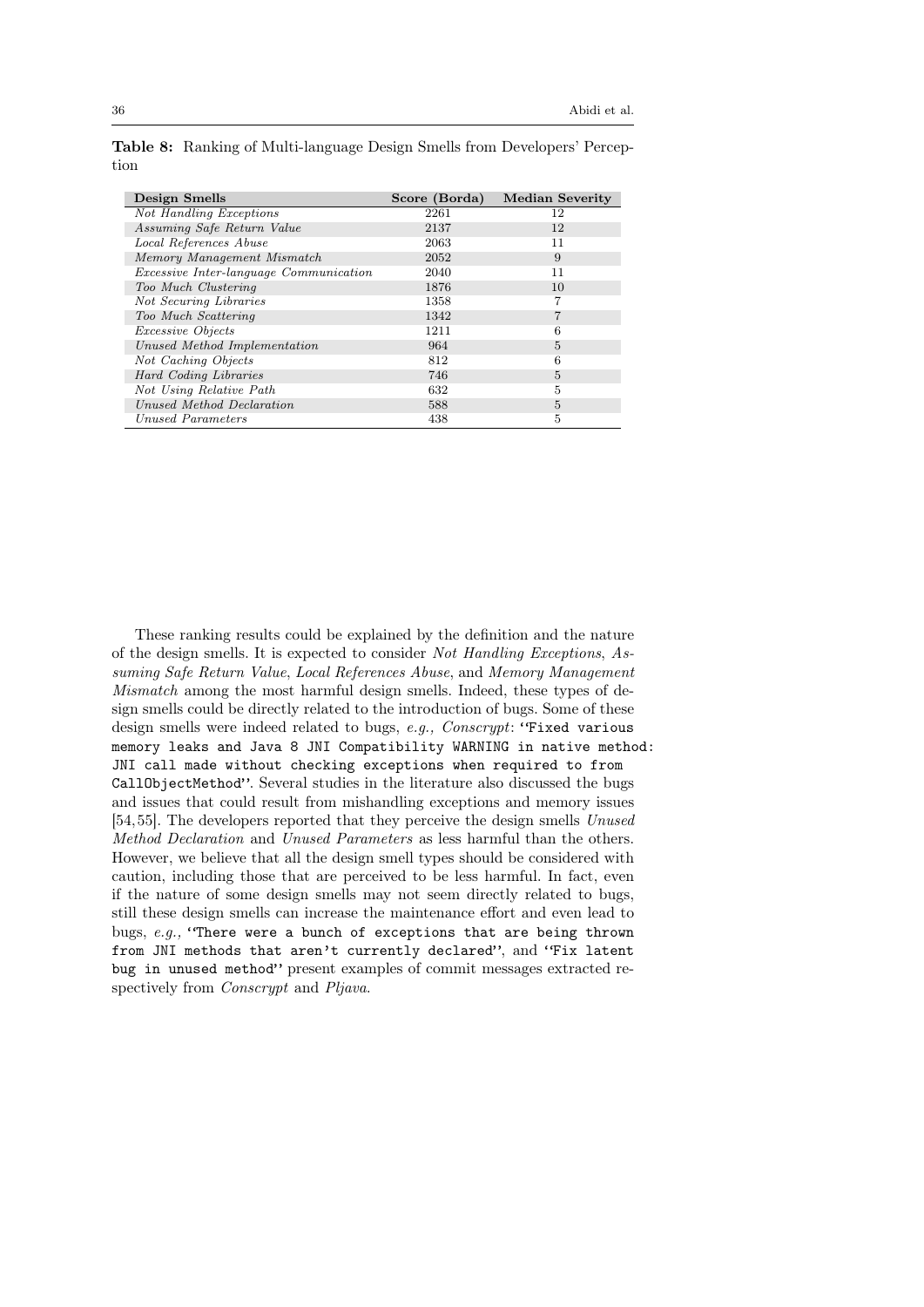Summary of findings  $(RQ_4)$ : The design smells perceived to be the most harmful are: Not Handling Exceptions, Assuming Safe Return Value, Local References Abuse, Memory Management Mismatch, Excessive Inter-language Communication, and Too Much Clustering. The design smells perceived by the developers as less harmful are: Unused Parameters,Unused Method Declaration, Not Using Relative Path, and Hard Coding Libraries. Our results highlight the importance of prioritizing multi-language smells for maintenance and refactoring activities.

#### 4.5 RQ5: Do developers plan to refactor those design smells?

Approach One way to ensure the software quality is the identification and refactoring of design smells occurrences. Therefore, we aim to investigate whether developers would consider refactoring the design smell occurrences, and whether the refactoring considerations vary from one specific type of smells to the other. For each code snippet in which the developers reported a design or implementation problem, we also asked them if they would consider applying any refactoring to remove the identified problem. Specifically, we proposed a solution and asked them whether they would refactor with the given solution, refactor with an alternative solution, or whether they would not refactor. We then computed for each smell type, the percentage of developers who reported that they would refactor the code with the proposed solution, refactor the code with an alternative solution, or would not refactor the code. We also aggregate the responses to provide a general overview of the developers' opinions about refactoring multi-language design smells.

Findings Figure 7a and Figure 7b present the percentage of developers (for the open and closed surveys, respectively) who (1) selected option No, when we asked them if they would consider refactoring the design smell presented in the code snippet; (2) selected "Yes" for the given solution; or (3) selected "Yes" for any alternative refactoring solution. We also report in Table 9 an overview of the developers responses for the combination of both open and closed surveys. This table reports for each smell type,  $\#\textbf{No}$  and  $\%\textbf{No}$ : the total number and percentage of developers that reported that they would not consider refactoring the design smells.  $\#\text{Yes}$  Gi and %Yes Gi: the total number and percentage of developers that reported that they would apply the proposed solution.  $\#\text{Yes}$  Alt and %Yes Alt: the total number and percentage of developers who reported that they would refactor with an alternative solution. The percentages values reported in Table 9 reflect the proportion of developers who reported that they would not refactor, refactor with a given solution, refactor with an alternative solution out of all the developers who answered that question. From our results in Table 9, we observe that developers' decision on refactoring is dependent on the design smells types.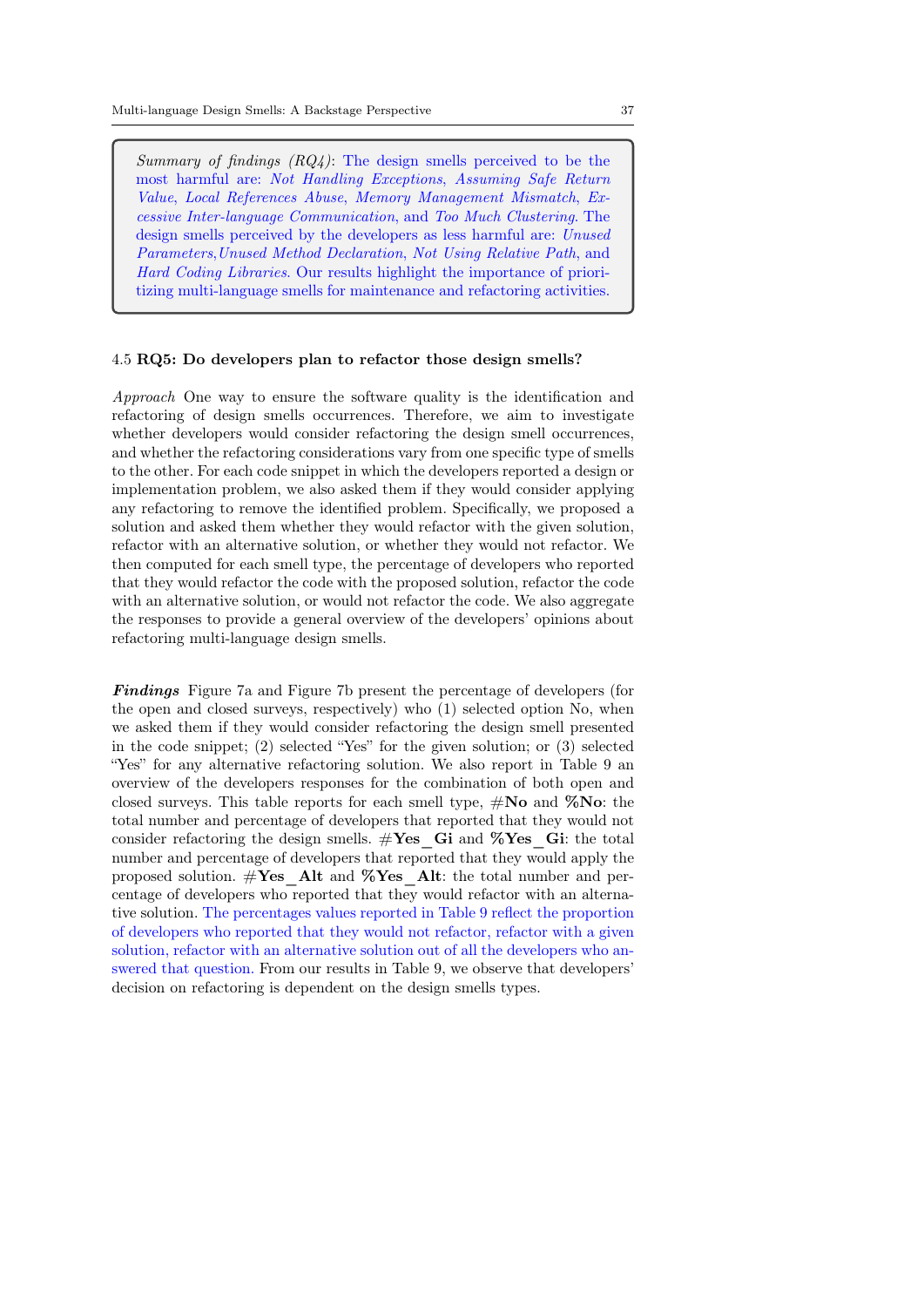

Fig. 7: Developers' Perceived Refactoring Considerations for the Design Smells

Smells that would be refactored: From the results presented in Table 9, we can observe that for the design smell Memory Management Mismatch, 81.45% out of all the developers who answered this question reported that they would apply the proposed refactored solution while only 10.9% reported that they would not consider refactoring that design smell. For the design smell Too Much Clustering, 78.1% of the surveyed developers reported that they would consider the proposed refactoring solution, and 14.3% would not consider refactoring that design smell. For the design smells Assuming Safe Return Value and Not Securing Libraries, 73.6% and 72.8% of the developers respectively reported that they would consider the proposed solution for refactoring. These results confirm and complement our earlier empirical evidence reported from analysing open source projects and the commit messages [6]. Indeed, we have reported that some of the studied design smells were explicitly removed by the developers due to possible improvements or bugs these smell types could introduce (e.g., in Realm, a commit message was discussing errors related to memory management "DeleteLocalRef when the ref is created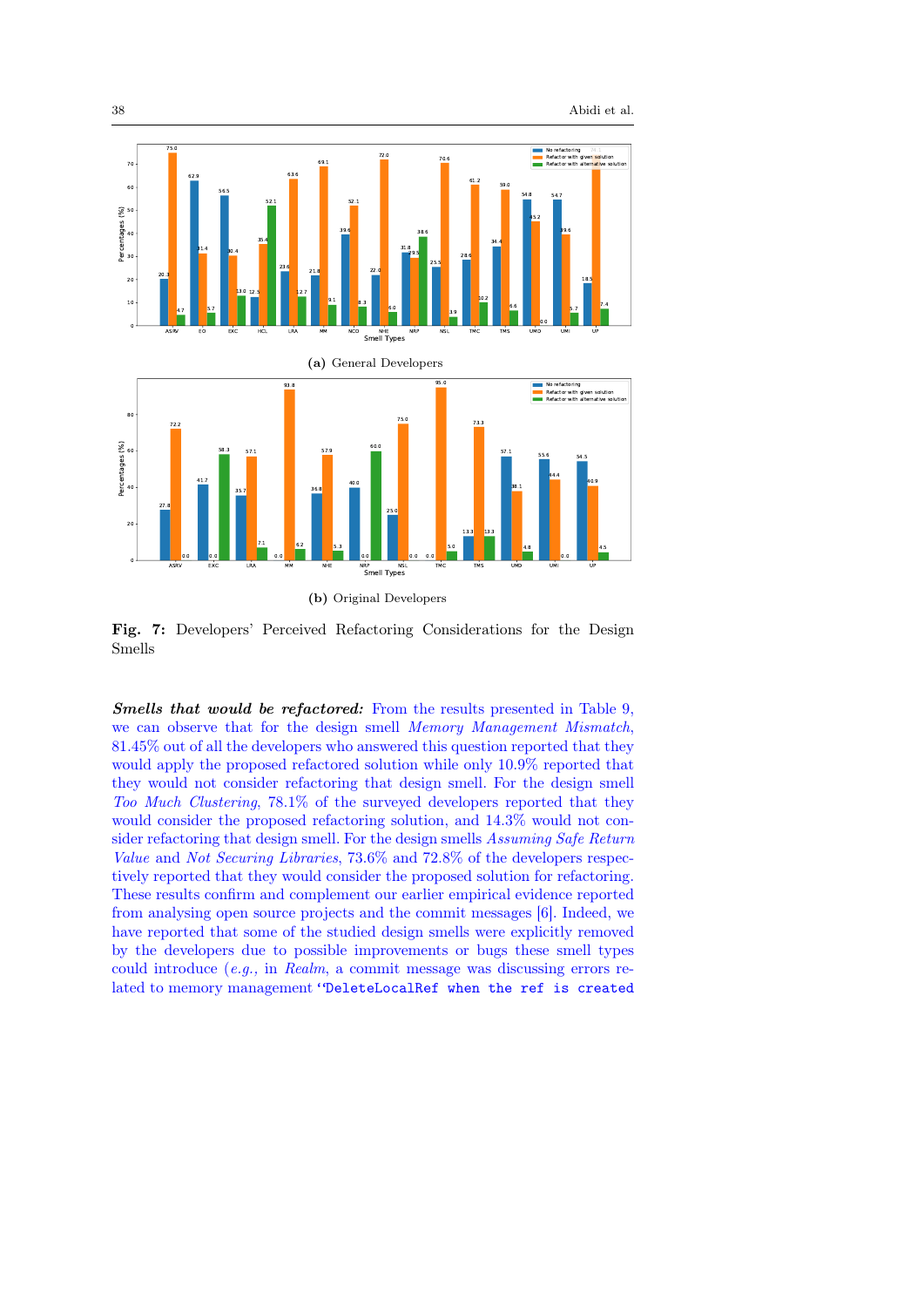| Smell       | $\#\mathrm{No}$ | $#Yes$ Gi | $\#\text{Yes}$ Alt | $\%$ No | %Yes Gi | %Yes Alt |
|-------------|-----------------|-----------|--------------------|---------|---------|----------|
| <b>NHE</b>  | 18              | 47        | $\overline{4}$     | 29.4    | 64.95   | 5.65     |
| UP          | 22              | 49        | 5                  | 36.5    | 57.5    | 5.95     |
| <b>NSL</b>  | 19              | 54        | $\overline{2}$     | 25.25   | 72.8    | 1.95     |
| <b>ASRV</b> | 18              | 61        | 3                  | 24.05   | 73.6    | 2.35     |
| LRA         | 18              | 43        | 8                  | 29.65   | 60.35   | 9.9      |
| <b>NRP</b>  | 16              | 13        | 20                 | 35.9    | 14.75   | 49.3     |
| MМ          | 12              | 53        | 6                  | 10.9    | 81.45   | 7.65     |
| <b>HCL</b>  | 6               | 17        | 25                 | 12.5    | 35.4    | 52.1     |
| EO          | 22              | 11        | $\overline{2}$     | 62.9    | 31.4    | 5.7      |
| <b>NCO</b>  | 19              | 25        | $\overline{4}$     | 39.6    | 52.1    | 8.3      |
| TMC         | 14              | 49        | 6                  | 14.3    | 78.1    | 7.6      |
| <b>TMS</b>  | 23              | 47        | 6                  | 23.85   | 66.15   | 9.95     |
| <b>EXC</b>  | 31              | 14        | 13                 | 49.1    | 15.2    | 35.65    |
| <b>UMD</b>  | 46              | 36        | $\mathbf{1}$       | 55.95   | 41.65   | 2.4      |
| UMI         | 34              | 25        | 3                  | 55.15   | 42      | 2.85     |

Table 9: Overview Developers' Results For Refactoring the Smells (Open and Closed Surveys)

in loop (#3366) Add wrapper class for JNI local reference to delete the local ref after using it").

Smells that would not be refactored: When asking the developers if they would consider refactoring the occurrences of the design smell *Excessive Ob*jects, 62.9% of the developers selected the option "No", meaning that they would not refactor the code to remove the design smell. The results show that 31% reported that they would consider applying the given refactoring solution, while only 5.7% reported that they would use an alternative refactoring solution to remove the smell. This result could be explained by safety concerns. When features are mixed together with excessive calls between components written in different programming languages, a change to the behavior of one may cause a bug in another feature. Therefore, developers may be reluctant to remove the design smell to avoid possible side effects that can cause bugs. For the design smells Unused Method Implementation and Unused Method Declaration, 55.95% and 55.15% of the surveyed developers respectively reported that they would not consider refactoring the design smell, while 41.65% and 42% respectively reported that they would apply the proposed refactoring solution. These results could also be related to safety concerns. Native implementations and methods could be tricky to refactor since they are declared in one programming language and could be used in another programming language as described in Section 2. Thus, refactoring such occurrences may introduce bugs if the methods are still used by external code.

From Figure 7a and Figure 7b, we observe that there are a few cases where the choice about the refactoring varies between the open and closed surveys. For example, for the design smell Unused Parameters, while in the open survey 75% of the developers reported that they would consider applying the proposed refactoring, 54.5% of the original developers (in the closed survey) reported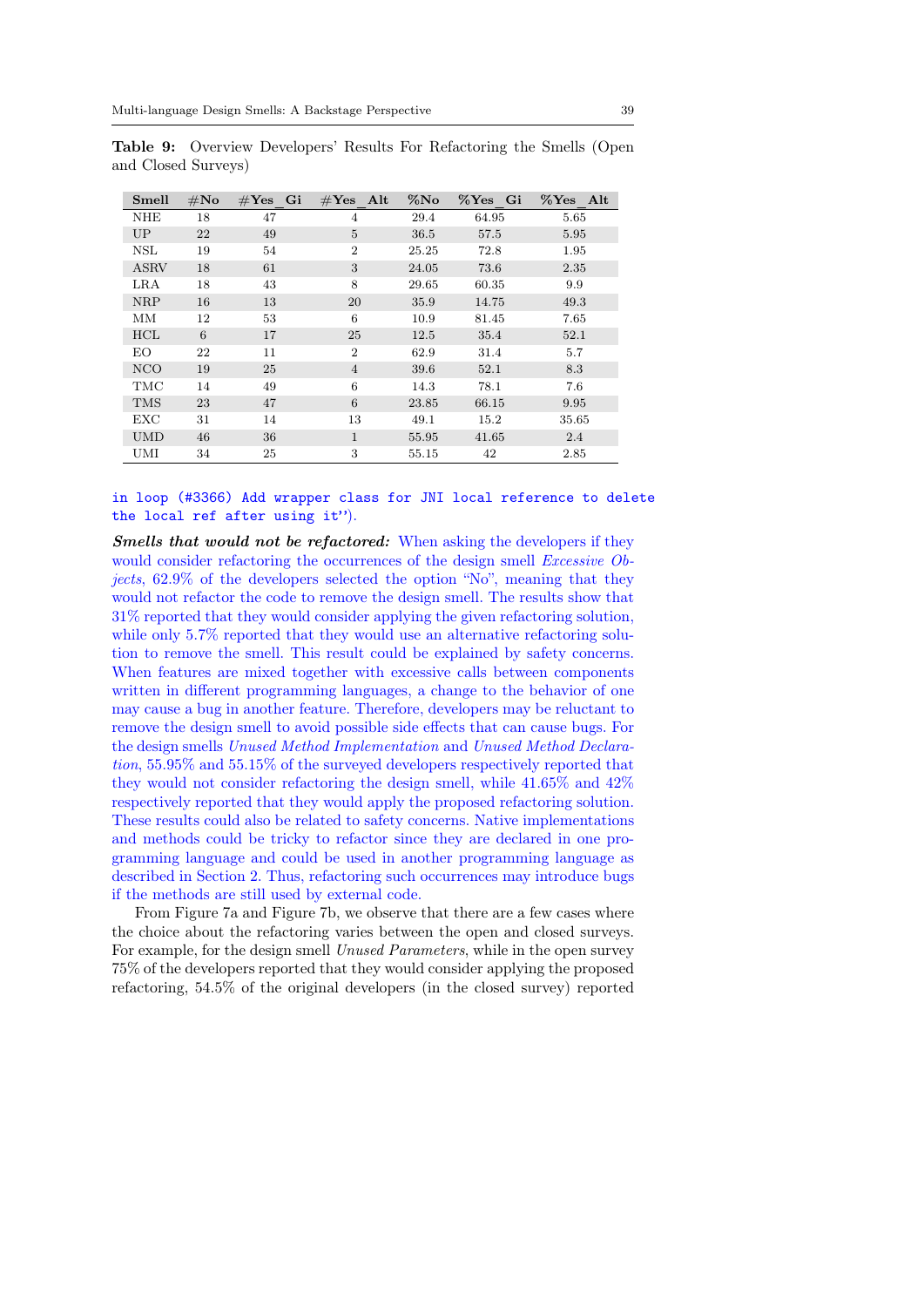| Smell       | Ex Y | $Ctrl \ Y$ | Ex N | $Ctrl$ N | Odds ratio | value<br>$\mathbf{p}$ | Con Inter       |
|-------------|------|------------|------|----------|------------|-----------------------|-----------------|
| <b>NHE</b>  | 51   | 13         | 18   | 22       | 4.7955     | $0.05e^{-3}$          | (0.7, 2.44)     |
| UP          | 54   | 13         | 22   | 22       | 4.154      | $0.09e^{-3}$          | (0.578, 2.27)   |
| NSL         | 56   | 13         | 19   | 22       | 4.988      | $0.36e^{-3}$          | (0.75, 2.47)    |
| <b>ASRV</b> | 64   | 13         | 18   | 22       | 6.017      | $0.04e^{-4}$          | (0.93, 2.66)    |
| LRA         | 51   | 13         | 18   | 22       | 4.795      | $0.05e^{-3}$          | (0.7, 2.44)     |
| <b>NRP</b>  | 33   | 13         | 16   | 22       | 3.490      | 0.008                 | (0.34, 2.16)    |
| MМ          | 59   | 13         | 12   | 22       | 8.3205     | $0.04e^{-5}$          | (1.194, 3.04)   |
| <b>HCL</b>  | 42   | 13         | 6    | 22       | 11.846     | $0.04e^{-5}$          | (1.38, 3.57)    |
| NCO         | 29   | 13         | 19   | 22       | 2.583      | 0.046                 | (0.05, 1.85)    |
| <b>TMC</b>  | 55   | 13         | 14   | 22       | 6.648      | $0.27e^{-4}$          | (0.99, 2.8)     |
| <b>TMS</b>  | 53   | 13         | 23   | 22       | 3.899      | 0.002                 | (0.52, 2.20)    |
| <b>EXC</b>  | 27   | 13         | 31   | 22       | 1.474      | 0.396                 | $(-0.47, 1.25)$ |
| <b>UMD</b>  | 37   | 13         | 46   | 22       | 1.361      | 0.542                 | $(-0.50, 1.12)$ |
| <b>UMI</b>  | 28   | 13         | 34   | 22       | 1.394      | 0.523                 | $(-0.52, 1.18)$ |

Table 10: Fisher's Exact Test Results for the Smells Refactoring (Open and Closed Surveys)

that they would not consider refactoring that design smell. The same goes for the design smell Excessive Inter-language Communication; while 56.5% of the developers of the open survey reported that they do not consider refactoring the design smell, 58.3% of the original developers (in the closed survey) reported that they would consider refactoring the design smell with an alternative solution.

From Figure 7a and Figure 7b, we observe that in general, almost all the developers reported that they would consider refactoring the design smells. This may indicate that multi-language design smells are perceived by the developers as harmful, and refactoring them is likely to be among their priorities. This could be resulting from the impacts of the design smells on software quality. As reported in the two previous research questions, the developers perceive the design smells as harmful and consider them to have a negative impact on software quality. In addition, in most of the situations, the developers reported that they would consider applying the refactoring solutions that we proposed. Therefore, we believe that a refactoring approach could be considered to improve the quality of multi-language systems by removing the occurrences of multi-language design smells. From analyzing bug-fixing commit messages, we identified some commits reporting a refactoring for specific smells, e.g., "removing unused parameter", "implementing the handling of exception". Those commit messages suggest that developers often refactor occurrences of the studied design smells.

Similar to  $RQ1$ , to have further insights into the results of  $RQ5$ , we performed statistical analysis by applying Fisher's Exact Test as described in Section 3. Our null hypothesis here is defined as follows. There is no statistically significant difference between the percentages of developers considered to refactor and not to refactor the design smells occurrences. We use Excessive Objects as control group. This design smell presents the highest percentage of participants choosing not to refactor. The goal here is to check whether other types of smells have a higher likelihood (Odds ratio) of being refactored by the developers. Table 10 reports the results of applying Fisher's Exact test. Table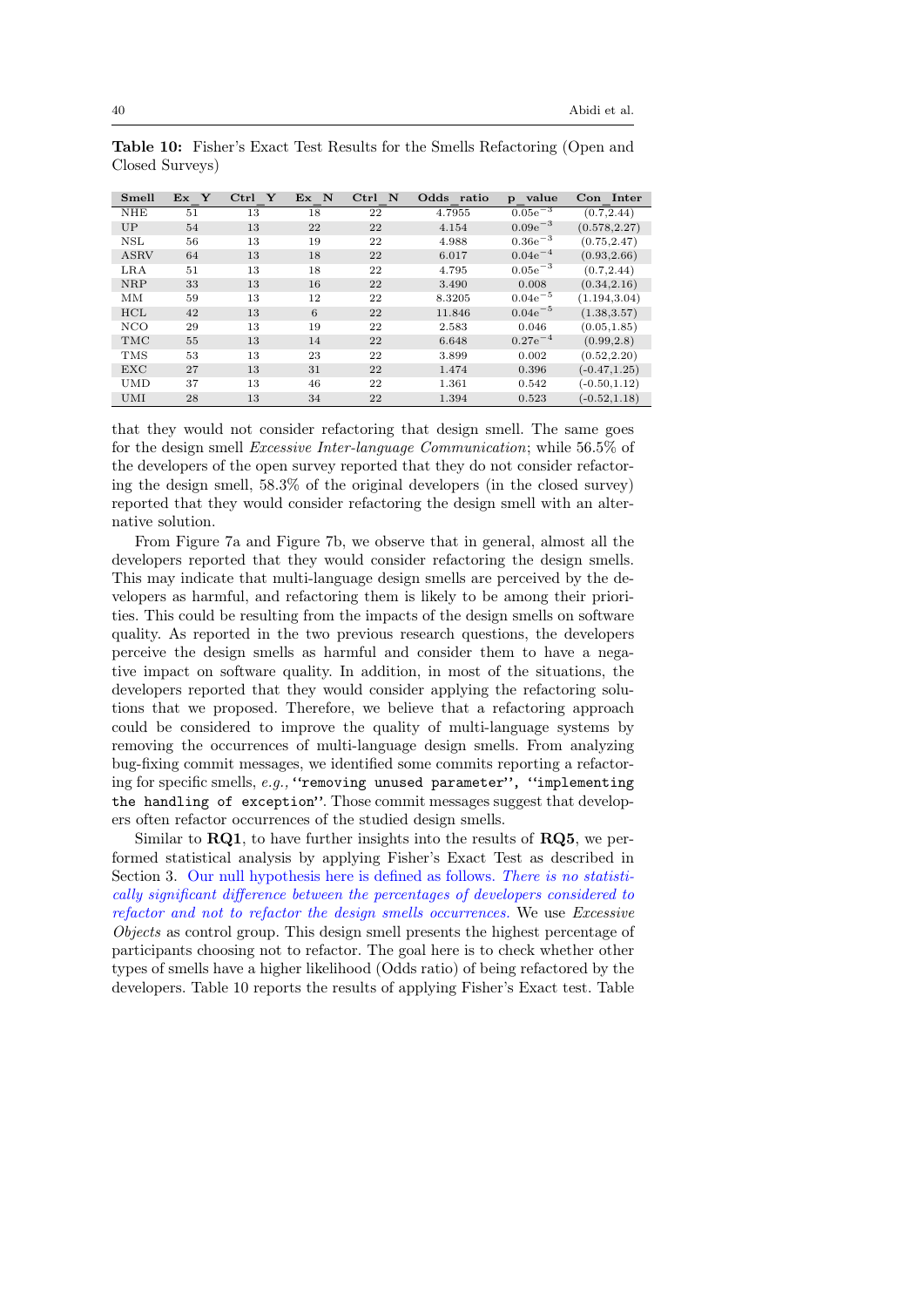10 reports the values of the contingency tables for the Fisher's exact test; each row corresponding to a smell type. The numbers reported in the cells of these columns are the total number of responses for which participants reported that they would consider to refactor or not to refactor that design smell type (refactoring results for Yes\_Given and Yes\_alternative solutions are aggregated). Ctrl\_Y and Ctrl\_N refer respectively to the number of developers who reported that they would and would not refactor the design smell *Exces*sive Objects (control group).  $Exp_Y$  and  $Ctrl$  N refer respectively to the number of developers who reported that they would and would not refactor the other smell types (experimental group). Fisher's test results support the results presented in Table 9. For almost all the design smell types, Table 10 reports odds ratios higher than one, with significant p-values. To deal with the multiple testing problem, similar to  $\bf RQ1$ , we applied the Bonferroni correction. By applying the Bonferroni correction, we had 0.00357 as the Bonferroni critical value. Therefore, a significant p-value value  $\lt 0.00357$  (corrected as  $0.05/14$ ) of an odds ratio  $(>1.0)$  with a confidence interval not containing 1 confirms a true relationship between design smell types and their likelihood of refactoring decision. The results indicate a significant difference of proportions between the refactoring decision of the smell type (Excessive Objects) and other design smell types. For the design smells *Excessive Inter-language Communication*, Unused Method Declaration, and Unused Method Implementation, Table 10 reports odds ratios close to one with confidence interval not higher than one and with non-significant p-values. Such results confirm our findings reported in Table 9 and indicate that the event of interest, e.g., refactoring decision is equally likely in both samples, *i.e.*, experimental group, and control group as described in Section 3. Therefore, we conclude that most of the participants as shown in Table 9 reported that they would not consider refactoring the design smell Excessive Objects, Unused Method Declaration, and Unused Method Implementation, while they would consider refactoring most of the other design smell types and this difference is statistically significant (except for Not Using Relative Path and Not Caching Objects). Our results suggest that specific refactoring tools could help to improve the quality of multi-language systems.

Summary of findings (RQ5): The refactoring consideration varies from one specific smell type to another. However, for the majority of smell types, the developers reported that they would consider refactoring the design smells. This might be indicative of the developers' concern related to the studied design smells and refactoring of those likely to improve the quality of multi-language systems.

# 5 Discussion and Implications

We now discuss the results reported in Section 4.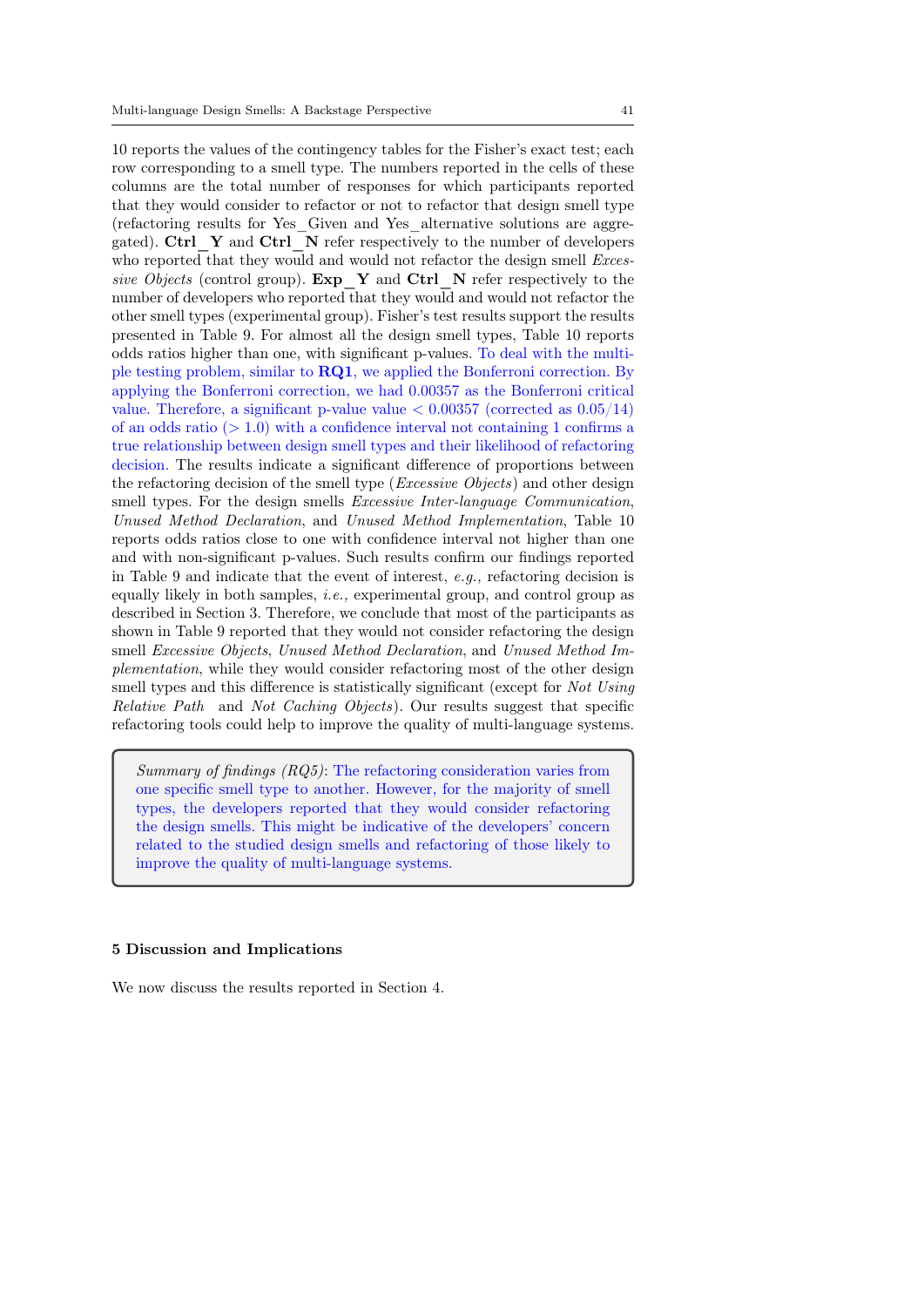5.1 Developers' Perception of Multi-language Design Smells

Prevalence of Multi-language Design Smells: From our results in RQ1, we observe that developers were mainly able to correctly identify the following design smells: Unused Method Implementation, Unused Method Declaration, Not Securing Libraries, Memory Management Mismatch, Unused Parameters, Not Handling Exceptions, and Too Much Clustering. The design smell Unused Method Implementation is defined by a native method that is implemented but never called from the host code, while the design smell Unused Method Declaration is about a native method that is declared in the host code but is never implemented in the native code. In the same vein, the design smell Unused Parameters is about a parameter that is passed from the java to the native code without being part of the native implementation. These design smells are related to unused code. Therefore, based on our previous research studies and experience with the analysis of multi-language systems [4,3,2,6], we believe that it is not very surprising that the developers were able to identify them easily, which provides additional evidence of their prevalence and existence in multi-language systems. Since multi-language systems are emerging from the concept of combining components written in different languages and they generally involve different developers who might not be part of the same team. It could also be a challenging task for a developer working only on a sub-part of a project to clearly determine whether that specific parameter or method is used by other components.

Regarding the design smell Too Much Clustering it is also not surprising to see that developers were able to identify it correctly, because we believe that this type of design smell is widespread; developers may frequently observe occurrences of this design smell type [6]. The design smells Memory Management Mismatch and Not Handling Exceptions are commonly discussed in several research articles and developers' blogs discussed bugs related to mishandling JNI exceptions and the management of the memory [55,54, 3]. Therefore, it is also expected that most of the developers were able to identify these types of design smells. Similarly, another commit message was reporting on the design smells Not Handling Exceptions and Memory Management Mismatch in Conscrypt ("rework exceptions throwing from jni", "Added error handling of all uses of sk\_\*\_push which can fail due to out of memory"). On the other hand, most of the developers were not able to correctly identify the design smells Hard Coding Libraries, Excessive Objects, Not Using Relative Path, and Not Caching Objects. From our results, most of the responses related to the identification of these design smell types are resulting from the open survey as shown in Table 3. Therefore, the perceived prevalence for these design smell types is resulting from the general developers and not the original developers. For these design smell types, our results reflect the perceived prevalence from the perspective of general developers.

Impacts of Multi-language Design Smells on Software Quality: From analyzing the results of RQ4, we found that the developers reported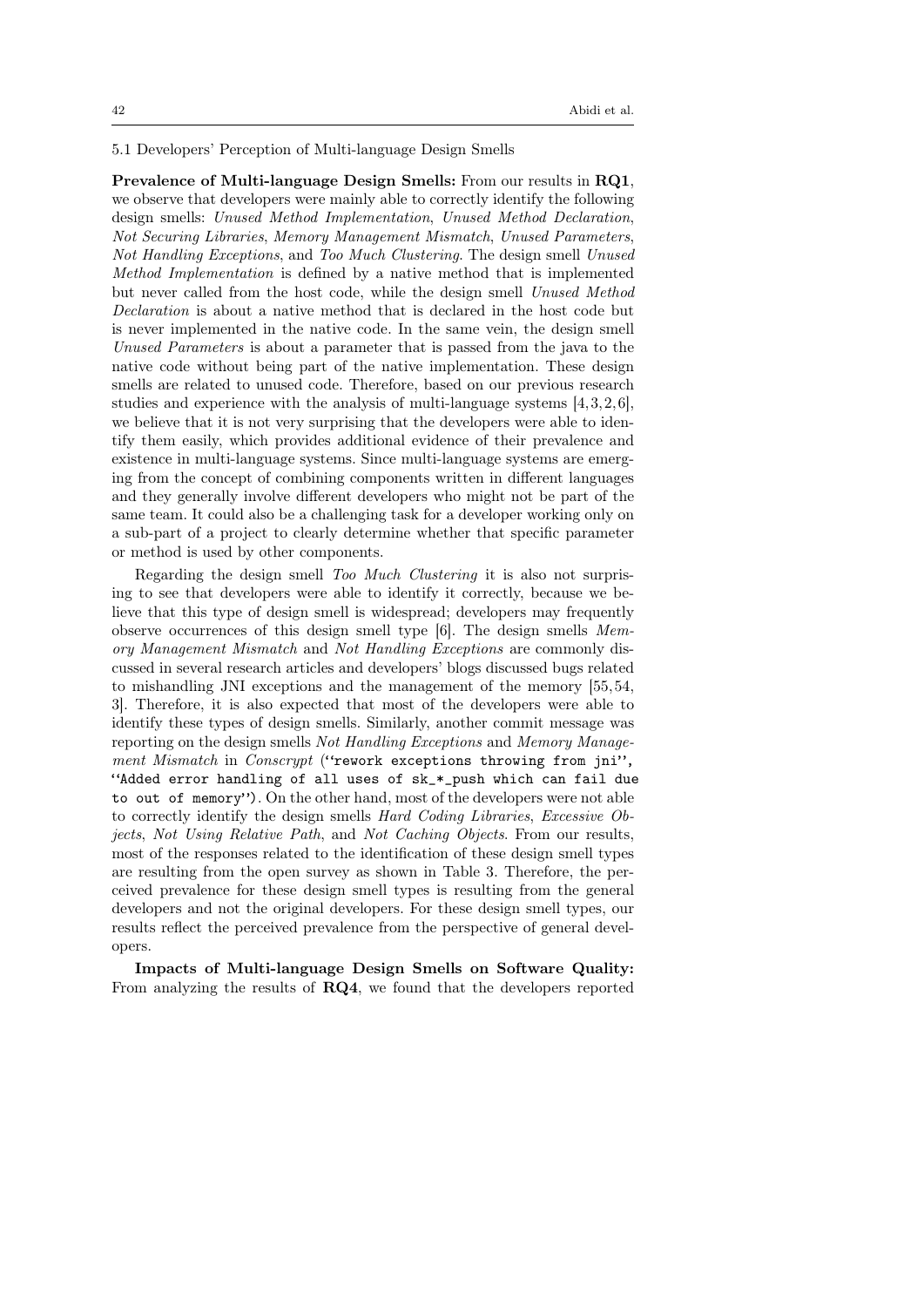design smells Not Handling Exceptions, Assuming Safe Return Value, Local References Abuse, Memory Management Mismatch, Excessive Inter-language Communication, and Too Much Clustering as the most harmful types of design smell. While the design smells Unused Parameters, Unused Method Declaration, Not Using Relative Path, and Hard Coding Libraries are perceived as less harmful.

Considering the design smells Not Handling Exceptions and Assuming Safe Return Value as harmful could be explained by the possible issues that could arise from these types of design smells. Indeed, the management of exceptions may not be automatically ensured depending on the programming languages. In some situations, developers should explicitly implement the exception handling flow. Similarly, return values are often used in multi-language systems to pass objects and values from one language to the other. Thus, it is important to ensure that the interaction between components of different programming languages is successfully completed. Otherwise, bugs and issues may occur [3,2,55, 54]. The design smells Local References Abuse and Memory Management Mismatch were both reported as harmful. These design smells may lead to memory leaks which are also commonly discussed in the JNI development literature [3, 2,55,54]. The management of the memory should be considered separately for both Java and  $C/C^{++}$  sides. Unlike Java, the C language requires developers to explicitly take care of the management of the memory using available functions such as malloc and free. However, this leak and mismatch between Java and  $C/C^{++}$  is a source of programming defects since it is introducing security vulnerabilities. The manual process of managing the memory is likely to introduce memory leaks. Thus, developers should pay more attention to memory management when they are in the context of multi-language development. An example of commit message in Realm reflects a case of bug related to the design smell Local References Abuse ("Local ref needs to be cleaned on client thread (#4830), Clean the local ref after notifyAllChanges Downloaded"). In Rocksdb, we also found a commit message describing a bug resulting from the design smell Memory Management Mismatch ("As raised in #2265, the arena allocator will return memory that is improperly aligned to store a 'std::function' on macOS.")

Introduction of Multi-language Design Smells: Our results from RQ2 emphasize that the main reasons for introducing design smells are related to refactoring and maintenance activities, and the continuous development (perform regular development tasks). This could be resulting from the fact that similar to mono-language systems, for multi-language systems also, occurrences of design smells could be introduced due to time pressure. Results also suggest that another reason for the introduction of the design smell is related to implementation complexity vs quality trade-off, leading to the developer's choice of the ease of implementation due to time constraints. This finding could be explained by the fact that some of the design smells types are defined by a missing check or a call to specific methods. Therefore, even if the implementation would look simpler without the occurrence of some types of the design smells, e.g., Not Handling Exceptions, Memory Management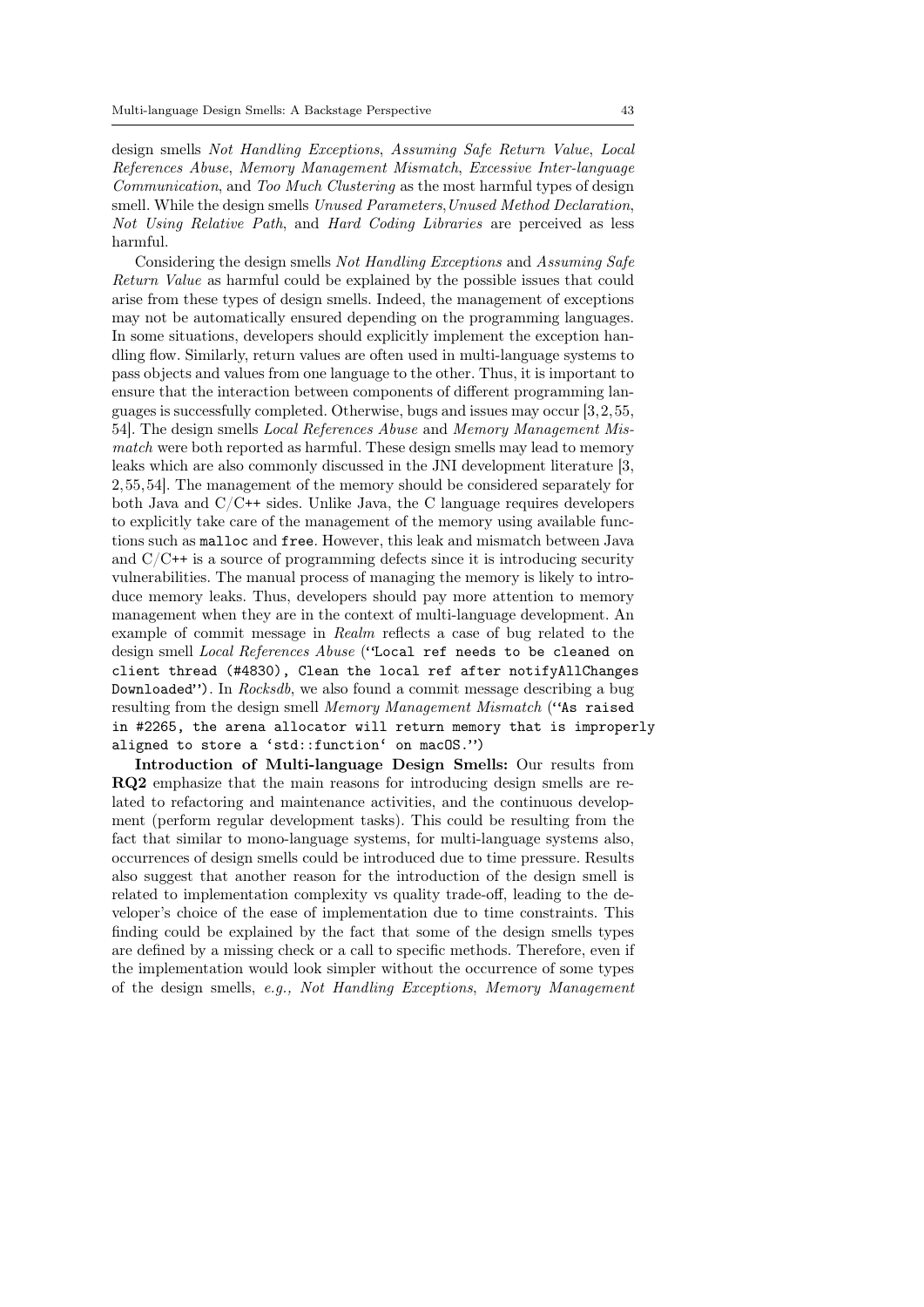Mismatch, Local References Abuse, Assuming Safe Return Value, these design smells increase the maintenance activities and could introduce bugs [6]. Hence, we believe that developers should be cautious with the occurrences of the studied design smells. Our results also report situations in which the participants explicitly reported a lack of experience and knowledge. This finding could be explained by the lack of established guidelines and common practices that developers should consider when dealing with multi-language systems. Also, those systems require developers working on any of the system's components to have experience in multiple programming languages. In addition, developers are required to consider the synchronisation and the data conversion between different programming languages since each programming language has its own rules *(i.e.*, lexical, semantic, and syntactical). Therefore, we believe that formal guidelines could help improve the quality of multi-language systems and reduce their challenges by reducing the occurrences of design smells. Since our results report that the studied design smells could be introduced while performing daily development activities,  $e.g.,$  refactoring, and continuous development. Having knowledge of the occurrences of design smells could improve the quality of multi-language systems.

Refactoring of Multi-language Design Smells: From our results in RQ5, we found that in general, the developers would consider refactoring design smells occurrences. Our results also suggest that the developers would apply the proposed solution for refactoring. Hence, we believe that an approach to automatically remove such occurrences of smells has a good chance of adoption by developers. During our analysis, we also observed situations where the original developers of a smelly file reported that they would not consider refactoring the occurrence of the design smells. This is the case for the design smell Unused Parameters, for example. We attribute these developers' decisions to the risk of side effects that could result from refactoring parts of the code on which they have imperfect knowledge. We also attribute these decisions in part to the nature of multi-language programming. Since multi-language systems may involve different teams who contribute separately using different programming languages, developers' may not have a global view of the whole system to decide whether for example a parameter could be removed without causing bugs or breaking changes to other related components (e.g., in the case of the Unused Parametersdesign smell). However, as presented in some examples of extracted commit messages, there were situations in which the developers explicitly reported removing occurrences of the design smell Unused Parameters because there were bugs resulting from this design smell type. Therefore, we believe that developers should consider refactoring occurrences of multi-language design smells whenever possible.

### 5.2 Comparative Insights Regarding Previous Works

In a previous work [6], we studied the prevalence of design smells in open source projects. Our results show that most of the design smell types are prevalent in open source projects, in particular Unused Parameters, Too Much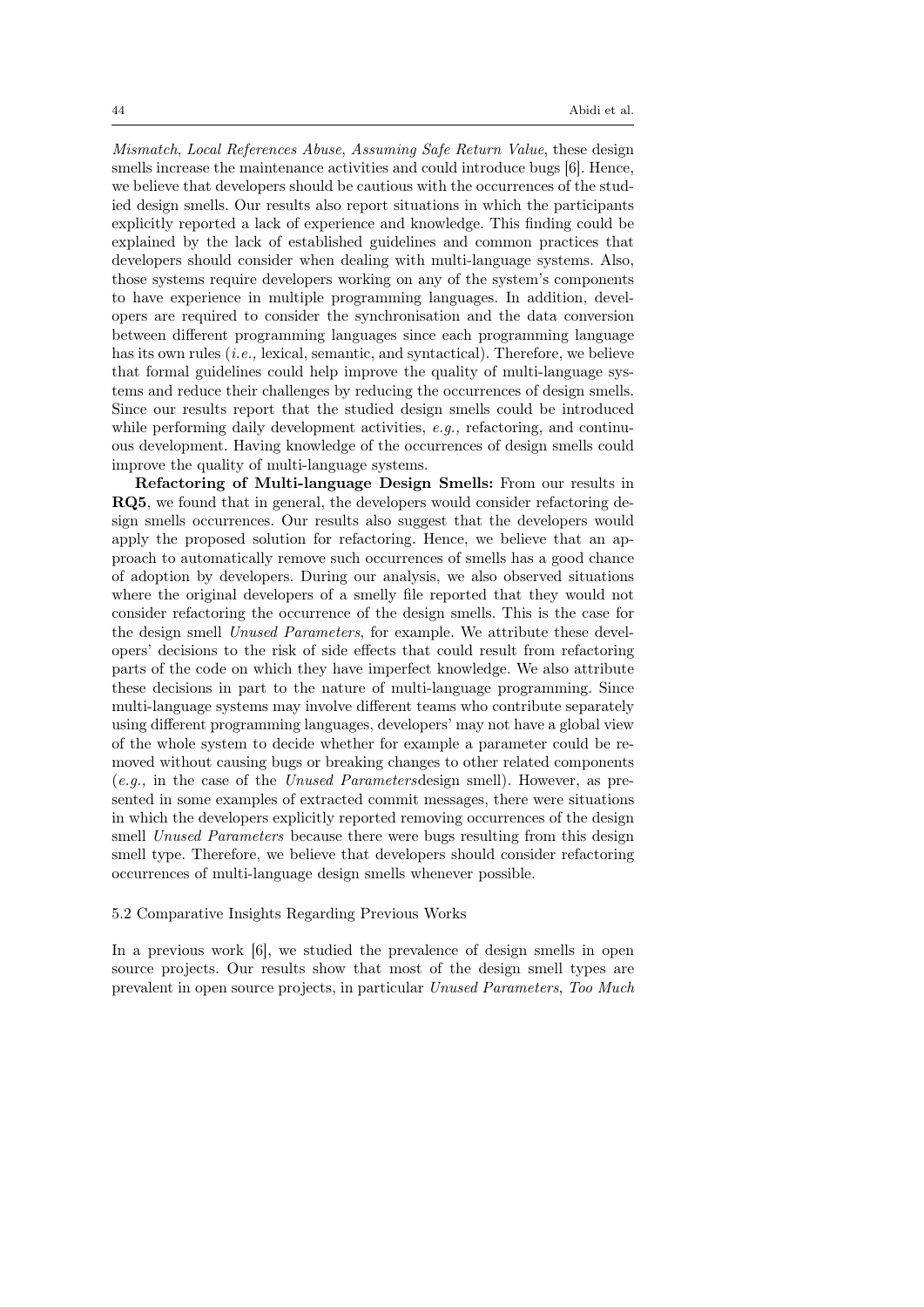Scattering, Unused Method Declaration, while others are less prevalent, e.g., Excessive Objects and Not Caching Objects. The results from surveying developers confirm this finding of the prevalence of the design smells. Therefore, we believe that most of the design smells studied in this paper are prevalent and are considered by developers to reflect design and implementation problems.

Regarding the severity of multi-language design smells, in our previous study [6], we reported that files with occurrences of multi-language design smells are more likely to be subject to bugs than files without those types of design smells. We also report that some specific types of design smells are more related to bugs than others: Unused Parameters, Too Much Clustering, Too Much Scattering, Hard Coding Libraries, Not Handling Exceptions, Memory Management Mismatch and Not Securing Libraries. From surveying developers, we found that in general, most of the design smells have a negative impact on software quality attributes, and that they are considered harmful by developers. However, some specific types are reported to be more harmful than the others: Not Handling Exceptions, Assuming Safe Return Value, Local References Abuse, Memory Management Mismatch, Excessive Inter-language Communication, and Too Much Clustering are reported to be the most harmful design smell types. The design smells Hard Coding Libraries, Not Using Relative Path, Unused Method Declaration, and Unused Parameters were reported by the developers as less harmful than the other types of smells. Comparing the findings from our previous study and this study, we observe that while some types of design smells are considered by developers as less harmful, they are among of the most harmful design smells and were reported to increase the risk of introducing of bugs [6]. Indeed, developers reported that the design smells Unused Parameters and Hard Coding Libraries are less harmful compared to other types of design smells. However, from analyzing open source projects, we found that these two types of design smells are considered among the most bug-prone types of design smells. Studying each type of smell separately also allowed us to capture their impact individually. Surveying developers about the harmfulness and perceived impacts of each smell type separately also allowed us to capture the developers' perception versus the real impacts in open source projects. The insights from this study could help developers to prioritize multi-language smells for maintenance and refactoring activities. Especially that some of the design smells that are not perceived as prevalent do actually have an impact on the software fault-proneness as reported in our previous empirical study [6]. We have observed commit messages indicating refactoring for removing specific smells that caused bugs  $(e.g.,$  commit messages:  $e.g.,$  "There were a bunch of exceptions that are being thrown from JNI methods that aren't currently declared", "cleaning up JNI exceptions (#252)", "removed a few unused JNI methods" extracted respectively from *Conscrypt* and *Pljava*). Therefore, we believe that the smell types Unused Parameters, Too Much Clustering, Too Much Scattering, Hard Coding Libraries, Not Handling Exceptions, Memory Management Mismatch and Not Securing Libraries. should be considered in priority since their occurrence seems to increase the risk of bug introduction. Both developers' perception and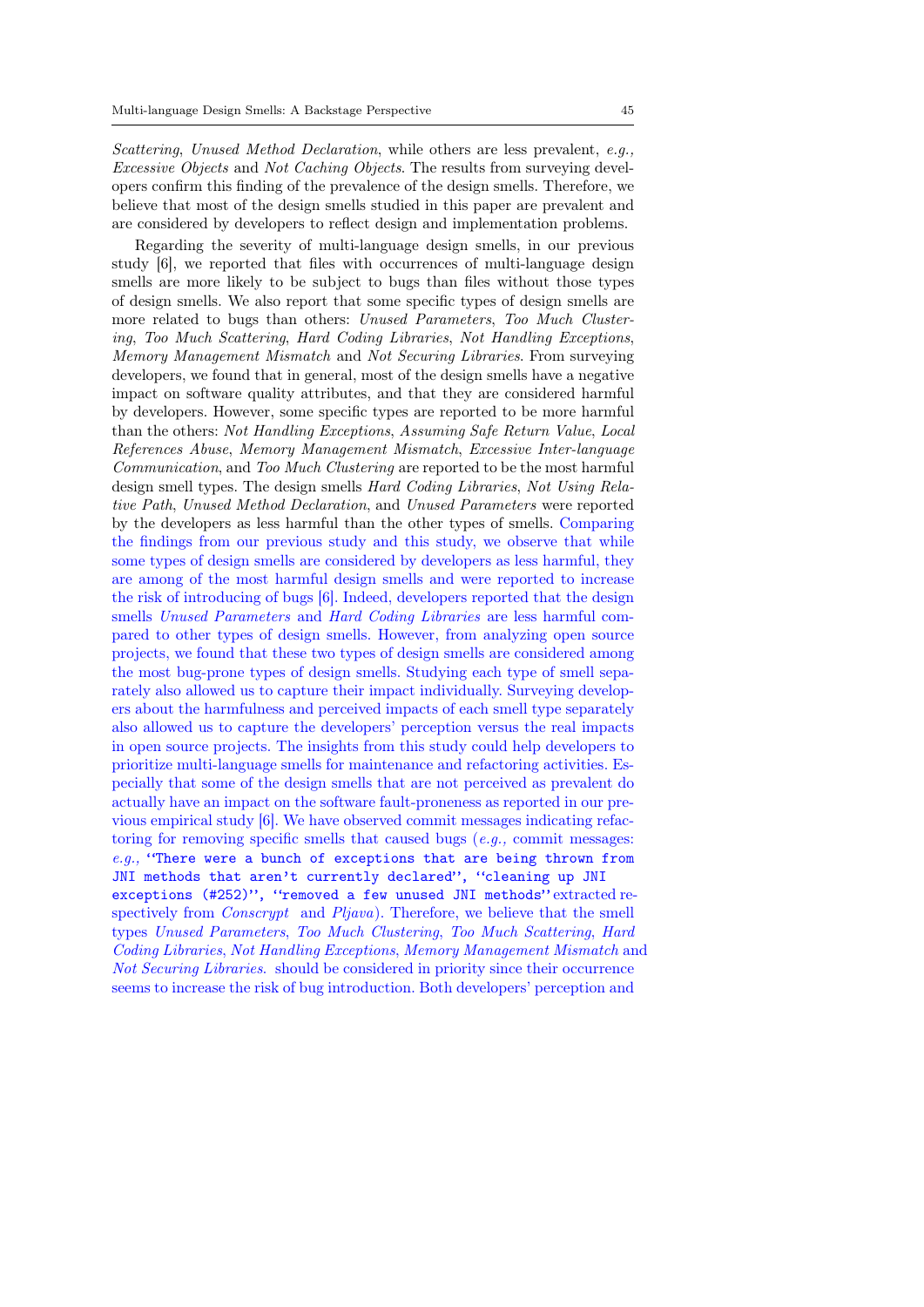the empirical evidence presented in our previous study [6] are important regarding the impacts of the smells on the quality of multi-language systems. Although both studies provide us with important insights about the impacts of multi-language design smells, we believe that further research is required to have more conclusive evidence.

We believe that the findings of this paper provide insights for the research community in general, but also for developers, and any of those considering the use of multi-language programming. Our results report that most of the studied design smells are relevant i.e., Unused Method Implementation, Unused Method Declaration, Not Securing Libraries, Memory Management Mismatch, Unused Parameters, Not Handling Exceptions, and Too Much Clustering. We also reported that the design smells present a negative impact on the software quality attributes and that they are considered as harmful. Therefore, we believe that developers should pay attention to the studied design smells. Our results emphasize that in many situations, the participants reported that they could consider refactoring occurrence of the studied design smells. Hence, we believe that refactoring approaches should be considered to automatically remove the occurrences of multi-language design smells.

### 6 Threats To Validity

In this section, we discuss the threats to the validity of our study [61].

Threats to Construct Validity These threats concern the relationship between theory and observation. According to Fink, a survey allows to collect information from or about people to describe, compare, or explain their knowledge and behavior about a specific topic [13]. We followed guidelines in the coding process of the open questions as described in section 3. Two of the authors independently analysed the developers' responses and performed the coding process. The initial inter-rater agreement rate was 94.84%. We then resolved the disagreements through discussions with the research team. Concerning the measure of perception, we asked developers to report to us whether they perceived a problem in the code shown to them. In addition, we asked them to specify the smell name in order to understand whether or not they were able to correctly identify the design smells studied. We are aware that surveys only reflect a subjective perception of the problem, and might not fully capture the extent to which the design smells could be relevant or harmful. Regarding the sample of smells used in this survey, to mitigate any possible threats related to the recall and-or precision of the detection approach, we manually validated all the instances of design smells that were used in the survey. The validation process was based on the definition of the smells and their related rules. We validated that the code snippets presented to the developers follow the rules introduced when defining and documenting the design smells [4,3,6]. Even if not all the surveyed developers correctly identified the design smells presented in this study, we still believe that these are concrete design smells and could have negative impacts on the source code as reported in our previous study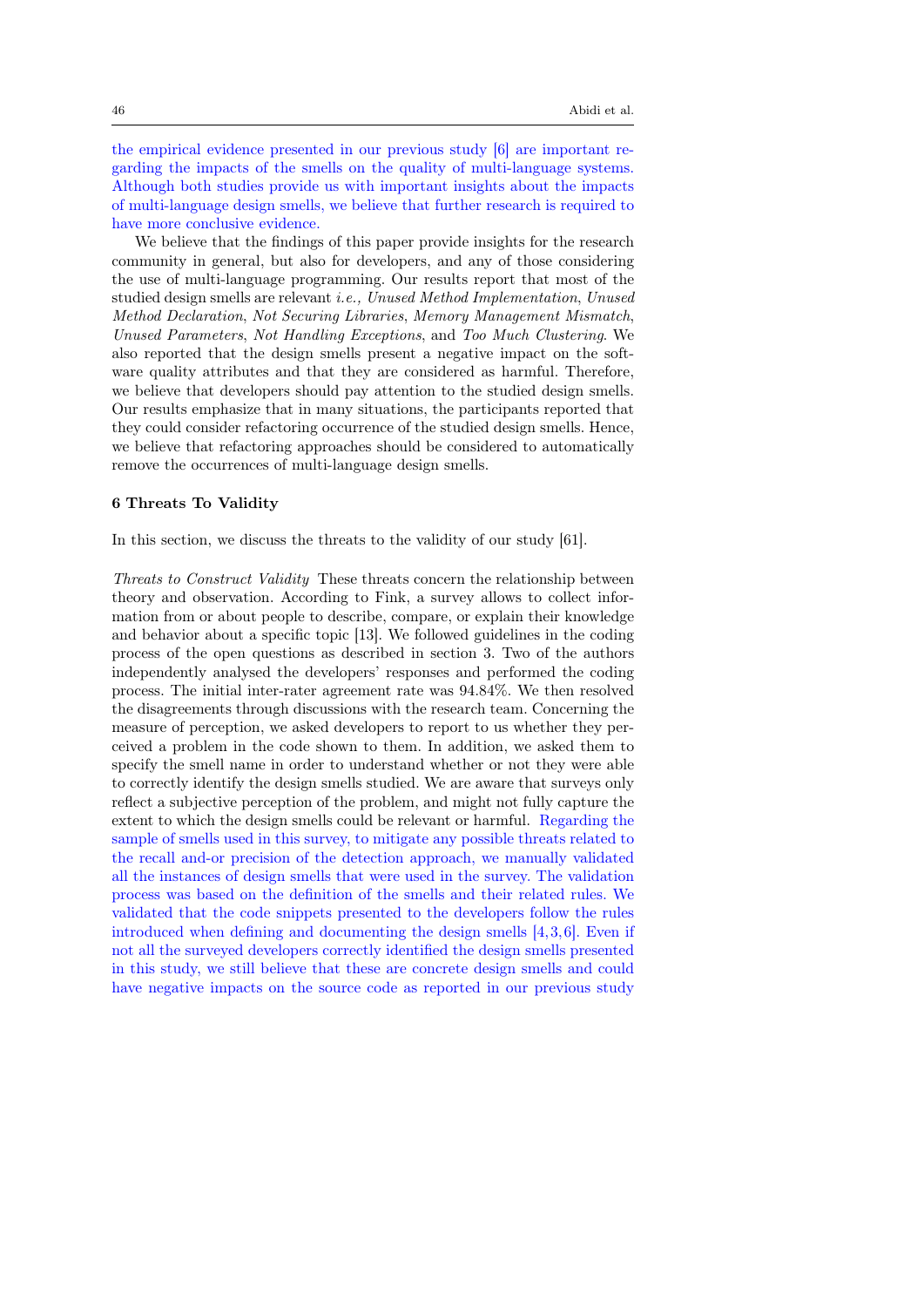[6]. Our study is an internal validation of multi-language design smells that we previously defined and cataloged. Thus, this may present a threat to validity. However, this threat was mitigated by publishing our catalog in a pattern conference. The catalog of design smells went through several rounds of validation and most of the design smells presented in this paper were discussed and-or reported by multi-language developers [4,3,41]. However, as future work, we plan to contrast the developers' perception and the empirical results obtained from analyzing open source projects and also conduct interviews with developers to have better insights about why some developers misidentified the design smell types. Another threat to validity could be related to the severity of the smell occurrences presented in this study. We mitigated these threats by selecting representative instances for each smell type that were discussed and approved by the authors of the smells. We selected examples that are easy to understand, not ambiguous with adequate documentation, and that follow the simple rules related to the definition of the smells. We provided an equal understanding of the smells. We used code examples that reflect commonly used language features and libraries to make it easy to understand. We provided additional support and documentation to avoid additional bias related to the nature and definition of the smell types so that developers can have an equivalent understanding of the different types of smells.

Threats to Internal Validity One of the main threats with a survey is that developers misunderstand the questions and–or possible answers. To minimise this threat, we relied on the literature to extract the possible questions and their answers (for close questions). We also relied on the literature to design the whole study [47]. We provided, in the survey preamble, the definition of all the terms used  $(e.g.,$  quality attributes, multi-language systems, and design smells). For most of the survey questions, we allowed developers to select a "null" option: "Other (please specify)" if they did not want to answer or wanted to answer differently. Our surveys received a higher response rate than the average response rate in software engineering surveys. This was because of the closed survey, we sent personalized emails, with the developer name and the project name. For the open survey, we also sent personalized messages through LinkedIn. Such specific information increases the chance of contacted developers responding to our email compared to emails with only generic contents. Another reason is that we sent a reminder to developers after two weeks. We have limited a possible bias effect by also showing source code elements without smells to mitigate any bias that could be introduced by developers who could have reported that they perceived the presence of smells even in code not containing any smell. Also some of our results are resulting from the general developers and not the original developer for the smell types Hard Coding Libraries, Excessive Objects, and Not Caching Objects. For these design smell types, our results reflect the perception from the perspective of general developers.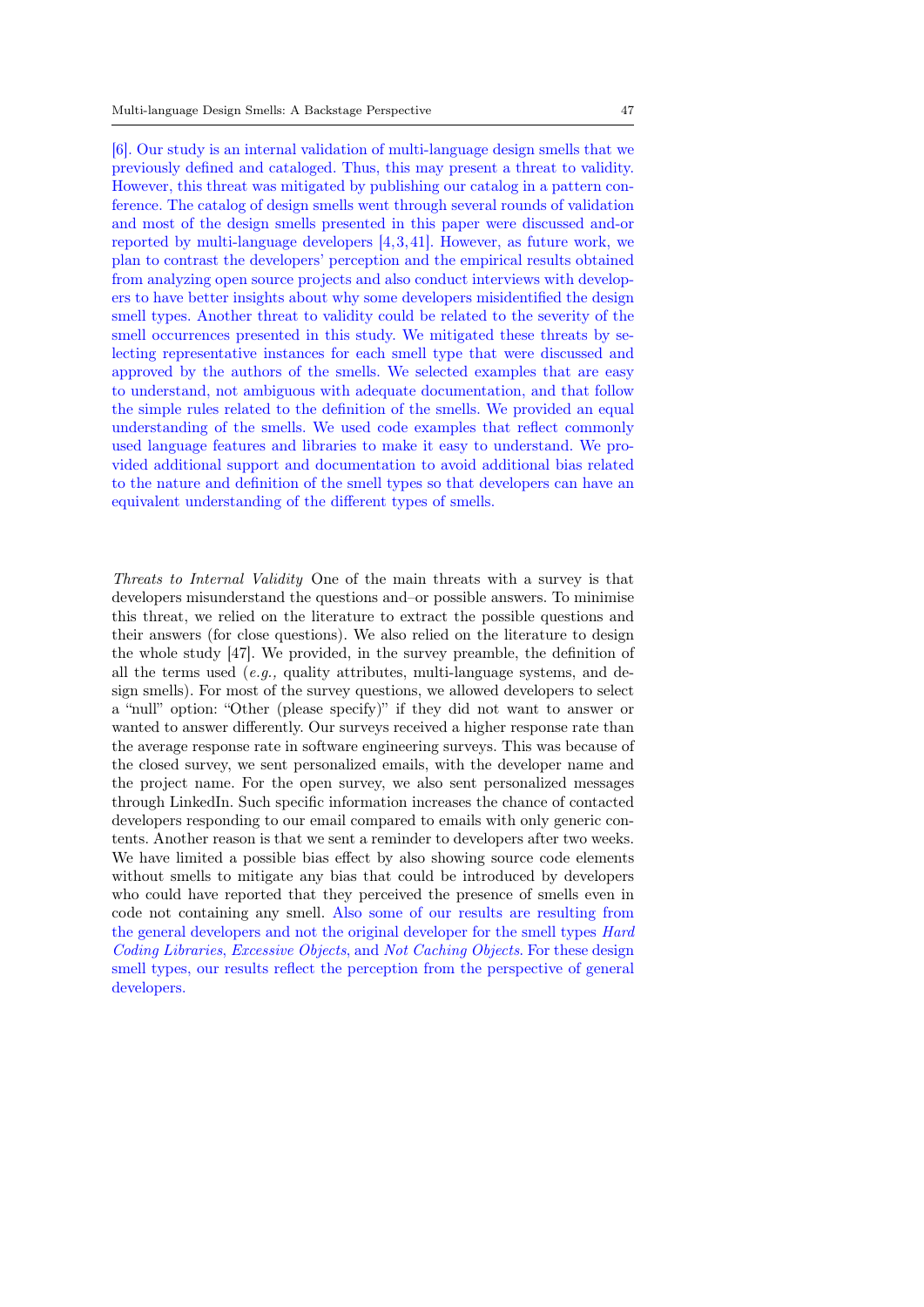Threats to External Validity These threats concern the generalisation of our results. The results reported in this paper reflect the perception of specific developers and may not generalize to all developers. Also, the impacts and relevance of smells report the perception of the surveyed developers. Such perception depends on the smell instances and could vary from one participant to another. In this study, we had to constrain our analysis to a limited set of smell instances per survey. For the closed survey, we also presented to each participant the smells existing in files he worked on. This may introduce threats because not all the smells were presented to all the developers. However, we are aggregating the results and reporting if the presented smells were correctly identified by the developers. We mitigated the threats to external validity by diversifying the projects analysed. We have also targeted professionals from different countries and backgrounds. We are reporting in this study the perception of software developers in general but also those who contributed to the smelly files. Therefore, we believe that our results could be useful for developers working with JNI projects that contain similar occurrences of design smells. As we target only JNI systems, our results may not generalize to all multi-language systems. However, our results raise awareness about multi-language design smells in general and their impacts on software quality. The results observed in this paper encourage further investigations with other projects and developers to generalize the results of the perceived relevance and severity of multi-language design smells.

Threats to Conclusion Validity They concern the relationship between treatment and outcome. We diversified the keywords and tried to reach developers with different backgrounds and skills. We included general developers but also those who were involved in the development and maintenance of the studied smells. In this paper, we report the results obtained from surveying developers. We were careful to take into account the assumptions of the statistical test used. We used non-parametric tests that do not require any assumption about the data set distribution. To deal with the multiple testing problem, we applied Bonferroni correction and computed its critical value. In this paper, we discuss the results and provide justifications and explanations that are based on our previous research studies and experience with the analysis of multi-language systems [4,3,2,6].

Threats to Reliability Validity They concern the possibility to replicate our study. We mitigate this threat by providing all the information needed to reproduce this study. We discussed in Section 3 the tool used as well as the methodology followed to perform this study. We also explained all the different steps followed to collect and analyze the  $data^{17}$ .

<sup>17</sup> https://github.com/ResearchML/Replication\_EMSE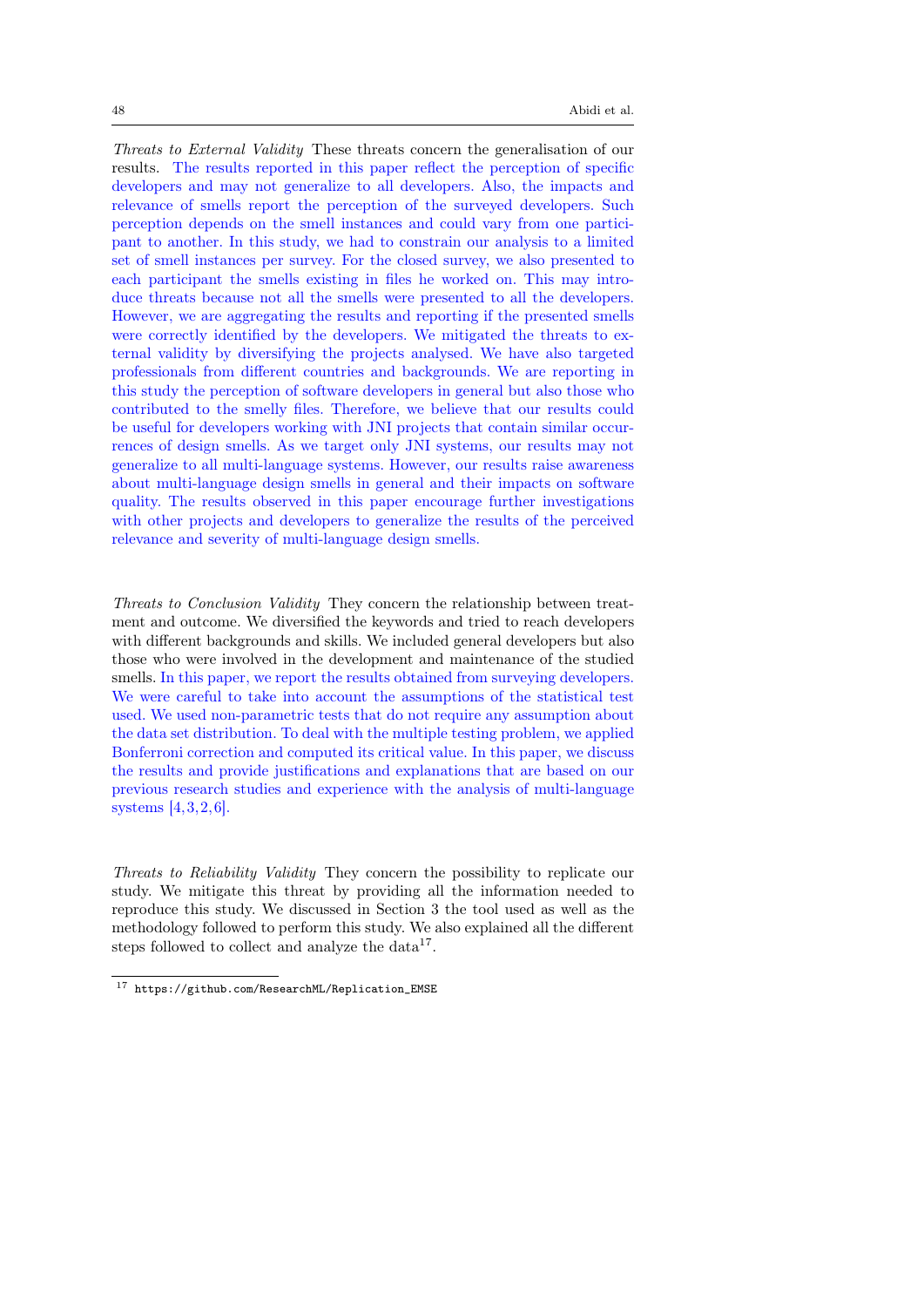### 7 Related Work

Multi-language Systems Several studies in the literature discussed multilanguage systems. One of the very first study, if not the first, was by Linos et al. [34]. They presented  $PolyCARE$ , a tool that facilitates the comprehension and re-engineering of complex MLSs. PolyCARE seems to be the first tool with an explicit focus on multi-language systems.

Kullbach et al. [29] also studied program comprehension for multi-language systems. They claimed that program understanding for multi-language systems is an essential activity during software maintenance and that it provides a large potential for improving the efficiency of software development and maintenance activities. They presented an approach to support the understandability of multi-language systems.

Linos *et al.* [35] later argued that no attention has been paid to the issue of measuring multi-language systems impact on program comprehension and maintenance. They proposed *Multi-language Tool (MT)* a tool for understanding and managing multi-language programming dependencies. They studied the MLPD concept (Multi-Paradigmatic Program Dependencies), to capture dependencies that arise when entities from one programming language interact with entities developed in another programming language.

Li and Tan [31], on the other hand, highlighted the risks caused by the exception mechanisms in Java, which can lead to failures in JNI implementation functions and affect security. They studied the bugs caused by a lack of management of the exceptions. They argued that such issues negatively impact the security of the system and introduce failures. They proposed a static analysis tool to examine and report potential risks in JNI systems. They focused mainly on JNI but their approach could be adapted to other FFIs, such as Python/C and OCaml/C APIs. They proposed a static-analysis tool to report potential risks in JNI systems. They also proposed a static framework, JET [32], which extends Java's exception checking mechanism to cover native code to prevent failures and ease debugging.

Neitsch et al. [46] performed a qualitative study on five multi-language systems. They identified issues related to the deployment of multi-language systems and specified some common build patterns and anti-patterns for multilanguage systems that summarise the key problems related to the build of multi-language systems, i.e., Filename Collision, Installation Required, Unverified Third Party Software, Ignored Error, Incorrect Dependencies, Build-Free Extensibility, Object-Oriented Builds.

**Design Smells** Abidi et al. [6] performed an empirical study on 98 releases of JNI systems and investigated prevalence and impacts of multi-language design smells on software quality. They reported that multi-language smells are prevalent in open-source projects and that they persist throughout the releases of the systems. They also reported that some kinds of smells are more prevalent than others. Their results suggest that multi-language smells can often be more associated with bugs than files without smells.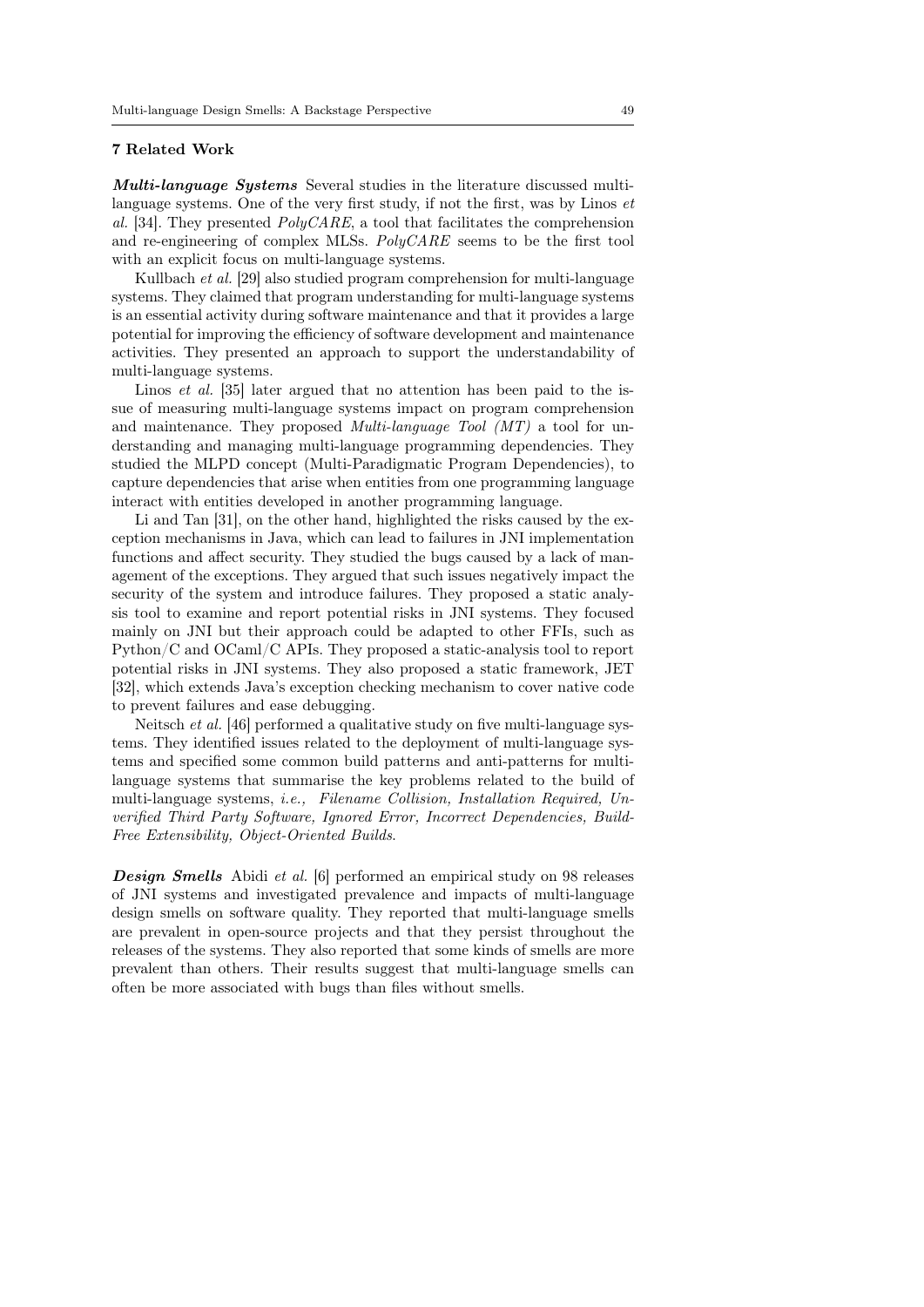Muse et al. [43] performed an empirical study on the prevalence and impact of SQL design smells. They reported that SQL smells are prevalent and persist in the studied open-source projects and that they have a weak association with bugs.

Khomh et al. [22] investigated the impact of 13 design smells in 54 releases of ArgoUML, Eclipse, Mylyn, and Rhino. They reported that classes with design smells are more change- and fault-prone compared to classes without design smells.

Saboury *et al.* [50] conducted a survival analysis of JavaScript design smells and compared the time to fault between files with and without JavaScript smells. They reported that JavaScript smells negatively impact the quality of JavaScript projects.

Abbes et al. [1] investigated the impact of occurrences of design smells in the developers' understandability of systems while performing comprehension and maintenance tasks. They conducted three experiments to collect data about the performance of developers and study the impact of Blob and Spaghetti Code anti-patterns and their combinations. They concluded that the occurrence of one anti-pattern does not significantly impacts comprehension while the combination of the two design smells negatively impact program comprehension.

Survey Studies Mayer et al. [38] performed a survey to investigate multilanguage development. Developers reported that multi-language systems introduce benefits and challenges. However, in their study, they focused on the identifiers and cross-language links between languages and did not cover the challenges and developers' practices for multi-language systems. This study also targeted German developers mainly from the same company. However, some of the questions were targeting concrete software project. Thus, respondents in their survey may have reported on the same project.

Yamashita *et al.* [60] conducted a survey aimed at investigating developers knowledge about design smells in mono-language systems and their perceived criticality. They surveyed a total of 85 professional developers and reported that 32% of the participants stated that they did not know about design smells. They reported that the perceived criticality differs from one type of design smell to the other, and that the majority of the participants were moderately concerned by design smells.

Palomba et al. [47] conducted a survey aimed at providing evidence on how developers perceive design smells. They surveyed master's students, general developers, but also original developers who contributed to the smelly files. They reported that some design smells instances are generally not perceived by developers as containing a design or implementation problem. Their results also suggest that developers' experience plays an important role in the identification of design smell instances.

Borrelli et al. [10] recently documented seven types of smells for video games. They proposed UnityLinter, a static analysis tool that detects occurrences of video games design smells. They also surveyed 68 practitioners. They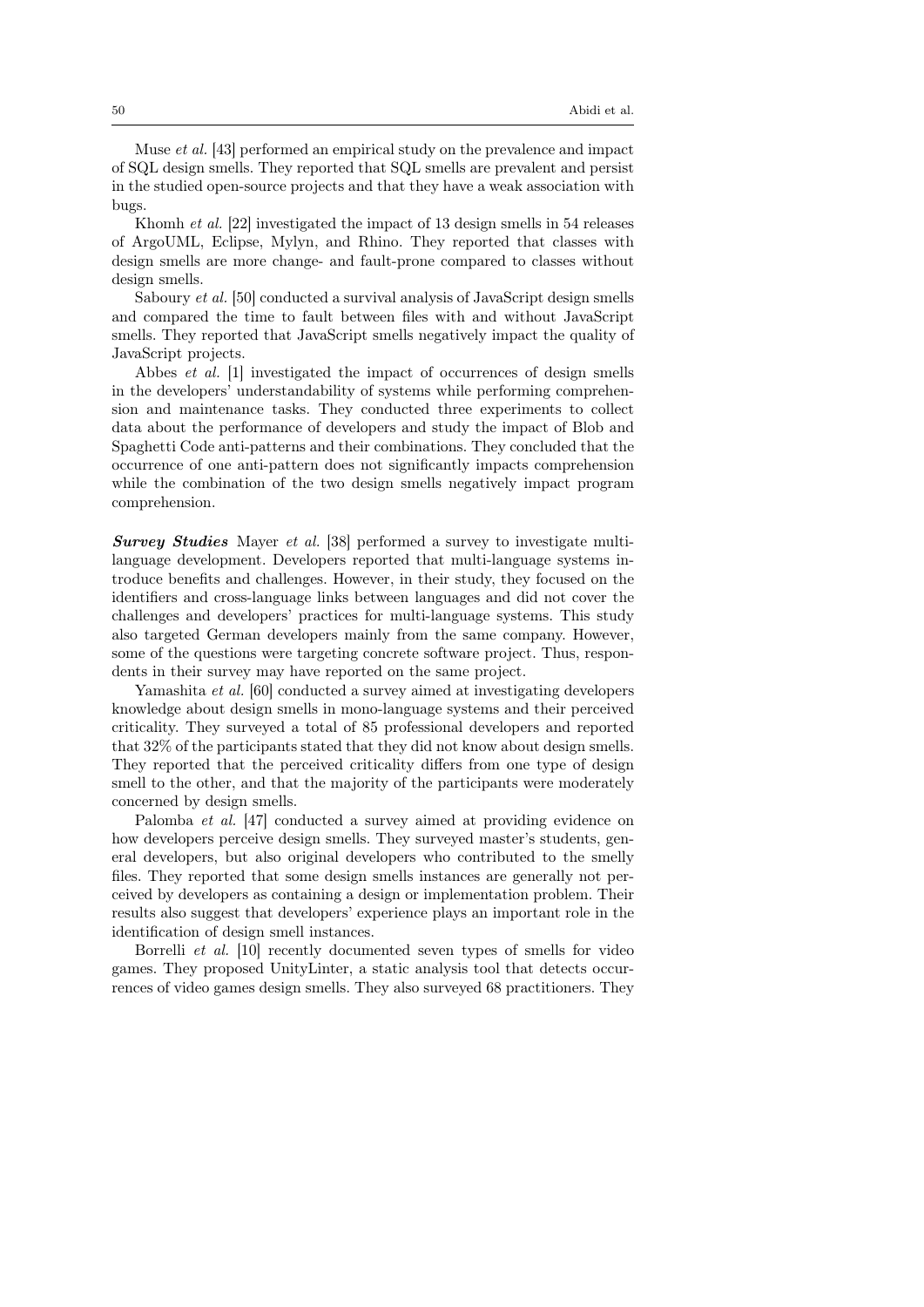reported that developers are concerned by performance and behavior issues related to the video game. However, they were less concerned by maintainability issues.

Xu *et al.* [58] conducted an open and a closed survey targeting professional developers but also original developers that contributed to the studied systems. They investigated the reasons behind library reuse and library reimplementation. They reported that library reuse results mainly from situations where developers were initially aware and familiar with the library. For the library re-implementation, they reported situations where the used library method is deprecated or a small part of the library, or the library dependencies are complex.

Arcoverde et al. [7] investigated how developers react to the presence of design smell occurrences. They reported through their survey that design smells often remain in the source code for a long period of time. They reported that one of the main reasons for postponing the refactoring of design smells is to avoid API modifications.

In contrast to the studies discussed in this section, our study presents the first survey studying the relevance and impacts of multi-language design smells on multi-language software quality. We believe that our study could help developers and researchers improving the quality of multi-language systems and to conduct further research.

#### 8 Conclusion

We presented in this paper the results of our survey of professional developers that aimed to access their perception of the prevalence and severity of multilanguage design smells. We also reported about developers' perception of the impact of the design smells on some quality attributes. We selected respondents from different backgrounds to diversify the population under study.

Our results show that in general developers consider the studied multilanguage design smells to be reflective of design and implementation problems. We found that the main reasons behind the introduction of multilanguage design smells are: refactoring and maintenance, continuous development  $(i.e.,$  perform regular development tasks), easy way of implementation, lack of knowledge, and specific implementation/design choices. Our results show that multi-language design smells are perceived in general to negatively impact all the studied quality attributes. The design smells perceived as the most harmful are: Not Handling Exceptions, Assuming Safe Return Value, Local References Abuse, Memory Management Mismatch, and Excessive Interlanguage Communication. Our results also show that in general, the developers would consider refactoring the design smells studied in this paper. These findings confirm and complement our earlier empirical evidence [6] and highlight the importance of further research on the impacts of multi-language design smells.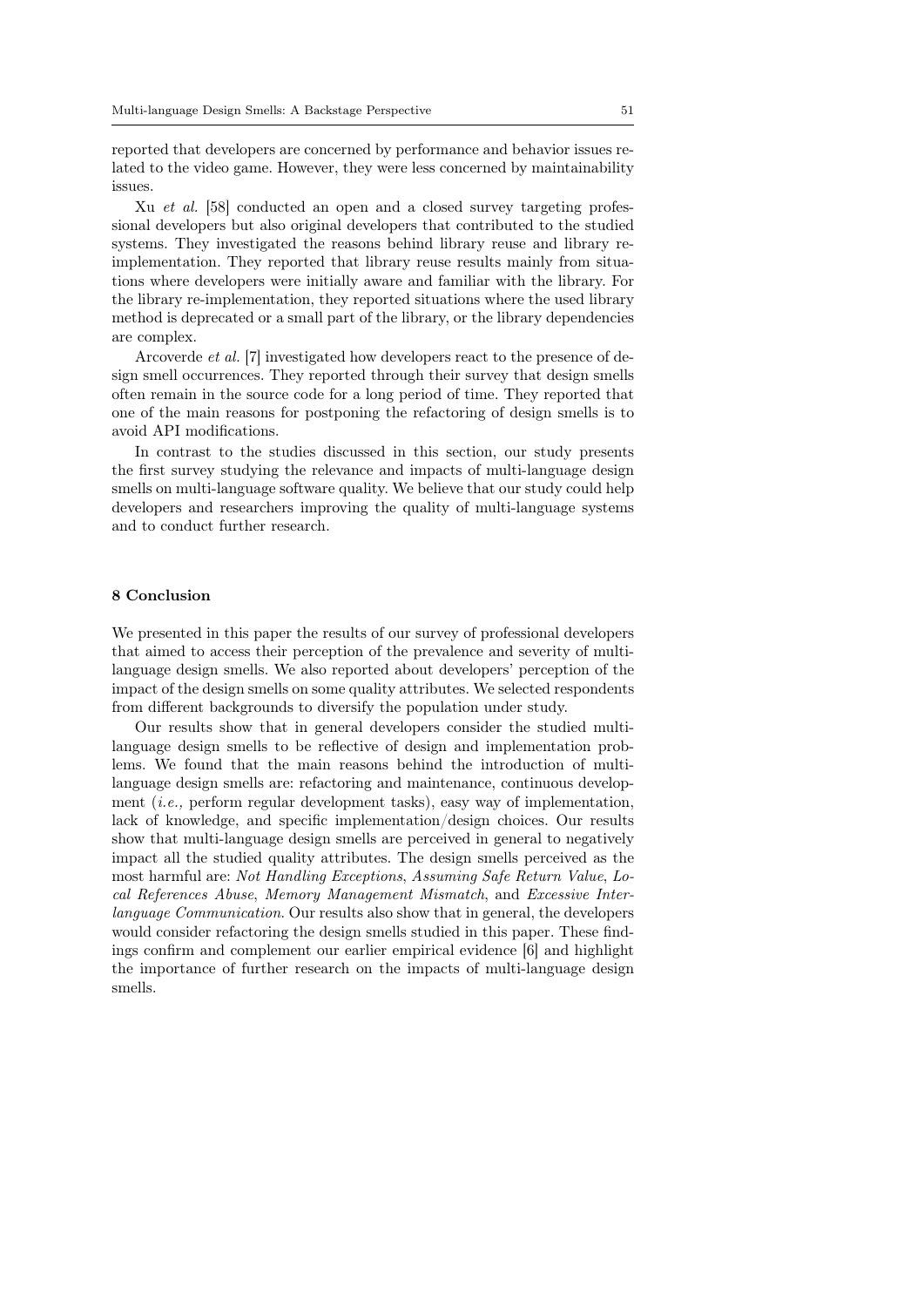In future work, we plan to (1) study the correlation between bug-proneness and the degree of harmfulness of the design smells, (2) contrast the perception of the prevalence of design smells versus the prevalence in open source projects (3) identify more challenges and issues related to multi-language systems, (4) provide a taxonomy of bugs related to multi-language systems, and (5) study the relationship between multi-language design smells and the taxonomy of bugs.

### Acknowledgment

Our sincere gratitude goes to the anonymous respondents who answered the open and closed surveys. We also thank the anonymous reviewers for their comments and suggestions that significantly improved this paper.

### References

- 1. Abbes, M., Khomh, F., Gueheneuc, Y.G., Antoniol, G.: An empirical study of the impact of two antipatterns, blob and spaghetti code, on program comprehension. In: Software maintenance and reengineering (CSMR), 2011 15th European conference on, pp. 181–190. IEEE (2011)
- 2. Abidi, M., Grichi, M., Khomh, F.: Behind the scenes: developers' perception of multilanguage practices. In: Proceedings of the 29th Annual International Conference on Computer Science and Software Engineering, pp. 72–81. IBM Corp. (2019)
- 3. Abidi, M., Grichi, M., Khomh, F., Guéhéneuc, Y.G.: Code smells for multi-language systems. In: Proceedings of the 24th European Conference on Pattern Languages of Programs, p. 12. ACM (2019)
- 4. Abidi, M., Khomh, F., Guéhéneuc, Y.G.: Anti-patterns for multi-language systems. In: Proceedings of the 24th European Conference on Pattern Languages of Programs, p. 42. ACM (2019)
- 5. Abidi, M., Openja, M., Khomh, F.: Multi-language design smells: A backstage perspective. In: Proceedings of the 17th International Conference on Mining Software Repositories, pp. 615–618 (2020)
- 6. Abidi, M., Rahman, M.S., Openja, M., Khomh, F.: Are multi-language design smells fault-prone? an empirical study. ACM Transactions on Software Engineering and Methodology (TOSEM) 30(3), 1–56 (2021)
- 7. Arcoverde, R., Garcia, A., Figueiredo, E.: Understanding the longevity of code smells: preliminary results of an explanatory survey. In: Proceedings of the 4th Workshop on Refactoring Tools, pp. 33–36 (2011)
- 8. Baltes, S., Diehl, S.: Worse than spam: Issues in sampling software developers. In: Proceedings of the 10th ACM/IEEE International Symposium on Empirical Software Engineering and Measurement, pp. 1–6 (2016)
- 9. Binkley, D.: Source code analysis: A road map. In: Future of Software Engineering, 2007. FOSE '07 (2007)
- 10. Borrelli, A., Nardone, V., Di Lucca, G.A., Canfora, G., Di Penta, M.: Detecting video game-specific bad smells in unity projects. In: Proceedings of the 17th International Conference on Mining Software Repositories, pp. 198–208 (2020)
- 11. Burow, B.D.: Mixed language programming. In: Computing in High Energy Physics' 95: CHEP'95, pp. 610–614. World Scientific (1996)
- 12. Emerson, P.: The original borda count and partial voting. Social Choice and Welfare 40(2), 353–358 (2013)
- 13. Fink, A.: The survey handbook, vol. 1. Sage (2003)
- 14. Flores, E., Barrón-Cedeño, A., Rosso, P., Moreno, L.: Towards the detection of crosslanguage source code reuse. In: Proceedings of the 16th International Conference on Natural Language Processing and Information Systems. Springer-Verlag (2011)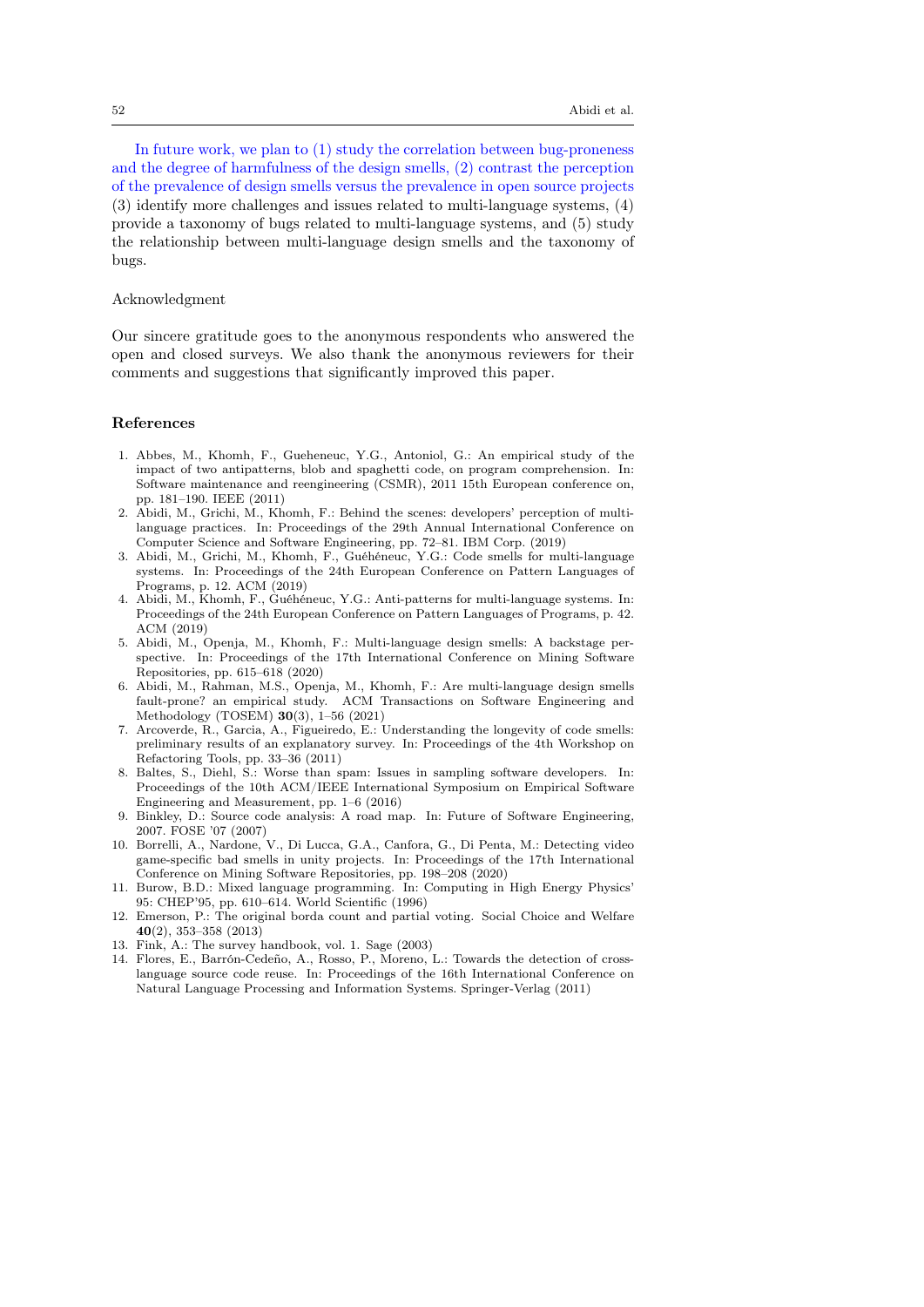- 15. Fontana, F.A., Braione, P., Zanoni, M.: Automatic detection of bad smells in code: An experimental assessment. Journal of Object Technology 11(2), 5–1 (2012)
- 16. Goedicke, M., Neumann, G., Zdun, U.: Object system layer. 5th European Conference on Pattern Languages of Programms (EuroPLoP '2000) (2000)
- 17. Goedicke, M., Zdun, U.: Piecemeal legacy migrating with an architectural pattern language: A case study. Journal of Software Maintenance and Evolution: Research and Practice 14(1), 1–30 (2002)
- 18. Gravetter, F.: Forzano, lab research methods for the behavioral sciences (2012)
- 19. Harman, M.: Why source code analysis and manipulation will always be important. In: 2010 10th IEEE Working Conference on Source Code Analysis and Manipulation, pp. 7–19 (2010)
- 20. Hunt, J.: Java for Practitioners: An Introduction and Reference to Java and Object Orientation, 1st edn. Springer-Verlag New York, Inc., Secaucus, NJ, USA (1999)
- 21. Khomh, F., Di Penta, M., Gueheneuc, Y.G.: An exploratory study of the impact of code smells on software change-proneness. In: Reverse Engineering, 2009. WCRE'09. 16th Working Conference on, pp. 75–84. IEEE (2009)
- 22. Khomh, F., Di Penta, M., Guéhéneuc, Y.G., Antoniol, G.: An exploratory study of the impact of antipatterns on class change-and fault-proneness. Empirical Software Engineering 17(3), 243–275 (2012)
- 23. Khomh, F., Guéhéneuc, Y.G.: Do design patterns impact software quality positively? In: Software Maintenance and Reengineering, 2008. CSMR 2008. 12th European Conference on, pp. 274–278. IEEE (2008)
- 24. Khomh, F., Vaucher, S., Guéhéneuc, Y.G., Sahraoui, H.: A bayesian approach for the detection of code and design smells. In: Quality Software, 2009. QSIC'09. 9th International Conference on, pp. 305–314. IEEE (2009)
- 25. Kienle, H.M., Kraft, J., Müller, H.A.: Software reverse engineering in the domain of complex embedded systems. In: Reverse Engineering-Recent Advances and Applications. InTech (2012)
- 26. Kochhar, P.S., Wijedasa, D., Lo, D.: A large scale study of multiple programming languages and code quality. In: 2016 IEEE 23rd International Conference on Software Analysis, Evolution, and Reengineering (SANER), vol. 1, pp. 563–573. IEEE (2016)
- 27. Kondoh, G., Onodera, T.: Finding bugs in java native interface programs. In: Proceedings of the 2008 International Symposium on Software Testing and Analysis, ISSTA '08, pp. 109–118. ACM, New York, NY, USA (2008)
- 28. Kontogiannis, K., Linos, P., Wong, K.: Comprehension and maintenance of large-scale multi-language software applications. In: Software Maintenance, 2006. ICSM'06. 22nd IEEE International Conference on, pp. 497–500. IEEE (2006)
- 29. Kullbach, B., Winter, A., Dahm, P., Ebert, J.: Program comprehension in multilanguage systems. In: Reverse Engineering, 1998. Proceedings. Fifth Working Conference on, pp. 135–143. IEEE (1998)
- 30. Lee, B., Hirzel, M., Grimm, R., McKinley, K.S.: Debug all your code: Portable mixedenvironment debugging. SIGPLAN Not. 44(10), 207–226 (2009)
- 31. Li, S., Tan, G.: Finding bugs in exceptional situations of jni programs. In: Proceedings of the 16th ACM Conference on Computer and Communications Security, CCS '09, pp. 442–452. ACM, New York, NY, USA (2009)
- 32. Li, S., Tan, G.: Jet: Exception checking in the java native interface. In: Proceedings of the 2011 ACM International Conference on Object Oriented Programming Systems Languages and Applications, OOPSLA '11, pp. 345–358. ACM (2011)
- 33. Liang, S.: Java Native Interface: Programmer's Guide and Reference, 1st edn. Addison-Wesley Longman Publishing Co., Inc., Boston, MA, USA (1999)
- 34. Linos, P.K.: Polycare: A tool for re-engineering multi-language program integrations. In: Proceedings of First IEEE International Conference on Engineering of Complex Computer Systems. ICECCS'95, pp. 338–341. IEEE (1995)
- 35. Linos, P.K., Chen, Z.h., Berrier, S., O'Rourke, B.: A tool for understanding multilanguage program dependencies. In: Program Comprehension, 2003. 11th IEEE International Workshop on, pp. 64–72. IEEE (2003)
- 36. Lippert, M., Roock, S.: Refactoring in large software projects: performing complex restructurings successfully. John Wiley & Sons (2006)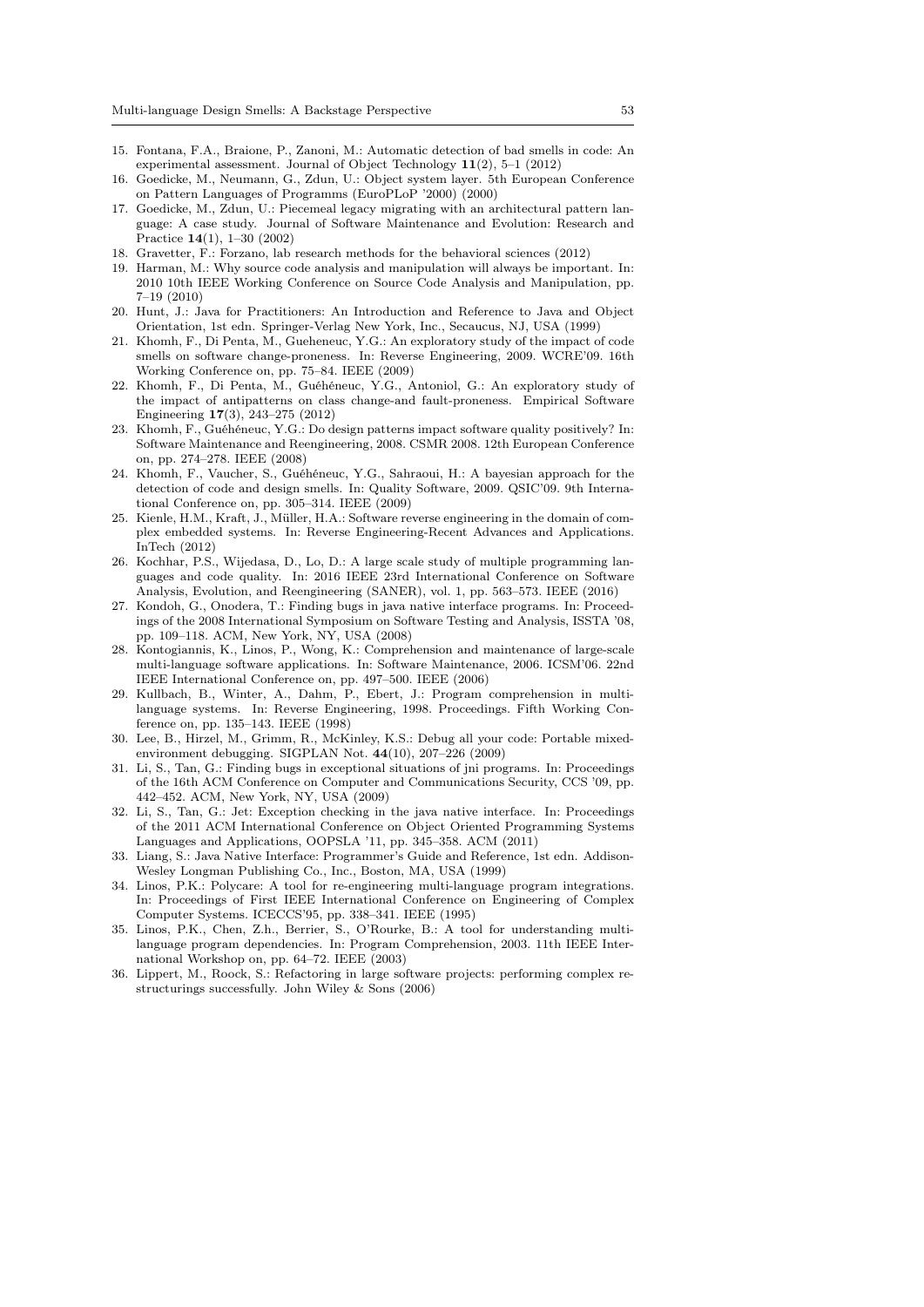- 37. Long, F., Mohindra, D., Seacord, R.C., Sutherland, D.F., Svoboda, D.: Java coding guidelines: 75 recommendations for reliable and secure programs. Addison-Wesley (2013)
- 38. Mayer, P., Kirsch, M., Le, M.A.: On multi-language software development, crosslanguage links and accompanying tools: A survey of professional software developers. Journal of Software Engineering Research and Development 5 (2017)
- 39. Mayer, P., Schroeder, A.: Cross-language code analysis and refactoring. In: Source Code Analysis and Manipulation (SCAM), 2012 IEEE 12th International Working Conference on, pp. 94–103. IEEE (2012)
- 40. Mouna, A., Foutse, K., Guéhéneuc, Y.G.: Anti-patterns for multi-language systems. In: 24th European Conference on Pattern Languages of Programs (EuroPLoP '19), July 3–7, 2019, Irsee, Germany. ACM (2019)
- 41. Mouna, A., Manel, G., Foutse, K.: Behind the scenes: Developers' perception of multilanguage practices. In: 29th Annual International Conference on Computer Science and Software Engineering (CASCON'2019). ACM (2019)
- 42. Mouna, A., Manel, G., Foutse, K., Yann-Gaël, G.: Code smells for multi-language systems. In: 24th European Conference on Pattern Languages of Programs (EuroPLoP '19), July 3–7, 2019, Irsee, Germany. ACM (2019)
- 43. Muse, B.A., Rahman, M.M., Nagy, C., Cleve, A., Khomh, F., Antoniol, G.: On the prevalence, impact, and evolution of sql code smells in data-intensive systems. In: Proceedings of the 17th International Conference on Mining Software Repositories, pp. 327–338 (2020)
- 44. Mushtaq, Z., Rasool, G.: Multilingual source code analysis: State of the art and challenges. In: Open Source Systems & Technologies (ICOSST), 2015 International Conference on, pp. 170–175. IEEE (2015)
- 45. Mushtaq, Z., Rasool, G.: Multilingual source code analysis: State of the art and challenges. In: 2015 International Conference on Open Source Systems Technologies (ICOSST), pp. 170–175 (2015)
- 46. Neitsch, A., Wong, K., Godfrey, M.W.: Build system issues in multilanguage software. In: Software Maintenance (ICSM), 2012 28th IEEE International Conference on, pp. 140–149. IEEE (2012)
- 47. Palomba, F., Bavota, G., Di Penta, M., Oliveto, R., De Lucia, A.: Do they really smell bad? a study on developers' perception of bad code smells. In: 2014 IEEE International Conference on Software Maintenance and Evolution, pp. 101–110. IEEE (2014)
- 48. Pfeiffer, R.H., Wąsowski, A.: Texmo: A multi-language development environment. In: Proceedings of the 8th European Conference on Modelling Foundations and Applications, ECMFA'12, pp. 178–193. Springer-Verlag, Berlin, Heidelberg (2012)
- 49. Romano, D., Raila, P., Pinzger, M., Khomh, F.: Analyzing the impact of antipatterns on change-proneness using fine-grained source code changes. In: Reverse Engineering (WCRE), 2012 19th Working Conference on, pp. 437–446. IEEE (2012)
- 50. Saboury, A., Musavi, P., Khomh, F., Antoniol, G.: An empirical study of code smells in javascript projects. In: 2017 IEEE 24th international conference on software analysis, evolution and reengineering (SANER), pp. 294–305. IEEE (2017)
- 51. Sheskin, D.J.: Handbook of parametric and nonparametric statistical procedures. crc Press (2020)
- 52. Soh, Z., Yamashita, A., Khomh, F., Guéhéneuc, Y.G.: Do code smells impact the effort of different maintenance programming activities? In: 2016 IEEE 23rd International Conference on Software Analysis, Evolution, and Reengineering (SANER), vol. 1, pp. 393–402. IEEE (2016)
- 53. Synytskyy, N., Cordy, J.R., Dean, T.R.: Robust multilingual parsing using island grammars. In: Proceedings of the 2003 Conference of the Centre for Advanced Studies on Collaborative Research, CASCON '03, pp. 266–278. IBM Press (2003)
- 54. Tan, G., Chakradhar, S., Srivaths, R., Wang, R.D.: Safe Java Native Interface. In: In Proceedings of the 2006 IEEE International Symposium on Secure Software Engineering, pp. 97–106 (2006)
- 55. Tan, G., Croft, J.: An empirical security study of the native code in the jdk. In: Proceedings of the 17th Conference on Security Symposium, SS'08, pp. 365–377. USENIX Association, Berkeley, CA, USA (2008)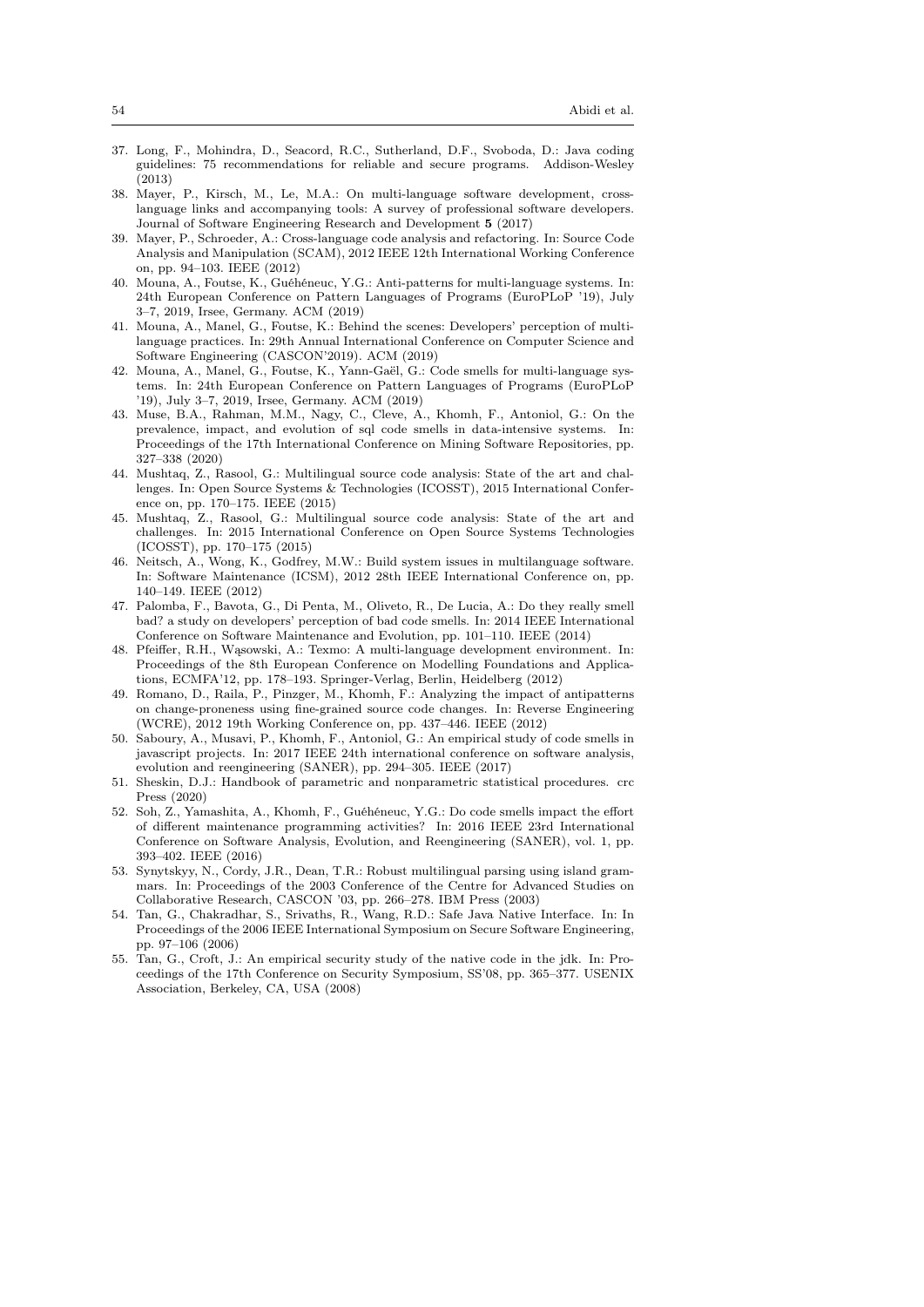- 56. Tomassetti, F., Torchiano, M.: An empirical assessment of polyglot-ism in github. In: Proceedings of the 18th International Conference on Evaluation and Assessment in Software Engineering, EASE '14, pp. 17:1–17:4. ACM, New York, NY, USA (2014)
- 57. Tufano, M., Palomba, F., Bavota, G., Oliveto, R., Di Penta, M., De Lucia, A., Poshyvanyk, D.: When and why your code starts to smell bad. In: 2015 IEEE/ACM 37th IEEE International Conference on Software Engineering, vol. 1, pp. 403–414. IEEE (2015)
- 58. Xu, B., An, L., Thung, F., Khomh, F., Lo, D.: Why reinventing the wheels? an empirical study on library reuse and re-implementation. Empirical Software Engineering 25(1), 755–789 (2020)
- 59. Yamashita, A., Moonen, L.: Do code smells reflect important maintainability aspects? In: Software Maintenance (ICSM), 2012 28th IEEE International Conference on, pp. 306–315. IEEE (2012)
- 60. Yamashita, A., Moonen, L.: Do developers care about code smells? an exploratory survey. In: 2013 20th Working Conference on Reverse Engineering (WCRE), pp. 242–251. IEEE (2013)
- 61. Yin, R.K.: Applications of Case Study Research Second Edition (Applied Social Research Methods Series Volume 34). {Sage Publications, Inc} (2002)
- 62. Zhang, C., Budgen, D.: What do we know about the effectiveness of software design patterns? IEEE Transactions on Software Engineering 38(5), 1213–1231 (2012)

# 9 Appendix

We provide in this section the details about the detection results and the smell occurrences detected in our subject systems presented in Table 1. We also highlight the total number of responses sent and received from running the survey.

Table 11 provides the smells occurrences detected when running MLSInspect [6] on the 270 snapshots of our subject systems described in section 3. The columns reported in Table 11 reflects the subject systems analysed. The first row (#Snap) reports the number of snapshots in each system, while the rest of the rows describe the occurrences of smells detected in each system.

| Projects          | Frostwire | OpenDDS        | conscrypt    | javacpp        | jna            | pljava         | realm-java     | rocksdb  |
|-------------------|-----------|----------------|--------------|----------------|----------------|----------------|----------------|----------|
| $\#\mathbf{Snap}$ | 18        | 58             | 32           | 30             | 32             | 35             | 29             | 36       |
| <b>NHE</b>        | 32        | 262            | 42           | $\Omega$       | 6              | 35             | 134            | 63       |
| UP                | 2206      | 1935           | 266          | 9              | 193            | 540            | 493            | 786      |
| <b>NSL</b>        | 103       | 218            | 53           | 30             | 5              | $\mathbf{2}$   | 28             | 68       |
| <b>ASRV</b>       | 16        | 219            | 42           | $\Omega$       | 1              | $\Omega$       | 45             | 63       |
| LRA               | $\Omega$  | 43             | 22           | $\Omega$       | 6              | 7              | $\overline{0}$ | 19       |
| <b>NRP</b>        | 87        | 44             | 42           | $\Omega$       | 5              | $\overline{2}$ | $\Omega$       | 27       |
| MM                | $\Omega$  | $\overline{0}$ | 21           | $\Omega$       | $\overline{5}$ | 28             | 22             | 28       |
| HCL               | $\Omega$  | $\Omega$       | $\theta$     |                | $\overline{0}$ | $\Omega$       | $\theta$       | 21       |
| EO                | $\Omega$  | $\Omega$       | $\theta$     | $\Omega$       | $\Omega$       | $\Omega$       | $\overline{0}$ | $\theta$ |
| <b>NCO</b>        | $\Omega$  | $\Omega$       | $\Omega$     | $\Omega$       | $\Omega$       | $\Omega$       | $\Omega$       | 4        |
| <b>TMC</b>        | 37        | 246            | 62           | 67             | 12             | 135            | 203            | 480      |
| TMS               | $\Omega$  | 577            | $\Omega$     | 349            | 16             | 530            | 114            | 798      |
| <b>EXC</b>        | 32        | $\Omega$       | 44           | 257            | 10             | 61             | 174            | 287      |
| <b>UMD</b>        | 55        | 264            | 69           | 124            |                | 574            | 54             | 138      |
| <b>UMI</b>        | 15        | 107            | $\mathbf{0}$ | $\overline{0}$ | $\mathbf{1}$   | 37             | 45             | $\theta$ |

Table 11: Overview of the Detected Smell Occurrences in the Studied Systems